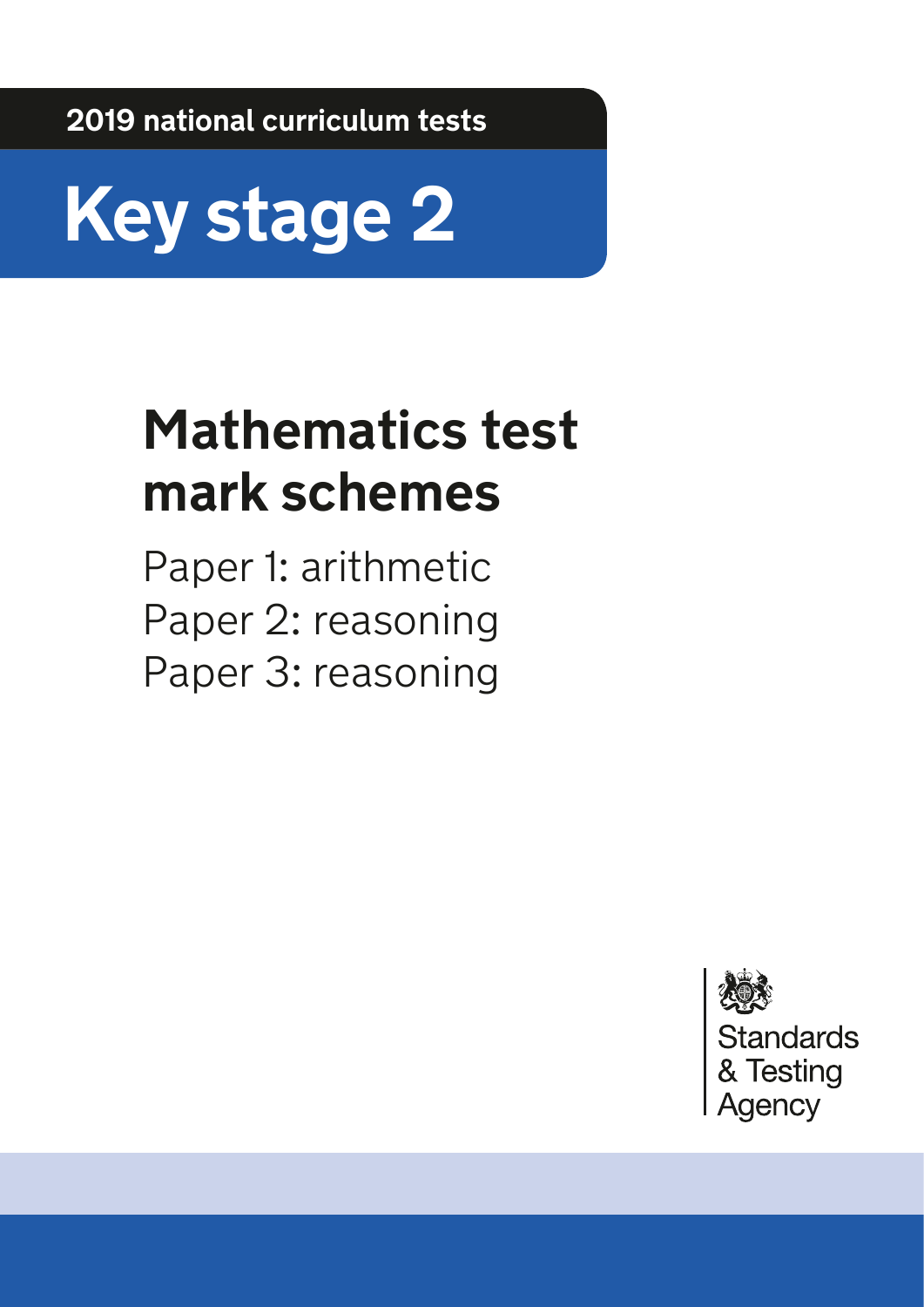## **Contents**

| 1. Introduction                                                       | 3  |
|-----------------------------------------------------------------------|----|
| 2. Structure of the test                                              | 3  |
| 3. Content domain coverage                                            | 3  |
| 4. Explanation of the mark schemes                                    | 5  |
| 5. General marking guidance                                           | 5  |
| 5.1 Applying the mark schemes                                         | 5  |
| 5.2 General marking principles                                        | 6  |
| 6. Marking specific types of question: summary of additional guidance | 14 |
| 6.1 Answers involving money                                           | 14 |
| 6.2 Answers involving time                                            | 15 |
| 6.3 Answers involving measures                                        | 16 |
| 7. Mark schemes for Paper 1: arithmetic                               | 17 |
| 8. Mark schemes for Paper 2: reasoning                                | 22 |
| 9. Mark schemes for Paper 3: reasoning                                | 30 |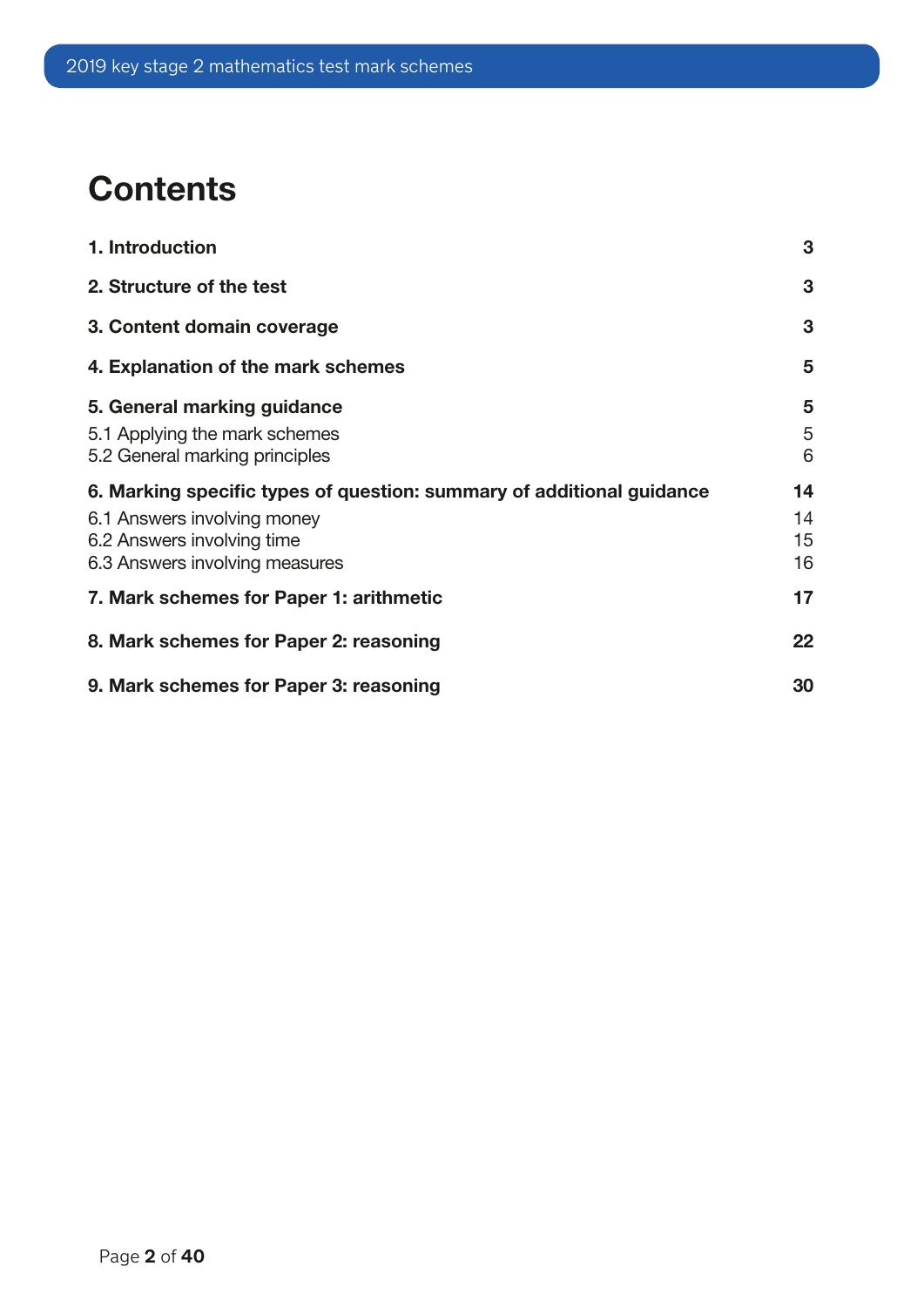## <span id="page-2-0"></span>1. Introduction

The Standards and Testing Agency (STA) is responsible for the development and delivery of statutory tests and assessments. STA is an executive agency of the Department for Education.

The 2019 tests assess the national curriculum. This test has been developed to meet the specification set out in the test framework<sup>1</sup> for mathematics at key stage 2.

A new test and new mark schemes will be produced each year.

Key stage 2 tests are marked by external markers, who receive training to ensure the published mark schemes are applied consistently and fairly. The mark schemes are provided to show teachers how the tests are marked. The pupil examples are based on responses gathered from the test trialling process.

Scaled score conversion tables are not included in this document. Conversion tables will be produced as part of the standards maintenance process. [Scaled score conversion tables](http://www.gov.uk/guidance/scaled-scores-at-key-stage-2)<sup>2</sup> for the 2019 tests will be published in July 2019. The standards confrmation meeting will take place in June 2019.

### 2. Structure of the test

The test comprises:

- Paper 1: arithmetic (40 marks)
- Paper 2: reasoning (35 marks)
- Paper 3: reasoning (35 marks).

## 3. Content domain coverage

The 2019 test meets the specification in the test framework. Table 1 sets out the areas of the content domain that are assessed in papers 1, 2 and 3.

The references are taken from the test framework. A question assessing 4C7, for example, sets out to 'multiply two-digit and three-digit numbers by a one-digit number using a formal written layout' and is taken from the year 4 programme of study.

<sup>1</sup> [www.gov.uk/government/publications/key-stage-2-mathematics-test-framework](http://www.gov.uk/government/publications/key-stage-2-mathematics-test-framework)

<sup>2</sup> www.gov.uk/guidance/scaled-scores-at-key-stage-2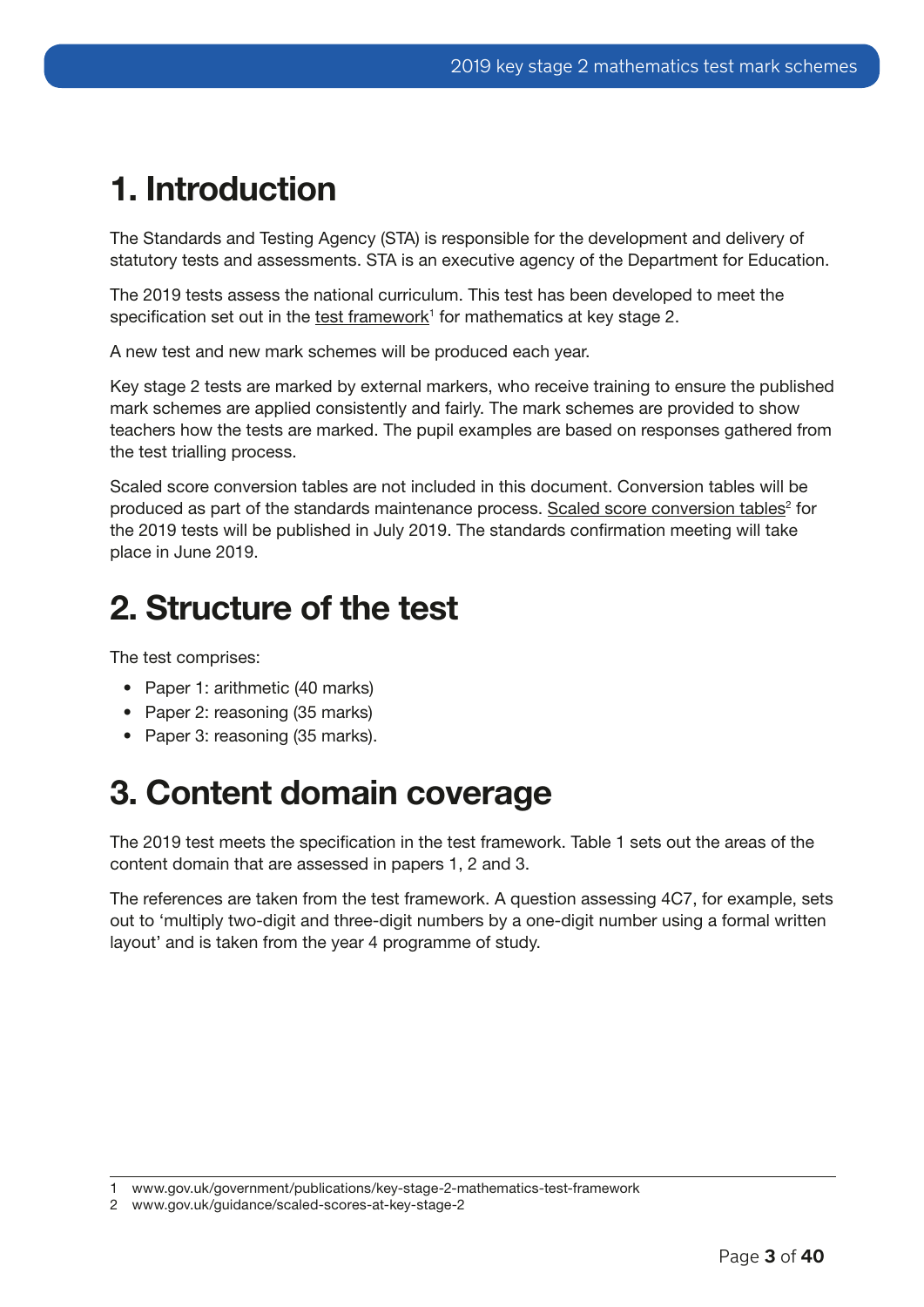#### Table 1: Content domain coverage of the 2019 key stage 2 mathematics test

Where two references are given, the primary reference is given first.

|                         | <b>Paper 1: arithmetic</b>         |                         | <b>Paper 2: reasoning</b>          |                         | <b>Paper 3: reasoning</b>          |
|-------------------------|------------------------------------|-------------------------|------------------------------------|-------------------------|------------------------------------|
| Qu.                     | <b>Content domain</b><br>reference | Qu.                     | <b>Content domain</b><br>reference | Qu.                     | <b>Content domain</b><br>reference |
| 1                       | 4N <sub>3a</sub>                   | 1                       | 3C <sub>6</sub>                    | 1                       | 4N2b/3N2b                          |
| $\overline{2}$          | 4C <sub>2</sub>                    | $\overline{2}$          | 4N <sub>2</sub> b                  | 2a                      | 6N <sub>3</sub>                    |
| 3                       | 3N3                                | 3                       | 6N2                                | 2 <sub>b</sub>          | 6N4                                |
| $\overline{\mathbf{4}}$ | 3C4/3C1                            | $\overline{\mathbf{4}}$ | 5P2                                | 3                       | 6A1                                |
| 5                       | 4C7                                | 5                       | 5C1/6A3                            | $\overline{\mathbf{4}}$ | 5F8/3M1b                           |
| 6                       | 5F8                                | $6\phantom{1}$          | 4F1/3C8                            | 5                       | 3C4/3N3                            |
| 7                       | 4C6b                               | $\overline{7}$          | 3M <sub>2c</sub>                   | $6\phantom{a}$          | 4F10b/4M9                          |
| 8                       | 4C6a                               | 8a                      | 6A3                                | 7a                      | 3M1b/4S2                           |
| 9                       | 4C6b                               | 8b                      | 6A3                                | 7b                      | 5S1                                |
| 10                      | 5C6a                               | 9                       | 4C3/5C7b                           | 8                       | 4C4/4C2                            |
| 11                      | 3C <sub>2</sub>                    | 10                      | 6A2/6C9                            | 9                       | 4S2/4N4a                           |
| 12                      | 3C4/3C1                            | 11a                     | 4F6a                               | 10a                     | 6P3/4P3b                           |
| 13                      | 4C6b                               | 11 <sub>b</sub>         | 4M9/3M9a                           | 10 <sub>b</sub>         | 6P2/5P2                            |
| 14                      | 6F9a                               | 12                      | 5F6b/5F6a                          | 11                      | <b>6C5</b>                         |
| 15                      | 6C <sub>9</sub>                    | 13                      | 6G3a                               | 12                      | 6R3/5M9b                           |
| 16                      | 5C5d                               | 14                      | 5N4                                | 13                      | 4G4                                |
| 17                      | 5C6b                               | 15                      | 5F12/5S1                           | 14                      | 3M4e                               |
| 18                      | 6R2                                | 16                      | <b>6C9</b>                         | 15                      | 6M6/6R1                            |
| 19                      | 4F <sub>8</sub>                    | 17                      | 6M7a/5M7b                          | 16                      | 5M9c/5M9a                          |
| 20                      | 6F9a                               | 18                      | 5C <sub>5</sub> c                  | 17                      | 6A4                                |
| 21                      | 4F <sub>8</sub>                    | 19                      | 6R1/6M5                            | 18                      | 5F3                                |
| 22                      | 6F4                                | 20                      | 6F11                               | 19                      | 6C <sub>8</sub>                    |
| 23                      | 6C7a                               | 21                      | 6G3a/5C5d                          | 20                      | 6C7b/6C8                           |
| 24                      | 6F4                                | 22a                     | 5S2/3F1b                           | 21a                     | 5G2a/4P3a                          |
| 25                      | 6C7b                               | 22 <sub>b</sub>         | 6S3/5F10                           | 21 <sub>b</sub>         | 5G2a/4P3a                          |
| 26                      | 6F4                                | 23                      | 6M8a/6C8                           | 22                      | 6G2a/5G2a                          |
| 27                      | 6R2                                |                         |                                    | 23                      | 6R1                                |
| 28                      | 6F4                                |                         |                                    |                         |                                    |
| 29                      | 6R2                                |                         |                                    |                         |                                    |
| 30                      | 6C7a                               |                         |                                    |                         |                                    |
| 31                      | 6F5b                               |                         |                                    |                         |                                    |

 6F4 6R2 5F5 35 5F5 6C7b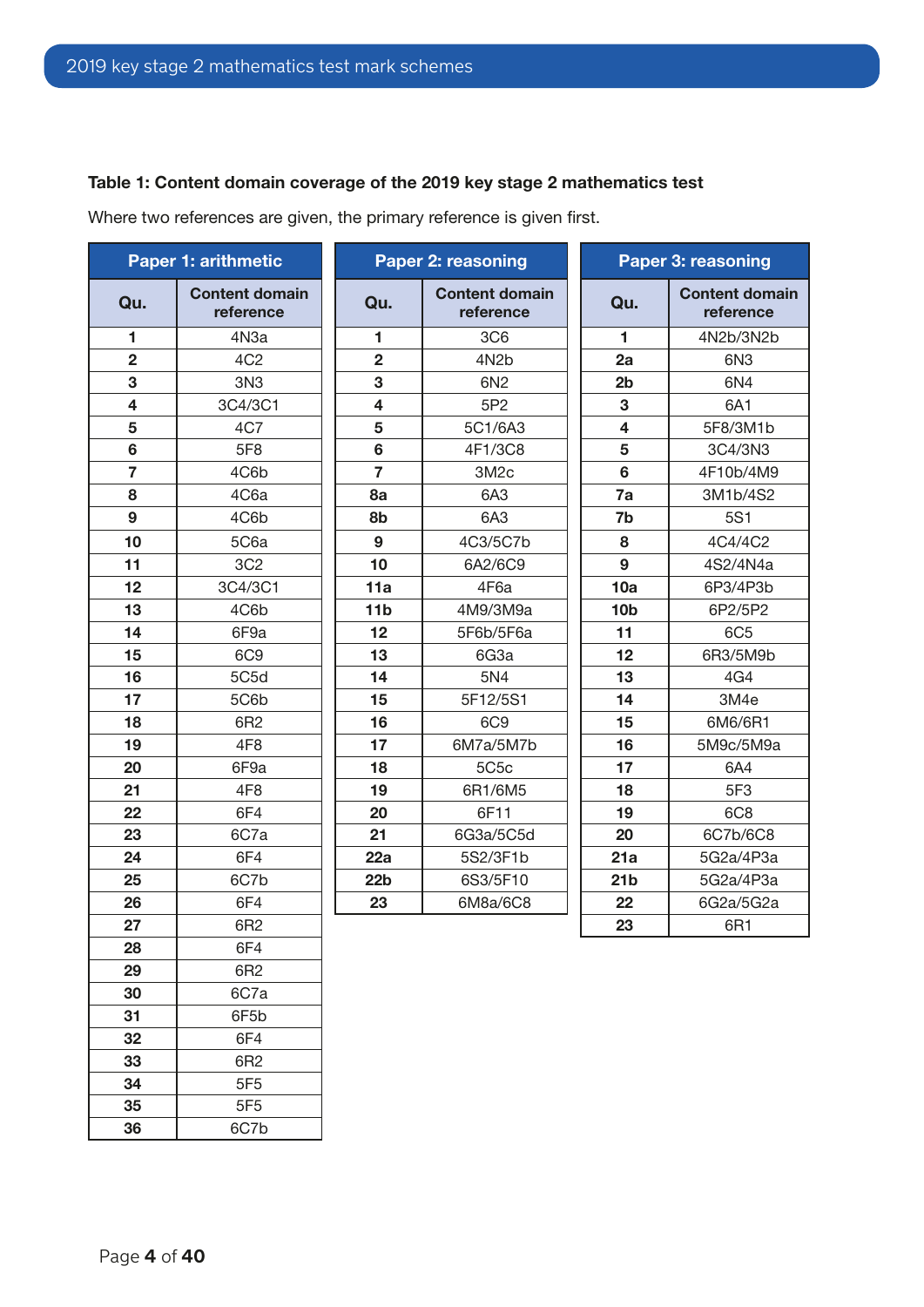### <span id="page-4-0"></span>4. Explanation of the mark schemes

The marking information for each question is set out in the form of tables (sections 7, 8 and 9).

The purpose of the mark scheme is to defne the acceptable answers for each question within the test. Answers other than those listed may be acceptable if they meet the marking criteria.

The 'Qu.' column on the left-hand side of each table provides a quick reference to the question number and part.

The 'Requirement' column may include two types of information:

- a statement of the requirements for the award of each mark, with an indication of whether credit can be given for an appropriate method
- examples of some different types of correct answer.

The 'Mark' column indicates the total number of marks available for each question part.

The 'Additional guidance' column indicates alternative acceptable answers and guidance, such as the range of acceptable answers, where necessary. This column may also provide details of specific types of answer which are unacceptable. For most questions, however, there will be unacceptable answers that are not listed.

## 5. General marking guidance

#### 5.1 Applying the mark schemes

To ensure consistency of marking, the most frequent procedural queries are listed in section 5.2 along with the action the marker will take. This is followed by further guidance in section 6 relating to marking questions involving money, time and other measures. Unless otherwise specifed in the mark scheme, markers will apply these guidelines in all cases.

A small number of general marking principles have been changed this year to clarify the guidance. This does not change the underlying principles or how they are applied.

#### Recording marks awarded

Pupils' test papers are scanned so that marking can be conducted on screen by trained markers.

For each question, markers record the award of 3, 2, 1 or 0 marks as appropriate, according to the mark scheme criteria. There is provision in the software to record questions not attempted. The software aggregates marks automatically.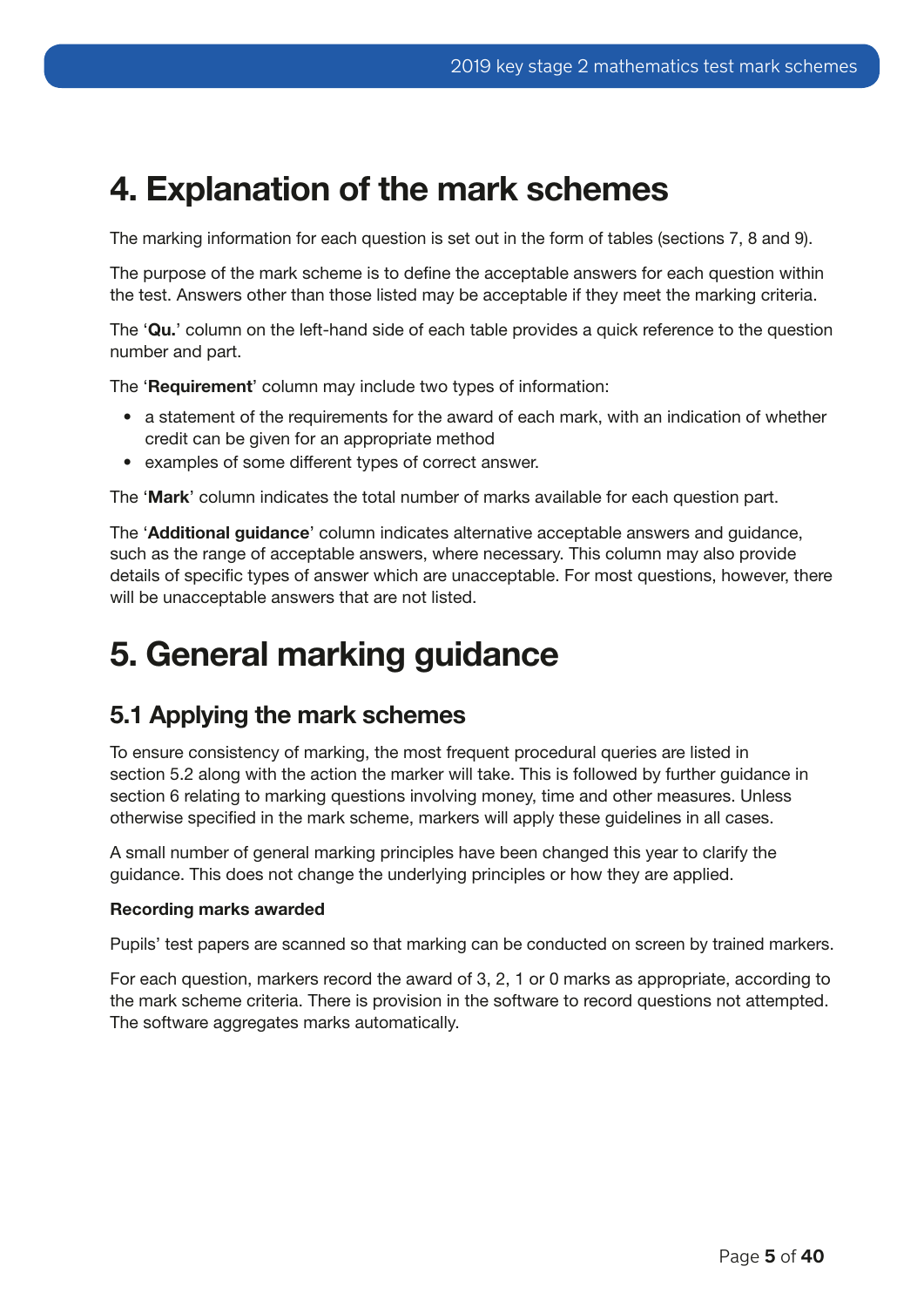### <span id="page-5-0"></span>5.2 General marking principles

 $\mathbf{r}$ 

#### Table 2: General marking principles for all papers

| 1.<br>The answer does not<br>match closely any of<br>the examples given in<br>the mark scheme.      | Markers will use their judgement to decide whether the<br>answer corresponds with details in the 'Requirement'<br>column of the mark scheme. Reference will also be made to<br>the 'Additional guidance' column.                                                                                        |  |
|-----------------------------------------------------------------------------------------------------|---------------------------------------------------------------------------------------------------------------------------------------------------------------------------------------------------------------------------------------------------------------------------------------------------------|--|
| 2.<br>The answer is<br>provided in a non-<br>standard way.                                          | Pupils may provide evidence in any form as long as its<br>meaning can be understood. Diagrams, symbols or words<br>are acceptable for explanations or for presenting an answer.                                                                                                                         |  |
| 3.<br>The correct answer<br>or working has been<br>crossed out or erased<br>and not replaced.       | The mark(s) will not be awarded for crossed-out or erased<br>answers or working.                                                                                                                                                                                                                        |  |
| More than one answer<br>4.<br>is given.                                                             | If all answers given are correct (or a range of answers is<br>given, all of which are correct), the mark(s) will be awarded<br>unless the mark scheme states otherwise. If both correct<br>and incorrect answers are given, the mark(s) will not be<br>awarded unless the mark scheme states otherwise. |  |
| No answer is given in<br>5.<br>the expected place,<br>but the correct answer<br>is given elsewhere. | Where a pupil has unambiguously indicated the correct<br>answer, the mark(s) will be awarded. In particular, where<br>a word or number is expected, a pupil may meet the<br>requirement by annotating a graph or labelling a diagram<br>elsewhere in the question.                                      |  |
| 6.<br>The answer is correct,<br>but the wrong working<br>is shown.                                  | A correct final answer will be awarded the mark(s).                                                                                                                                                                                                                                                     |  |
| The pupil has used<br>7.<br>alternative notation                                                    | No alternative notation is accepted as representing a<br>decimal point in a number, e.g. a comma.                                                                                                                                                                                                       |  |
| for a decimal point in<br>a number.                                                                 | Refer to section 6 for guidance on marking specific types<br>of question.                                                                                                                                                                                                                               |  |
| 8.<br>The pupil has used<br>a symbol as a<br>thousands separator.                                   | If the pupil has used a comma as a thousands separator<br>(positioned either correctly or incorrectly) and the digits are<br>in the correct order, then the mark(s) will be awarded.                                                                                                                    |  |
|                                                                                                     | If any other symbol, e.g. decimal point or apostrophe, is<br>used, the mark(s) will not be awarded, although method<br>marks may still be available.                                                                                                                                                    |  |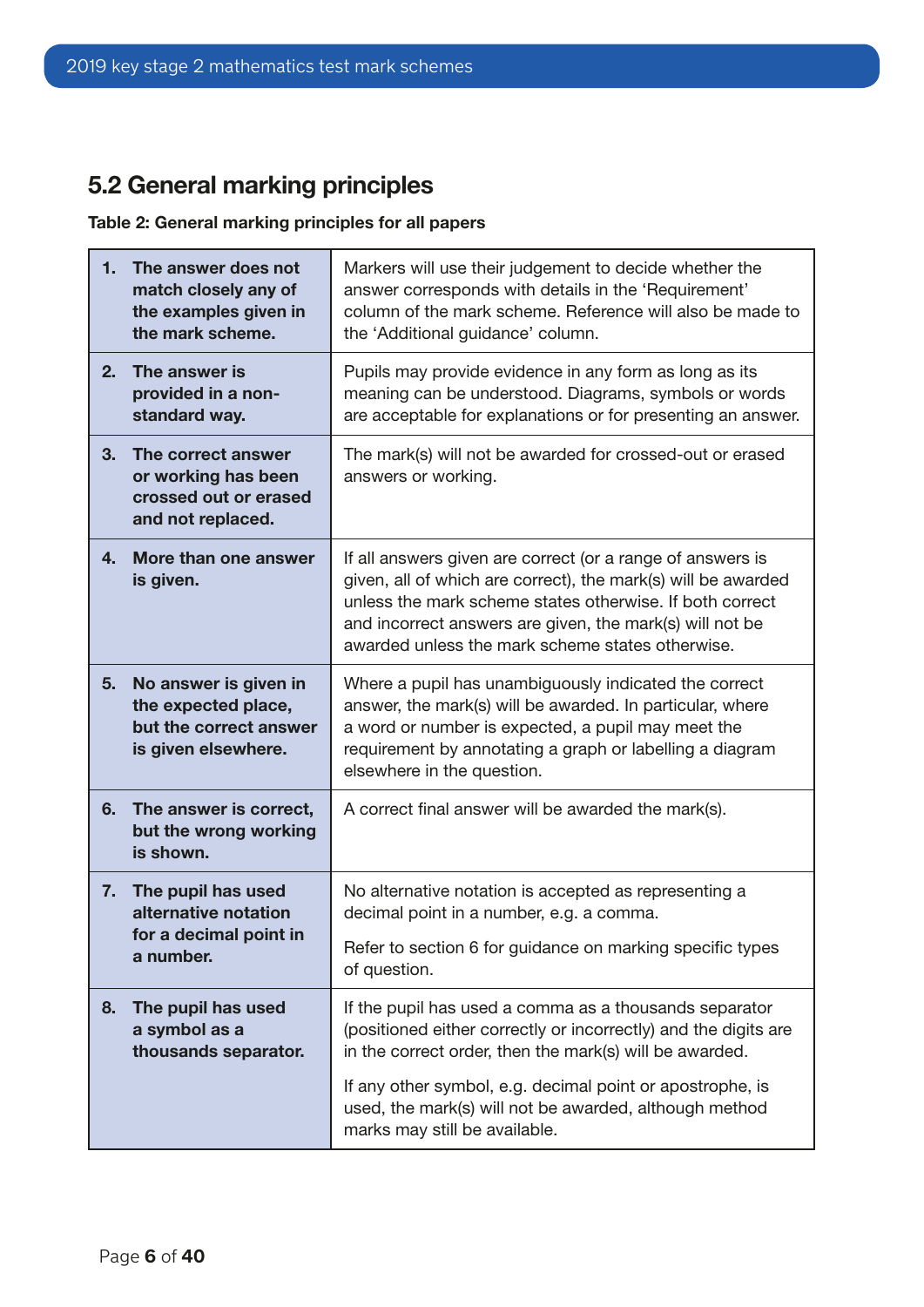| 9.<br>The answer in the<br>answer box is wrong                            | A transcription error occurs when a pupil miscopies their<br>answer from the end of their working into the answer box.                                                                                                                                                         |  |
|---------------------------------------------------------------------------|--------------------------------------------------------------------------------------------------------------------------------------------------------------------------------------------------------------------------------------------------------------------------------|--|
| due to a transcription<br>error.                                          | Each part (integer, numerator, denominator) of a mixed<br>number is considered separately when applying<br>transcription error rules.                                                                                                                                          |  |
|                                                                           | Where appropriate, detailed guidance will be given in the<br>mark scheme. For questions with no guidance, marks<br>will only be awarded for a transcription error if the wrong<br>answer is due to:                                                                            |  |
|                                                                           | transposed digits in a number (e.g. 243 is written<br>as 324)                                                                                                                                                                                                                  |  |
|                                                                           | <b>OR</b>                                                                                                                                                                                                                                                                      |  |
|                                                                           | one digit changed in a number of 4 or more digits<br>(e.g. 2,345 is written as 2,845).                                                                                                                                                                                         |  |
|                                                                           | The mark(s) will not be awarded for any other transcription<br>error including:                                                                                                                                                                                                |  |
|                                                                           | a decimal point positioned incorrectly (e.g. 12.34 is<br>written as 1.234 or 1234)                                                                                                                                                                                             |  |
|                                                                           | a change by a power of 10 (e.g. 200 is written as 20<br>or 2,000)                                                                                                                                                                                                              |  |
|                                                                           | a digit added or removed (e.g. 123,456 written as<br>1233,456 or 12,456)                                                                                                                                                                                                       |  |
|                                                                           | a negative sign added or removed.                                                                                                                                                                                                                                              |  |
| 10. The answer is<br>numerically or<br>algebraically<br>equivalent to the | Answers should be given as single values in their simplest<br>form unless the mark scheme states otherwise, e.g. for<br>$=$ 536 – 30, the answer 500 + 6 will not be awarded<br>the mark.                                                                                      |  |
| answer in the<br>mark scheme.                                             | For integer answers, e.g. 20, the answer $\frac{20}{1}$ will be awarded<br>the mark; $\frac{80}{4}$ will not be awarded the mark.                                                                                                                                              |  |
|                                                                           | For decimal answers that include recurring digit(s), there<br>must be an unambiguous indication of the recurring digit(s).<br>For example, for $\frac{1}{6}$ , 0.16 or 0.16 will be awarded the mark and<br>for $\frac{1}{7}$ , 0.142857 or 0.142857 will be awarded the mark. |  |
|                                                                           | For fraction answers that can be expressed as a mixed<br>number, the fraction paired with the integer must be a<br>proper fraction, e.g. $1\frac{6}{4}$ will not be awarded the mark<br>although method marks may still be available.                                          |  |
|                                                                           | Where alternative responses are acceptable, this will be<br>indicated in the 'Additional guidance' column.                                                                                                                                                                     |  |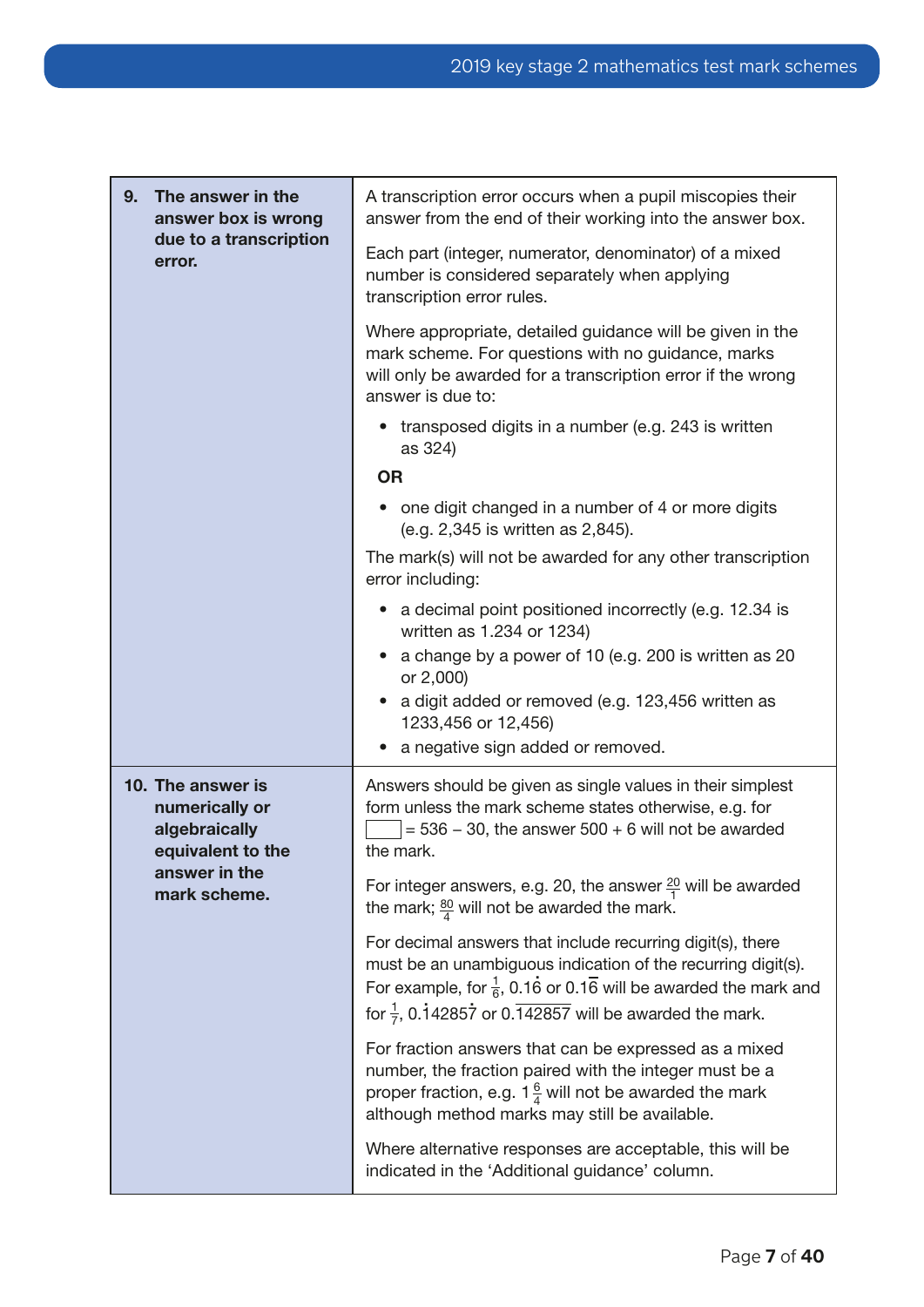| Table 3: General marking principles for paper 1 only (arithmetic) |  |  |
|-------------------------------------------------------------------|--|--|
|-------------------------------------------------------------------|--|--|

| 11. The answer in the<br>answer box is wrong<br>due to a misread of<br>numbers given in<br>the question. | Misreads are not allowed in Paper 1; the mark(s) will not<br>be awarded.                                                                                                                                                                                                                                                               |  |  |
|----------------------------------------------------------------------------------------------------------|----------------------------------------------------------------------------------------------------------------------------------------------------------------------------------------------------------------------------------------------------------------------------------------------------------------------------------------|--|--|
| 12. The pupil has not<br>recorded their working<br>beneath the given long<br>multiplication or           | If a pupil carries out their working somewhere on the page<br>other than beneath the given question as expected, then<br>the pupil must start by rewriting the original question in<br>order for it to be considered as a formal method.                                                                                               |  |  |
| long division.                                                                                           | Please note that the operation sign does not need to be<br>given for long multiplication, provided the pupil's working<br>shows the intention to multiply.                                                                                                                                                                             |  |  |
| 13. The answer to<br>the long division<br>question expresses a<br>remainder.                             | If a pupil reaches an integer answer using a formal method<br>with no more than one arithmetic error, for example 25,<br>then the mark(s) will be awarded for 25 r0 or 25.0, but the<br>mark(s) will not be awarded for an answer of 250                                                                                               |  |  |
|                                                                                                          | For answers with a remainder, the remainder must be<br>expressed correctly.                                                                                                                                                                                                                                                            |  |  |
|                                                                                                          | If a pupil shows a remainder that is the same size as the<br>divisor or larger, for example, a remainder of 28 or 29 when<br>dividing by 28, the mark(s) will not be awarded because the<br>method is incomplete.                                                                                                                      |  |  |
|                                                                                                          | If a pupil reaches a non-integer answer using a formal<br>method with no more than one arithmetic error, for example<br>when dividing by 28, the pupil reaches the answer 6 r14,<br>then the mark(s) will be awarded for $6\frac{14}{28}$ or 6.5, but the<br>mark(s) will not be awarded for 6 $r_{\frac{14}{28}}^{14}$ or 6.14 or 614 |  |  |
| 14. The long division<br>method involves<br>subtracting chunks<br>of different sizes.                    | If a pupil's formal method involves subtracting chunks, it is<br>not necessary to show a separate addition of the chunks.<br>If the answer is not the correct total for their chunks, then<br>that is treated as one arithmetic error.                                                                                                 |  |  |
|                                                                                                          | A method is considered as chunking when the size of the<br>chunks are shown alongside the algorithm.                                                                                                                                                                                                                                   |  |  |
|                                                                                                          | It should be noted that this method will only be accepted if<br>all chunks are of different sizes.                                                                                                                                                                                                                                     |  |  |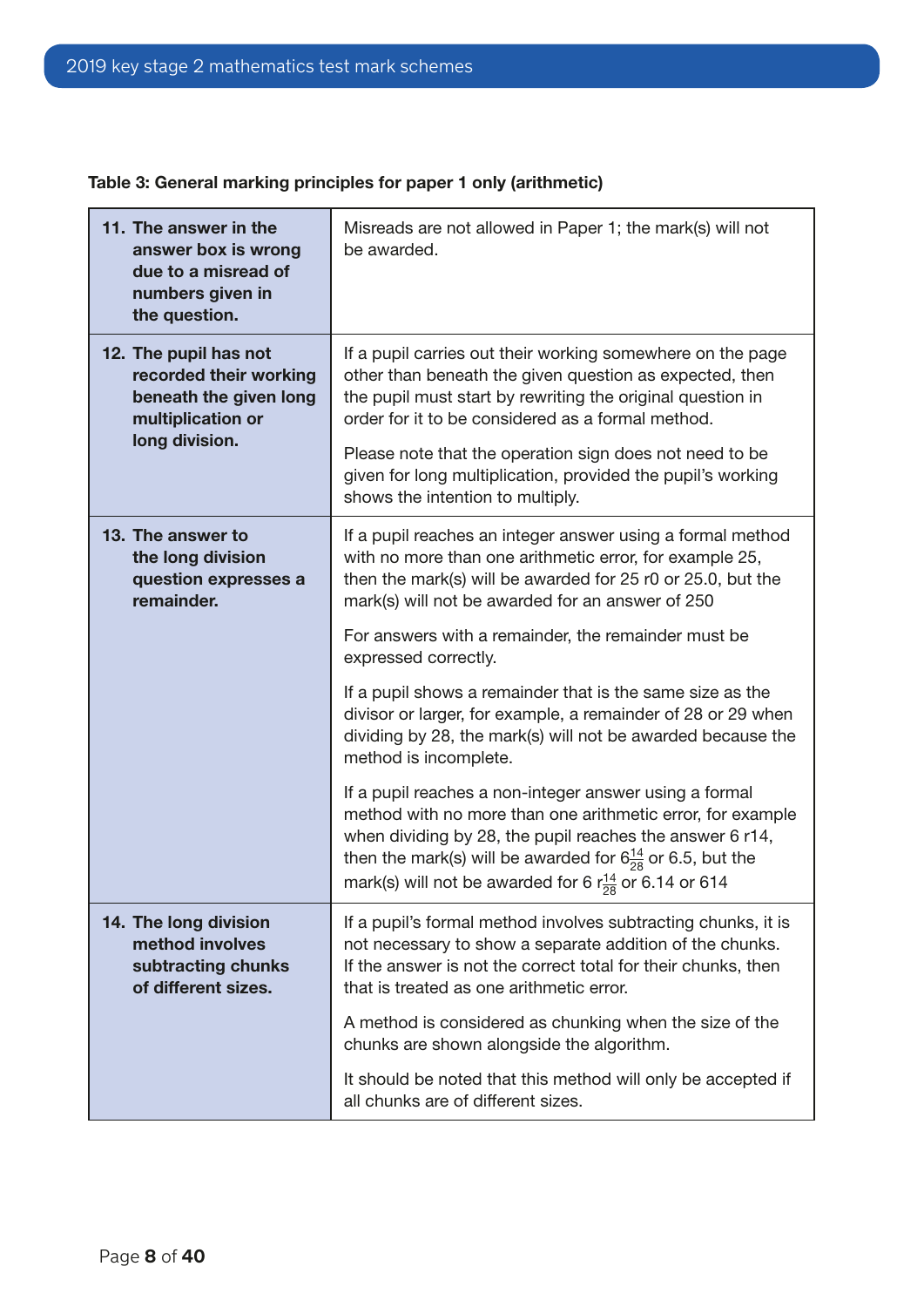| 15. More than one method<br>is given.                                                                                                                    | If a pupil gives more than one method, then the intended<br>method is taken as the one which leads to the answer in the<br>answer box or an identified answer elsewhere. If no answer<br>is given, then all methods must be appropriate for the<br>method mark(s) to be awarded.                                                                                                                                                                                                                                                                      |  |
|----------------------------------------------------------------------------------------------------------------------------------------------------------|-------------------------------------------------------------------------------------------------------------------------------------------------------------------------------------------------------------------------------------------------------------------------------------------------------------------------------------------------------------------------------------------------------------------------------------------------------------------------------------------------------------------------------------------------------|--|
| 16. There appears to be<br>a misread of numbers<br>or information given<br>in the question that<br>affects the pupil's<br>working and/or<br>explanation. | This occurs when a pupil misreads a number given in the<br>question and consistently uses a different number that does<br>not alter the original intention or difficulty of the question.<br>For example, if 243 is misread and written as 248, both<br>numbers may be regarded as comparable in difficulty.<br>However, if 243 is misread and written as 245 or 240, the<br>misread number may be regarded as making the question<br>easier. The misread of a number may affect the award of<br>marks. Any misread number must be seen, not implied. |  |
|                                                                                                                                                          | Where appropriate, detailed guidance will be given in the<br>mark scheme. If no guidance is given, markers will examine<br>each case to decide whether the mark(s) will be awarded.                                                                                                                                                                                                                                                                                                                                                                   |  |
|                                                                                                                                                          | The mark(s) will not be awarded if:                                                                                                                                                                                                                                                                                                                                                                                                                                                                                                                   |  |
|                                                                                                                                                          | it is a <b>ONE-mark</b> question<br>$\bullet$<br>there is more than one misread number in a question<br>• the mathematics is simplified<br>it is an 'explain' question<br>it is a misread of other information (not numbers)<br>the misread number is the same as any other number<br>in the question.                                                                                                                                                                                                                                                |  |
|                                                                                                                                                          | For TWO-mark questions that have a method mark,<br>one mark will be awarded if an appropriate method is<br>correctly followed through with the misread number to<br>give the correct follow-through answer, provided the<br>mathematics has not been simplified.                                                                                                                                                                                                                                                                                      |  |
|                                                                                                                                                          | For THREE-mark questions, refer to the additional guidance.                                                                                                                                                                                                                                                                                                                                                                                                                                                                                           |  |
| 17. A misread or an<br>arithmetic error<br>results in an answer<br>with multiple decimal<br>places.                                                      | In some instances, a misread or an arithmetic error in a<br>method leads to an answer with one or more decimal<br>places. In such cases, the method mark(s) will be awarded<br>for an answer that is correctly truncated or rounded<br>provided the method is appropriate and the additional<br>guidance does not specify otherwise. For example, 1.2345<br>is truncated to 1.2                                                                                                                                                                       |  |

#### Table 4: General marking principles for papers 2 and 3 only (reasoning)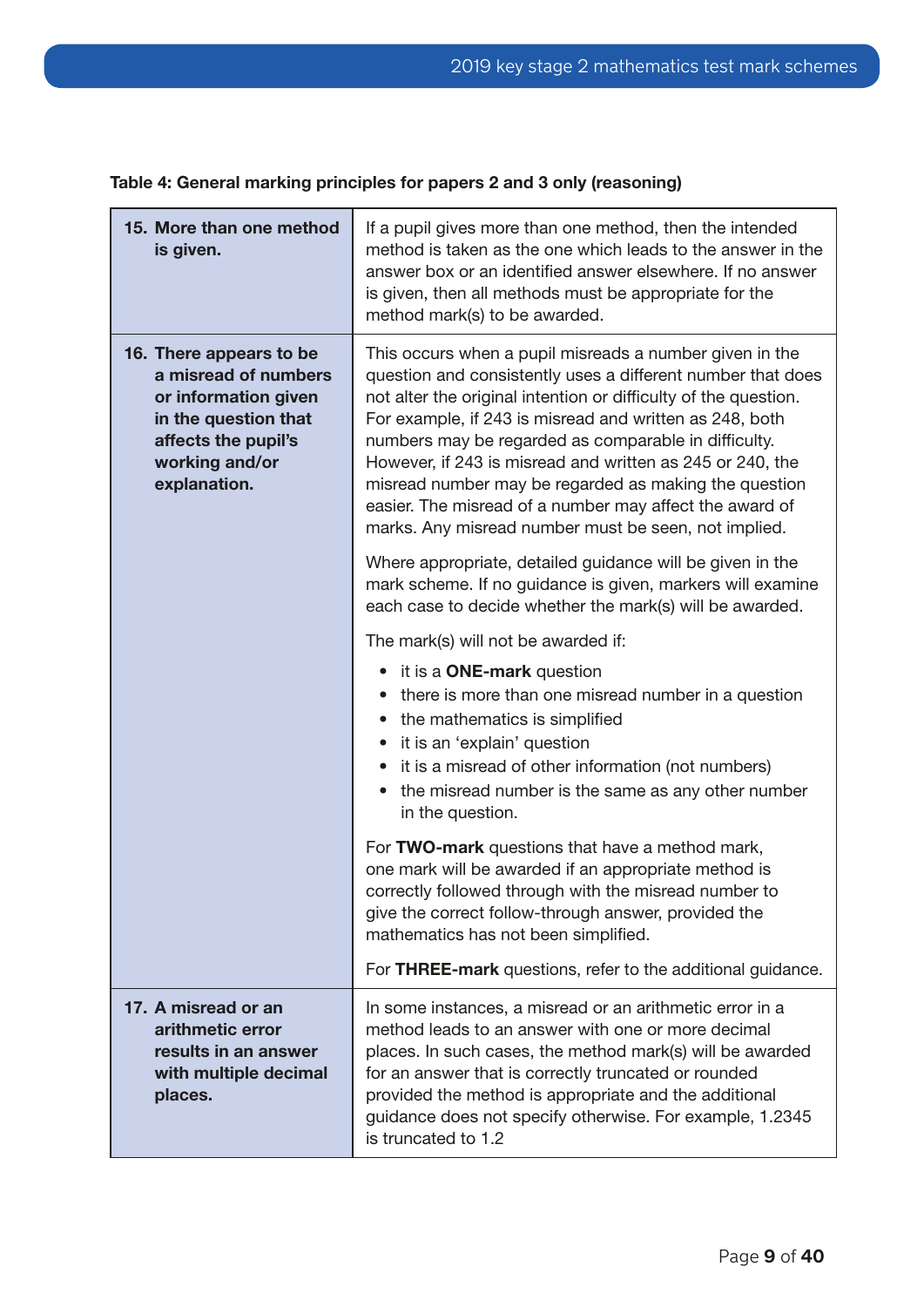| 18. The pupil has reversed<br>values within a<br>calculation involving<br>subtraction or<br>division. | When values within the calculation are reversed, the mark(s)<br>will only be awarded when the answer corresponds to the<br>correct calculation. For example, if the correct calculation is<br>12 $\div$ 4, the method mark(s) may be awarded for 4 $\div$ 12 = 3,<br>but not for an answer other than 3<br>Reversed values within a calculation are not acceptable in<br>'explain' questions.                                                                                                                                                                                                                                                                                                                                                                                           |  |
|-------------------------------------------------------------------------------------------------------|-----------------------------------------------------------------------------------------------------------------------------------------------------------------------------------------------------------------------------------------------------------------------------------------------------------------------------------------------------------------------------------------------------------------------------------------------------------------------------------------------------------------------------------------------------------------------------------------------------------------------------------------------------------------------------------------------------------------------------------------------------------------------------------------|--|
| 19. The pupil omits an<br>operation sign within<br>their working.                                     | If the correct sign of $+, -$ , $\times$ , or $\div$ for an arithmetic operation<br>is missing, then the mark(s) will only be awarded if the<br>working shown by the pupil is clear enough to indicate that<br>the required operation has been performed. This applies<br>even if the results of the required operation are incorrect.<br>Where carrying or decomposition figures are seen, this is<br>evidence of intention. For example, where the following is<br>seen in working, the layout of the response implies addition<br>or subtraction:<br>456<br>123<br>• if the answer is larger than the greater of the given<br>values, e.g. 679, then addition is implied<br>if the answer is less than the first given value, e.g. 323,<br>$\bullet$<br>then subtraction is implied. |  |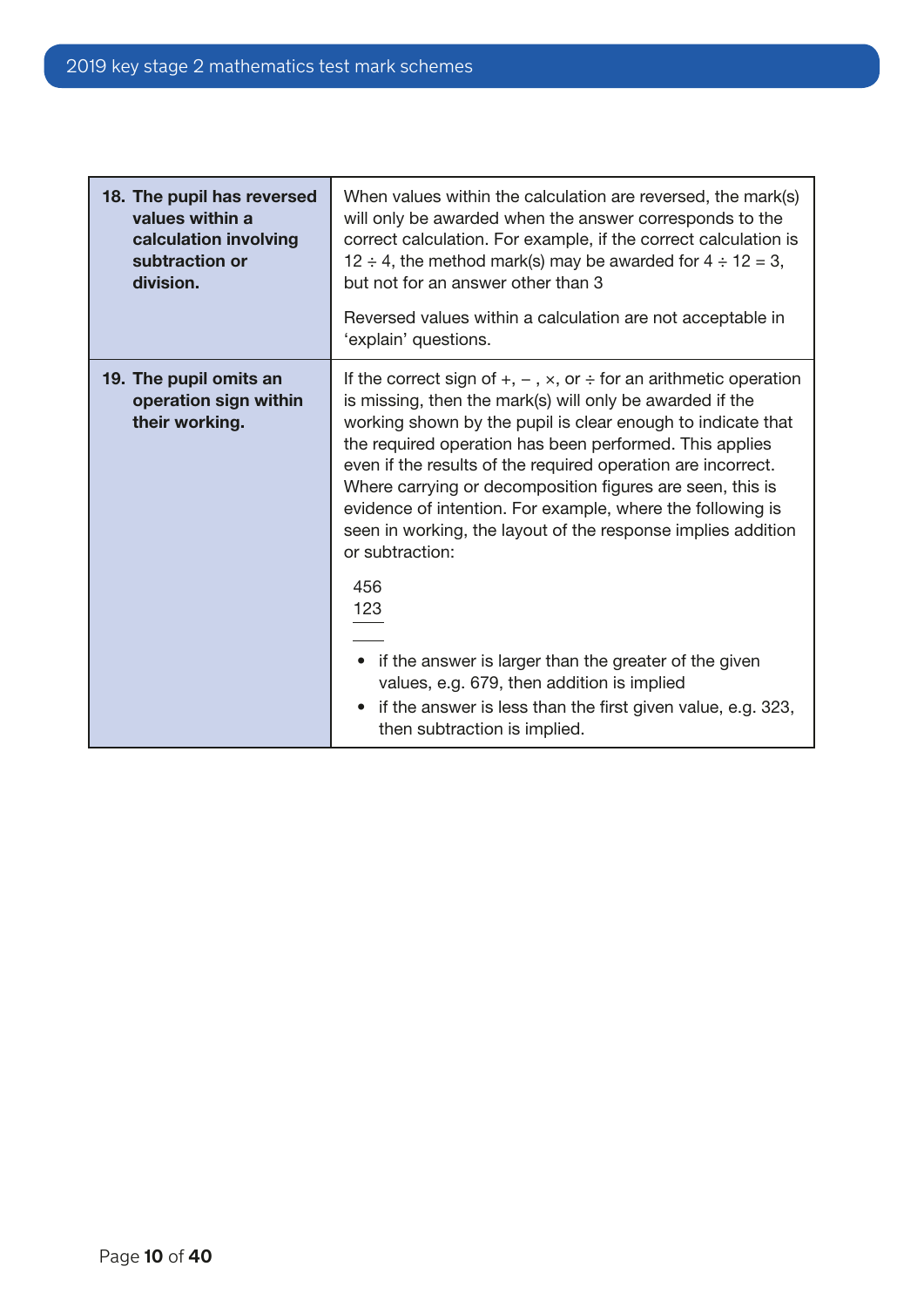| 20. The pupil has used 'an<br>appropriate method'. | For some questions, the mark scheme allows the award<br>of the method mark(s) for 'evidence of an appropriate<br>method', even if the answer is missing or incorrect. Refer to<br>the 'Additional guidance' column where appropriate.                            |  |  |
|----------------------------------------------------|------------------------------------------------------------------------------------------------------------------------------------------------------------------------------------------------------------------------------------------------------------------|--|--|
|                                                    | For the award of the method mark(s) for an appropriate<br>method, there must be evidence of all the steps of the<br>appropriate method (i.e. any method that would lead to the<br>correct answer if there were no arithmetic errors and no<br>additional steps). |  |  |
|                                                    | This means that, for every step, either:                                                                                                                                                                                                                         |  |  |
|                                                    | the appropriate calculation to be carried out must<br>be shown                                                                                                                                                                                                   |  |  |
|                                                    | <b>OR</b>                                                                                                                                                                                                                                                        |  |  |
|                                                    | • if the calculation has not been written down, the<br>correct answer or correct follow-through answer must<br>be shown.                                                                                                                                         |  |  |
|                                                    | Where the calculation shown would lead to a correct final<br>answer, even if the processed numbers do not appear to be<br>taken from the question, a method mark may be awarded<br>unless the mark scheme specifies otherwise.                                   |  |  |
| 21. The pupil has used a                           |                                                                                                                                                                                                                                                                  |  |  |
| trial and improvement                              | 'Trial and improvement' is regarded as an acceptable<br>method, unless the mark scheme states otherwise.                                                                                                                                                         |  |  |
| method.                                            | For a 'trial and improvement' method to be awarded the<br>method mark(s):                                                                                                                                                                                        |  |  |
|                                                    | • there must be at least 3 trials, carried out correctly,<br>which all reduce the range in which the answer is<br>known to lie                                                                                                                                   |  |  |
|                                                    | there can be additional trials, which are correctly or<br>incorrectly carried out, and which may not reduce the<br>range in which the answer is known to lie<br>a final answer is not needed, unless the mark scheme                                             |  |  |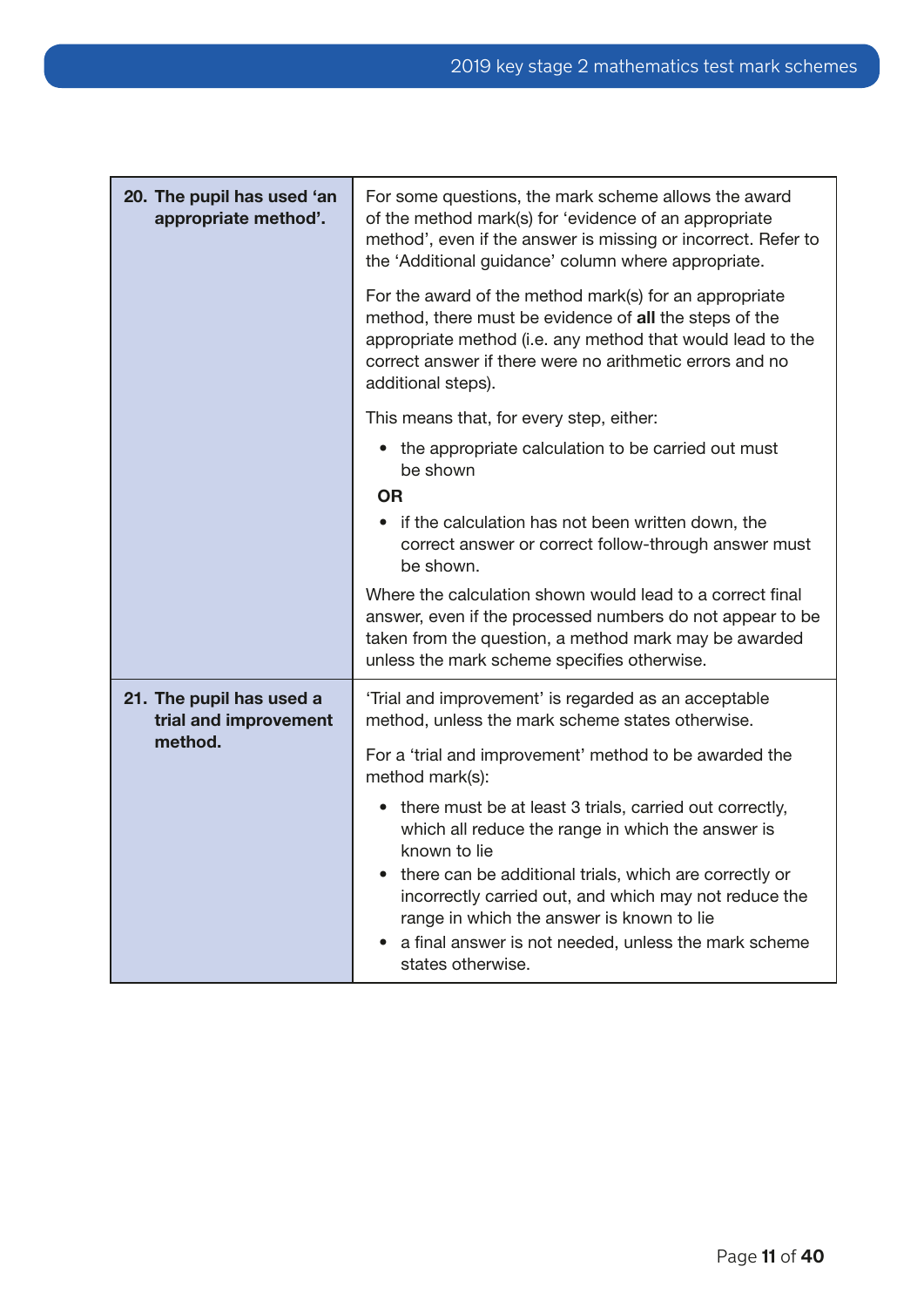| 22. The answer in the<br>answer box is wrong<br>but the correct answer | Extra working occurs when a pupil writes the correct<br>answer in their working, and then continues to process the<br>information further.                                                                                                                                                                                                                                                                               |  |
|------------------------------------------------------------------------|--------------------------------------------------------------------------------------------------------------------------------------------------------------------------------------------------------------------------------------------------------------------------------------------------------------------------------------------------------------------------------------------------------------------------|--|
| is reached in the<br>working.                                          | When the answer in the answer box is wrong and does not<br>match the answer reached in the working, it is impossible<br>to know why the pupil has written a different answer and<br>it is assumed that extra working has occurred. GMP 9 on<br>transcription errors still applies.                                                                                                                                       |  |
|                                                                        | If the extra working does not contradict the pupil's<br>appropriate method, the method mark(s) will be awarded.                                                                                                                                                                                                                                                                                                          |  |
|                                                                        | If the extra working contradicts the pupil's appropriate<br>method, the method mark(s) will not be awarded.                                                                                                                                                                                                                                                                                                              |  |
| 23. The pupil miscopies a<br>value from one part of                    | There will be instances when a pupil reaches a value in their<br>working, then restarts from a different value.                                                                                                                                                                                                                                                                                                          |  |
| their method into the<br>next part.                                    | The mark(s) will not be awarded if:                                                                                                                                                                                                                                                                                                                                                                                      |  |
|                                                                        | • it is a ONE-mark question                                                                                                                                                                                                                                                                                                                                                                                              |  |
|                                                                        | there is more than one miscopy in the working<br>the miscopy does not follow transcription error rules<br>(see GMP 9).                                                                                                                                                                                                                                                                                                   |  |
|                                                                        | The method mark(s) will only be awarded if an appropriate<br>method is correctly shown using the miscopied number<br>(which must follow transcription error rules).                                                                                                                                                                                                                                                      |  |
| 24. The correct answer<br>is embedded in the<br>working.               | An embedded answer occurs when a pupil shows the<br>correct answer within their working but then selects the<br>wrong answer from their working as their final answer or<br>leaves the answer box blank. For example, if a pupil shows<br>$2.5 \times 6 = 3 \times 5$ in the last line of their working and writes 5<br>in the answer box, whereas the correct answer is 3, then<br>this will affect the award of marks. |  |
|                                                                        | Where appropriate, detailed guidance will be given in the<br>mark scheme. If no guidance is given, markers will examine<br>each case to decide whether the mark(s) will be awarded.                                                                                                                                                                                                                                      |  |
|                                                                        | For ONE-mark questions, the mark will not be awarded.                                                                                                                                                                                                                                                                                                                                                                    |  |
|                                                                        | For TWO-mark questions that have a method mark,<br>one mark will be awarded, provided the pupil does not give<br>redundant extra working that contradicts work already done<br>or which adds to their appropriate method.                                                                                                                                                                                                |  |
|                                                                        | For THREE-mark questions, refer to the additional guidance.                                                                                                                                                                                                                                                                                                                                                              |  |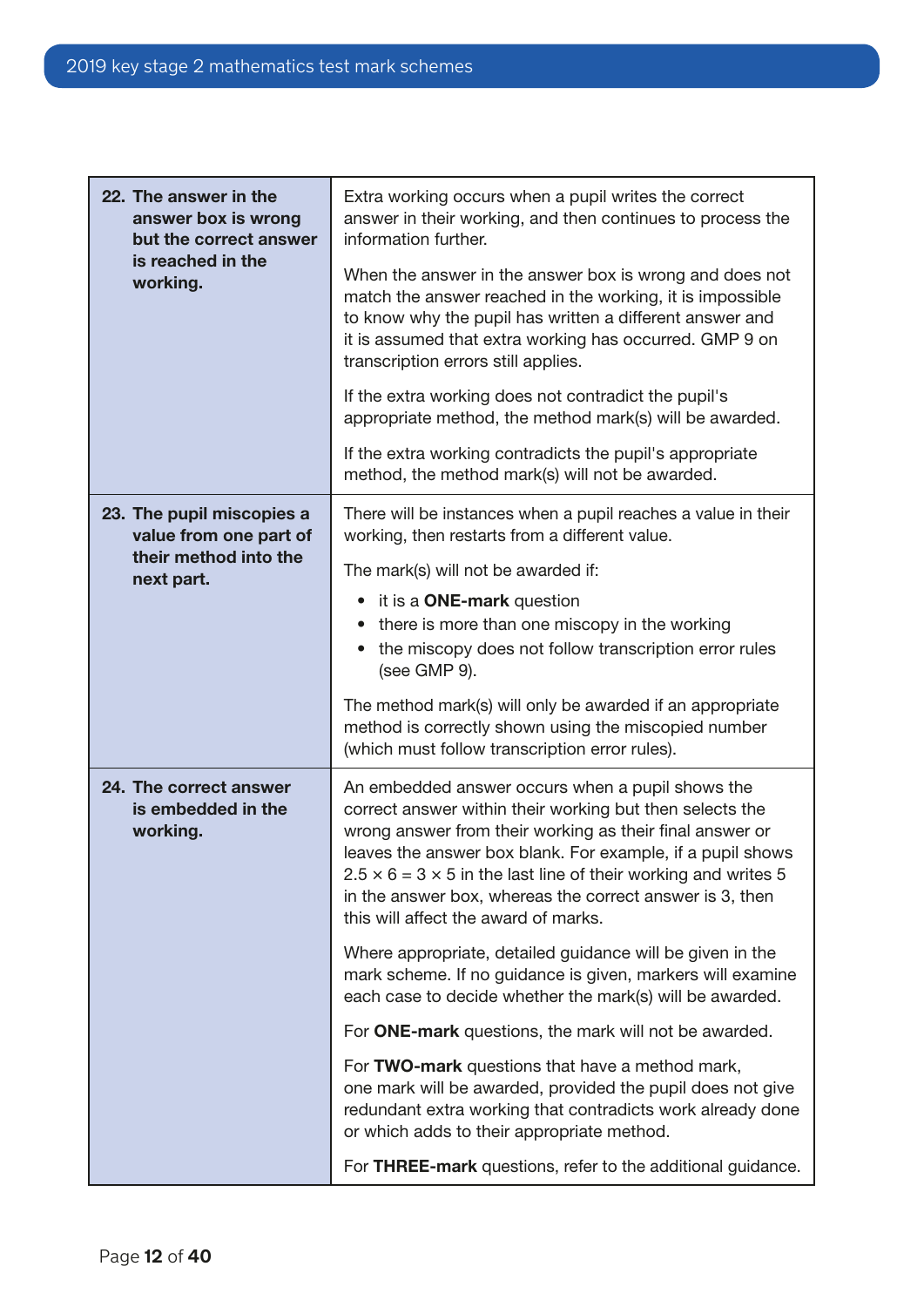| 25. The phrase 'sight of'<br>is used in the mark<br>scheme.                    | For some questions, the mark scheme allows the mark(s)<br>to be awarded for sight of a particular number or numbers<br>within a method. Such numbers are the correct answers to<br>partial steps within a method.                                                                                      |  |  |
|--------------------------------------------------------------------------------|--------------------------------------------------------------------------------------------------------------------------------------------------------------------------------------------------------------------------------------------------------------------------------------------------------|--|--|
| 26. The answer correctly<br>follows through from<br>earlier incorrect work.    | 'Follow-through' marks for an answer will only be awarded<br>when specifically stated in the mark scheme.                                                                                                                                                                                              |  |  |
| 27. The pupil has drawn<br>lines which do not<br>meet at the correct<br>point. | Where the mark scheme states that 'slight inaccuracies in<br>drawing' should be accepted, this means that the mark(s)<br>will be awarded for responses marked within or on a circle<br>of radius 2mm with its centre at the correct point.<br>within the circle<br>on the circle<br>outside the circle |  |  |
|                                                                                | - not accepted<br>- accepted<br>- accepted                                                                                                                                                                                                                                                             |  |  |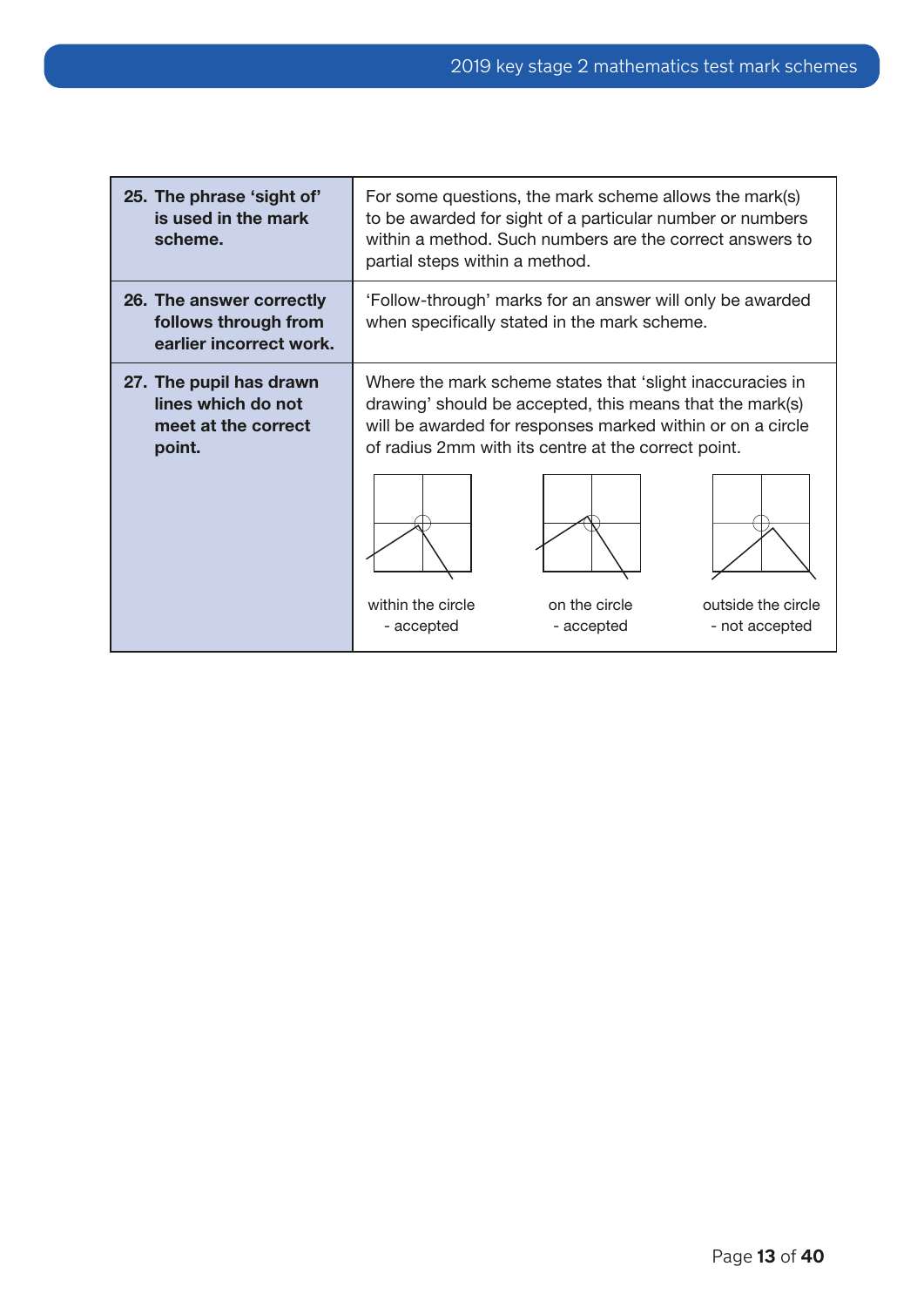## <span id="page-13-0"></span>6. Marking specific types of question: summary of additional guidance

### 6.1 Answers involving money

|                                    | <b>Accept</b>                                             |             | Do not accept                                              |
|------------------------------------|-----------------------------------------------------------|-------------|------------------------------------------------------------|
| Where the £ sign<br>is given, e.g. | £3.20                                                     | £7<br>£7.00 |                                                            |
| £3.20, £7<br>£                     | Any unambiguous indication of<br>the correct amount, e.g. |             | Incorrect placement of pounds<br>or pence, e.g.            |
|                                    | £3.20p                                                    |             | £320                                                       |
|                                    | £3 20 pence                                               |             | £320p                                                      |
|                                    | £3 20                                                     |             | Incorrect placement of decimal                             |
|                                    | £3-20                                                     |             | point or incorrect use or<br>omission of 0 or use of comma |
|                                    | £3:20                                                     |             | as a decimal point, e.g.                                   |
|                                    | £3;20                                                     |             | £3.2                                                       |
|                                    |                                                           |             | £3 200                                                     |
|                                    |                                                           |             | £32 0                                                      |
|                                    |                                                           |             | $£3 - 2 - 0$                                               |
|                                    |                                                           |             | £3,20                                                      |
| Where the p sign                   | 40 <sub>p</sub>                                           |             |                                                            |
| is given, e.g.<br>40 <sub>p</sub>  | Any unambiguous indication of<br>the correct amount, e.g. |             | Incorrect or ambiguous use<br>of pounds or pence or use of |
| p                                  | £0.40p                                                    |             | comma as a decimal point, e.g.                             |
|                                    | 0 40p                                                     |             | 0.40 <sub>p</sub>                                          |
|                                    | £0-40p                                                    |             | £40p                                                       |
|                                    | 0:40p                                                     |             | £0,40p                                                     |
|                                    | £0;40p                                                    |             |                                                            |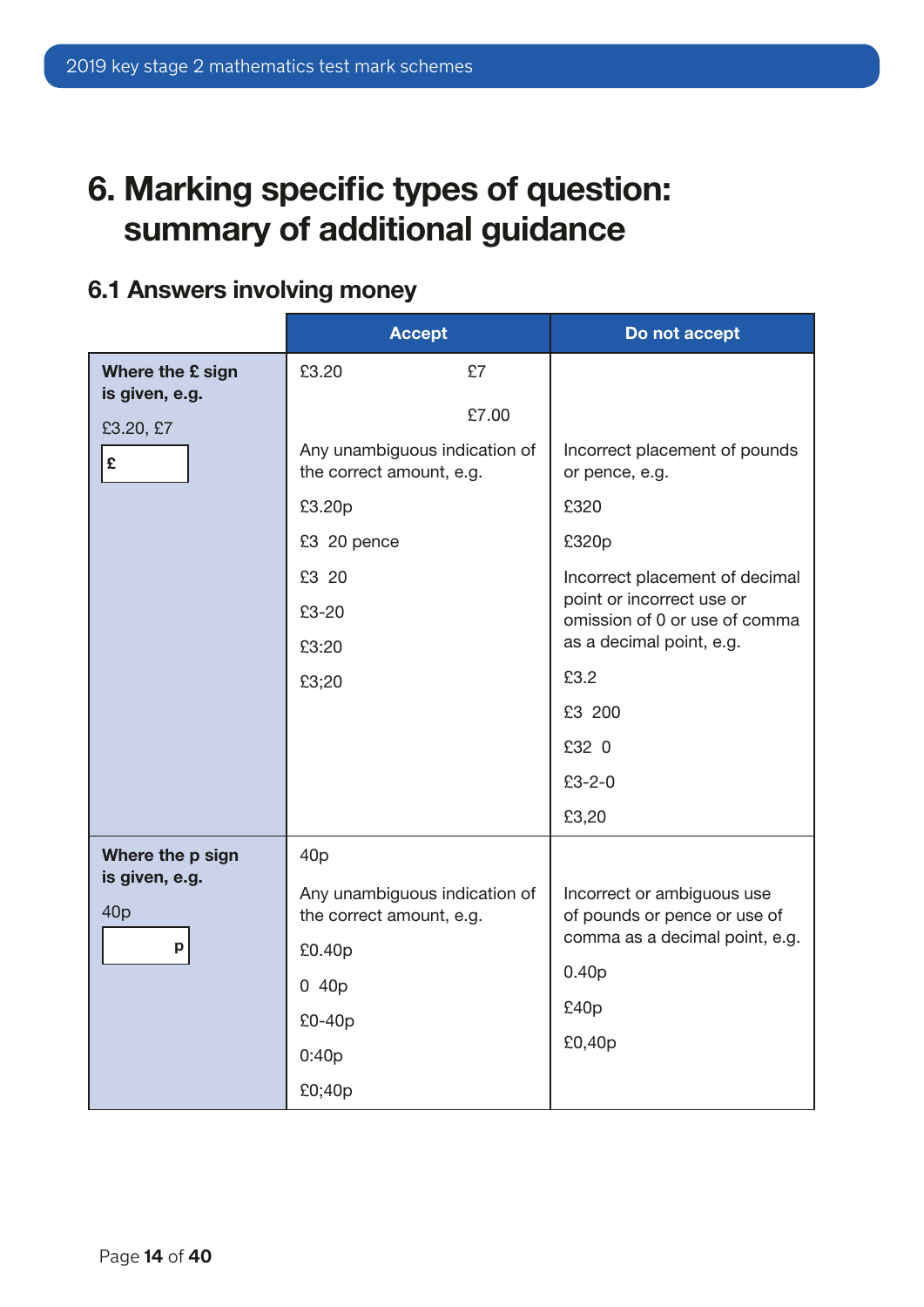<span id="page-14-0"></span>

|                                                  |                                                                    | <b>Accept</b>                                                                      | Do not accept                                                                                   |                                                           |
|--------------------------------------------------|--------------------------------------------------------------------|------------------------------------------------------------------------------------|-------------------------------------------------------------------------------------------------|-----------------------------------------------------------|
| Where a unit is not<br>given, e.g.<br>£3.20, 40p | £3.20<br>320p<br>the correct amount, e.g.<br>£3.20p<br>£3 20 pence | 40 <sub>p</sub><br>£0.40<br>Any unambiguous indication of<br>£0.40 pence<br>£0 40p | Incorrect or ambiguous use<br>of pounds or pence or use of<br>comma as a decimal point,<br>e.g. |                                                           |
|                                                  | £3 20<br>£3-20<br>£3:20<br>£3;20<br>3.20<br>320<br>3 pounds 20     | $£0-40$<br>£0:40<br>£0;40<br>£.40<br>0.40<br>40                                    | £320<br>£320p<br>£3.2<br>3.20p<br>£3,20                                                         | £40<br>£40p<br>0.4<br>0.40 <sub>p</sub><br>0,40<br>£0,40p |

### 6.2 Answers involving time

|                       |                                                     | <b>Accept</b> |                                                                                     | Do not accept |
|-----------------------|-----------------------------------------------------|---------------|-------------------------------------------------------------------------------------|---------------|
| A time interval, e.g. | 2 hours 30 minutes                                  |               |                                                                                     |               |
| 2 hours 30 minutes    | Any unambiguous, correct<br>indication, e.g.        |               | Incorrect or ambiguous time<br>interval or use of comma as a<br>decimal point, e.g. |               |
|                       | 150 minutes<br>(0)2h30                              |               | 2.30                                                                                | 230           |
|                       | (0)2 h 30 min<br>150                                |               | 2.3                                                                                 | $2.30$ min    |
|                       | (0)230                                              | 2.5 hours     | 2.3 hours                                                                           | 2,5 hours     |
|                       | $2\frac{1}{2}$ hours<br>$(0)2 - 30$                 |               | 2.3h                                                                                | 2,30          |
|                       | Digital electronic time, e.g.<br>(0)2:30<br>(0)2;30 |               | 2h <sub>3</sub>                                                                     | 1 h 90 min    |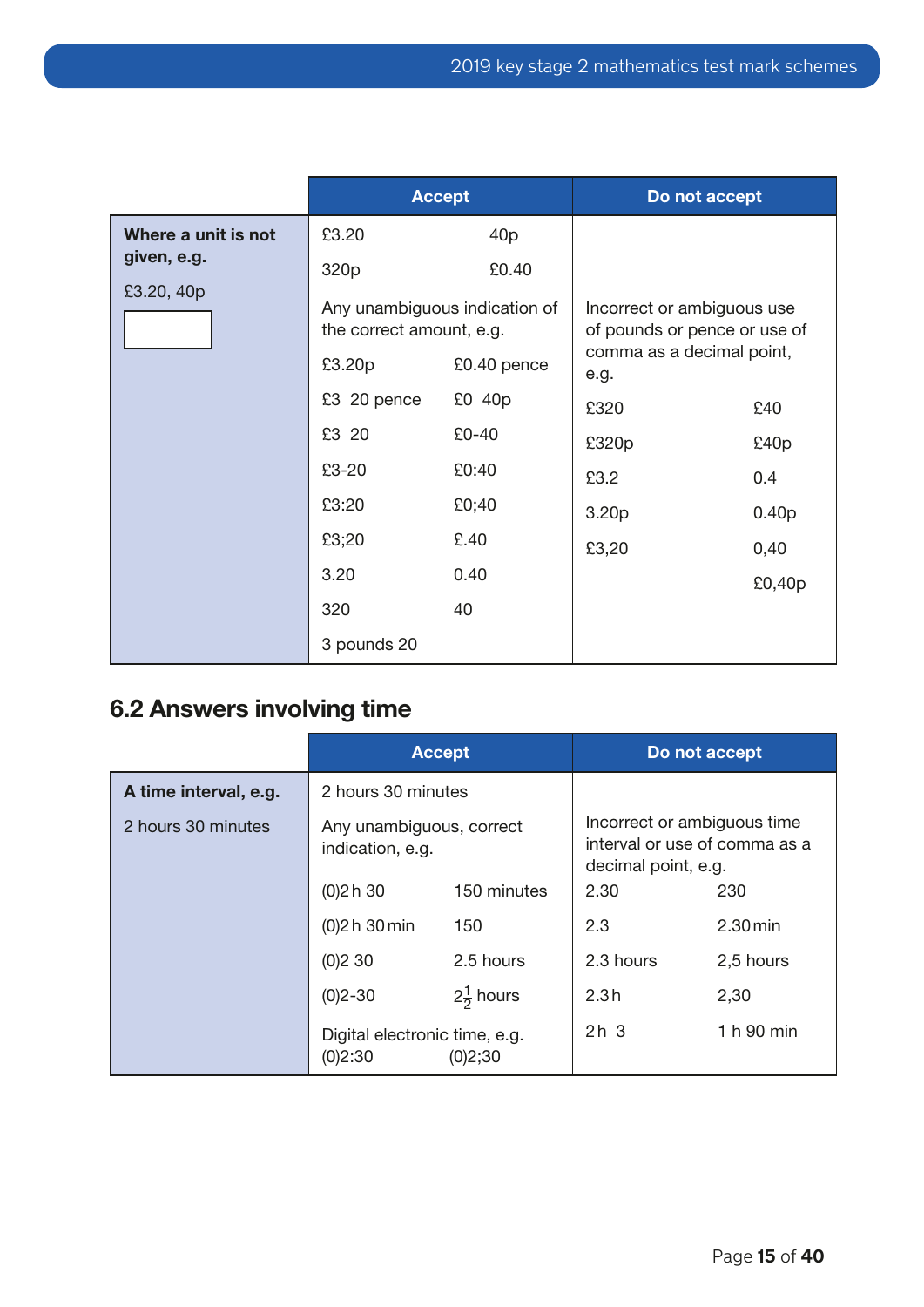<span id="page-15-0"></span>

|                       | <b>Accept</b>                | Do not accept                                            |
|-----------------------|------------------------------|----------------------------------------------------------|
| A specific time, e.g. | $(0)8:40$ am                 |                                                          |
| 8:40 am, 17:20        | (0)8:40                      |                                                          |
|                       | twenty to nine               |                                                          |
|                       | Any unambiguous, correct     | Incorrect time, e.g.                                     |
|                       | indication, e.g.             | 8.4 <sub>am</sub>                                        |
|                       | (0)8.40                      | 8.40 pm                                                  |
|                       | (0)8;40                      | Incorrect placement of                                   |
|                       | 0840                         | separators, spaces, etc. or                              |
|                       | $(0)8$ 40                    | incorrect use or omission of 0<br>or use of a comma as a |
|                       | $(0)8 - 40$                  | decimal point, e.g.                                      |
|                       | Unambiguous change to        | 840                                                      |
|                       | 12 or 24-hour clock, e.g.    | 8:4:0                                                    |
|                       | 17:20 as 5:20 pm or 17:20 pm | 8.4                                                      |
|                       |                              | 084                                                      |
|                       |                              | 8,40                                                     |

### 6.3 Answers involving measures

|                         | <b>Accept</b>                                                  | Do not accept                                               |
|-------------------------|----------------------------------------------------------------|-------------------------------------------------------------|
| Where units are         | $8.6$ kg                                                       |                                                             |
| given, e.g.<br>$8.6$ kg | Any unambiguous indication of<br>the correct measurement, e.g. | Incorrect or ambiguous use<br>of units or use of comma as a |
| kg                      | 8.60 kg                                                        | decimal point, e.g.                                         |
| m                       | 8.6000 kg                                                      | 8600 kg                                                     |
|                         | 8kg 600g                                                       | 8kg 600                                                     |
|                         |                                                                | 8,60 kg                                                     |
|                         |                                                                | 8,6000 kg                                                   |

If a pupil gives an answer with a unit different from the unit in the answer box, then their answer must be equivalent to the correct answer provided, unless otherwise indicated in the mark scheme.

If a pupil leaves the answer box empty but writes the answer elsewhere on the page without any units, then that answer is assumed to have the units given in the answer box, subject to the conditions listed above.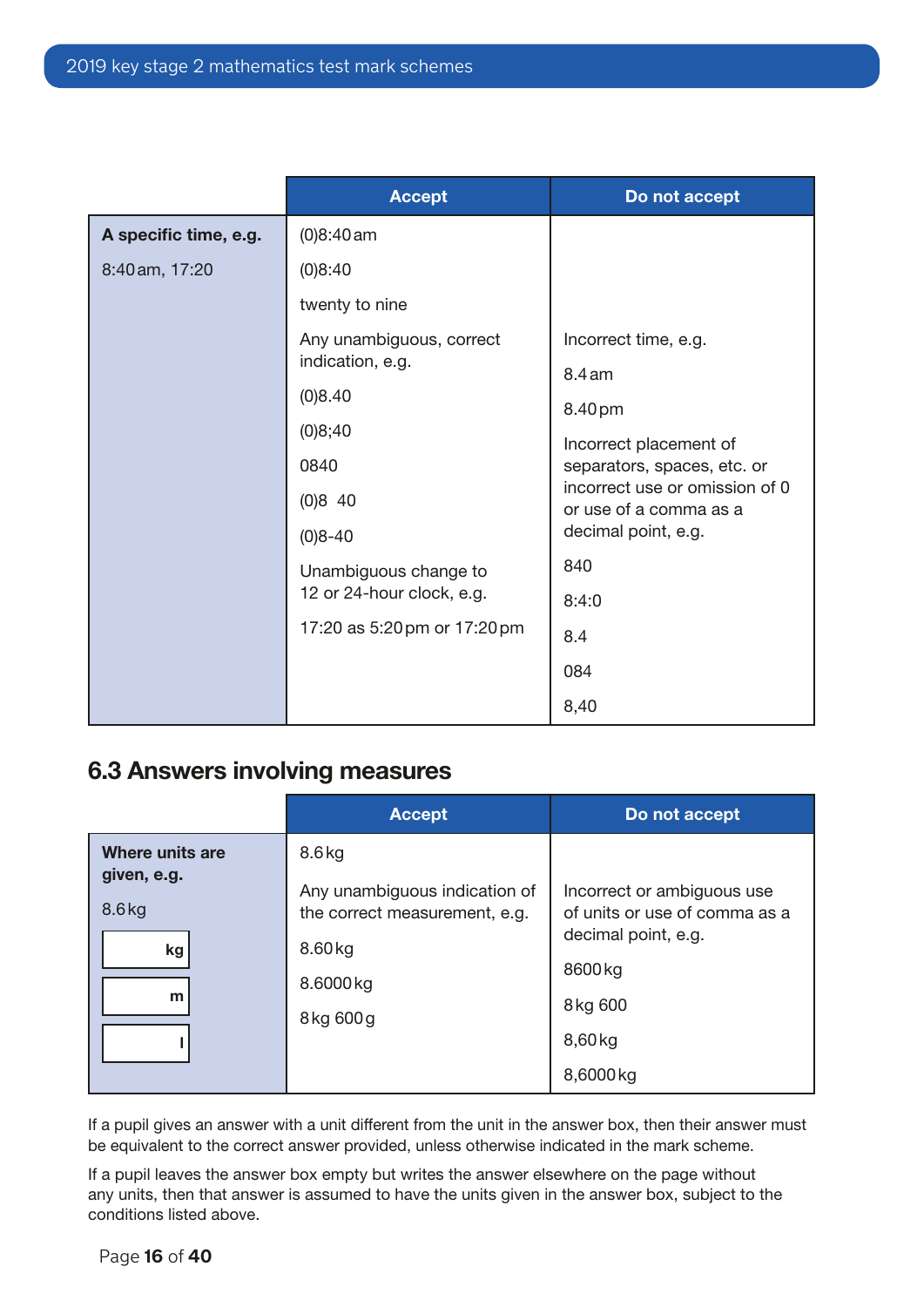## <span id="page-16-0"></span>7. Mark schemes for Paper 1: arithmetic

| Qu.                     | Requirement   | <b>Mark</b>    | <b>Additional guidance</b>                                                                                                                                                            |
|-------------------------|---------------|----------------|---------------------------------------------------------------------------------------------------------------------------------------------------------------------------------------|
| $\blacksquare$          | 6,090         | 1 <sub>m</sub> |                                                                                                                                                                                       |
| $\overline{2}$          | 8,357         | 1 <sub>m</sub> |                                                                                                                                                                                       |
| $\mathbf{3}$            | 20            | 1 <sub>m</sub> |                                                                                                                                                                                       |
| $\overline{\mathbf{4}}$ | 336           | 1 <sub>m</sub> |                                                                                                                                                                                       |
| $5\phantom{1}$          | 369           | 1 <sub>m</sub> |                                                                                                                                                                                       |
| $6\phantom{1}$          | 8.993         | 1 <sub>m</sub> |                                                                                                                                                                                       |
| $\overline{7}$          | 60            | 1 <sub>m</sub> |                                                                                                                                                                                       |
| 8                       | 10            | 1 <sub>m</sub> |                                                                                                                                                                                       |
| 9                       | $\mathbf 0$   | 1 <sub>m</sub> |                                                                                                                                                                                       |
| 10                      | 13            | 1 <sub>m</sub> |                                                                                                                                                                                       |
| 11                      | 22            | 1 <sub>m</sub> | Do not accept -22                                                                                                                                                                     |
| 12                      | $\,8\,$       | 1 <sub>m</sub> |                                                                                                                                                                                       |
| 13                      | 110           | 1 <sub>m</sub> |                                                                                                                                                                                       |
| 14                      | 253.4         | 1 <sub>m</sub> |                                                                                                                                                                                       |
| 15                      | 10            | 1 <sub>m</sub> |                                                                                                                                                                                       |
| 16                      | 27            | 1 <sub>m</sub> |                                                                                                                                                                                       |
| 17                      | 101,000       | 1 <sub>m</sub> |                                                                                                                                                                                       |
| 18                      | 600           | 1 <sub>m</sub> | Do not accept 600%                                                                                                                                                                    |
| 19                      | 4.75          | 1 <sub>m</sub> |                                                                                                                                                                                       |
| 20                      | 0.009         | 1 <sub>m</sub> |                                                                                                                                                                                       |
| 21                      | 7.1           | 1 <sub>m</sub> |                                                                                                                                                                                       |
| 22                      | $\frac{6}{7}$ | 1 <sub>m</sub> | Accept equivalent fractions or an exact<br>decimal equivalent, e.g. 0.857142 (accept<br>any unambiguous indication of the<br>recurring digits).<br>Do not accept rounded or truncated |
|                         |               |                | decimals.                                                                                                                                                                             |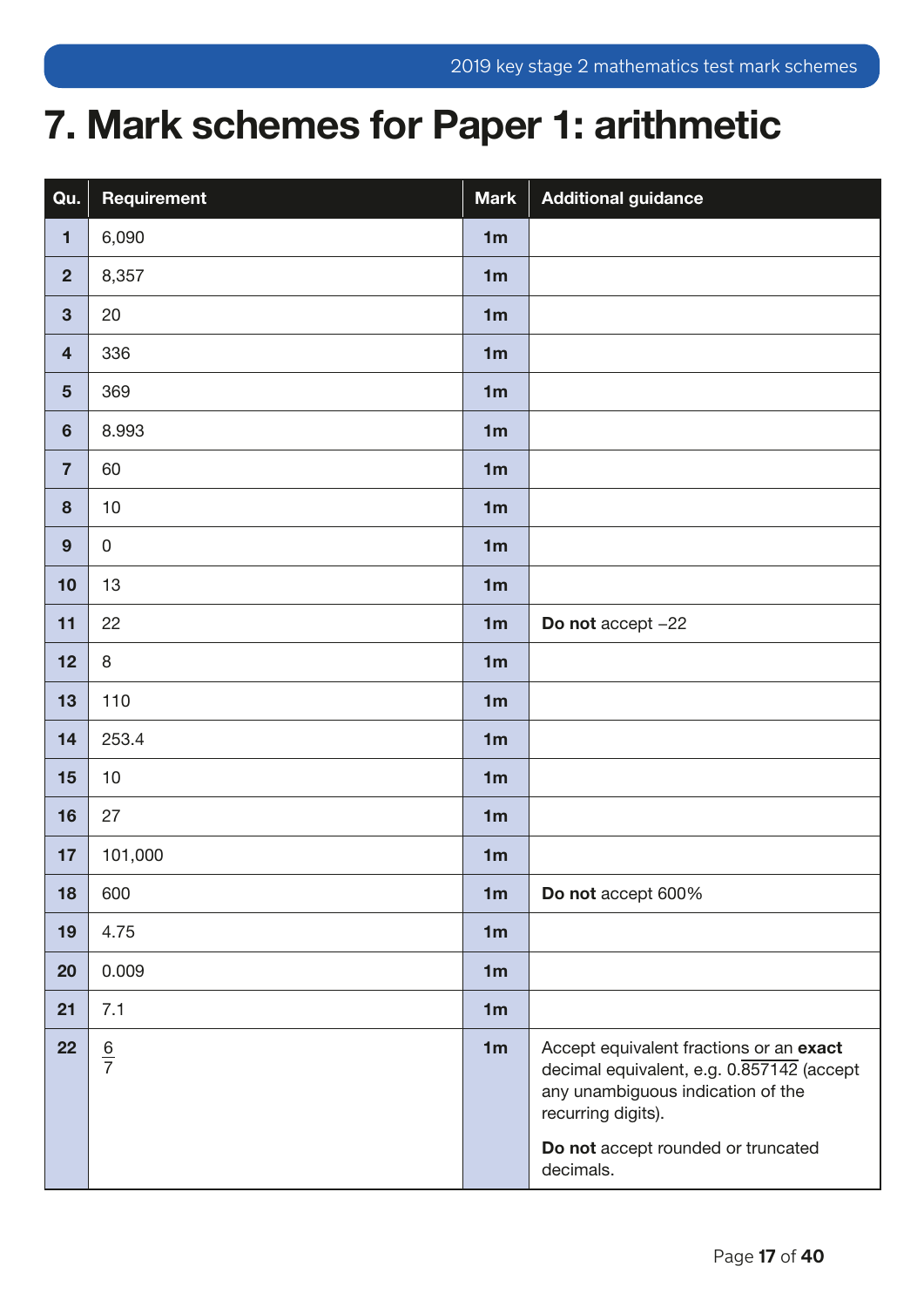| Qu. | Requirement                                                                                                                                                                                                                                                                                                             | <b>Mark</b>    | <b>Additional guidance</b>                                                                                                                                                                                                                                                                    |
|-----|-------------------------------------------------------------------------------------------------------------------------------------------------------------------------------------------------------------------------------------------------------------------------------------------------------------------------|----------------|-----------------------------------------------------------------------------------------------------------------------------------------------------------------------------------------------------------------------------------------------------------------------------------------------|
| 23  | Award TWO marks for the correct answer<br>of 22,572<br>If the answer is incorrect, award <b>ONE</b> mark<br>for a formal method of long multiplication<br>with no more than ONE arithmetic error, e.g.<br>836<br>27<br>$\times$<br>5852<br>16720<br>22602 (error)<br><b>OR</b><br>836<br>27<br>$\times$<br>5612 (error) | Up to<br>2m    | Working must be carried through to reach<br>a final answer for the award of <b>ONE</b> mark.<br>Do not award any marks if the error is in<br>the place value, e.g. the omission of the<br>zero when multiplying by tens:<br>836<br>27<br>$\times$<br>5852<br>1672 (place value error)<br>7524 |
|     | 16720<br>22332                                                                                                                                                                                                                                                                                                          |                |                                                                                                                                                                                                                                                                                               |
| 24  | $\frac{19}{20}$                                                                                                                                                                                                                                                                                                         | 1 <sub>m</sub> | Accept equivalent fractions or an exact<br>decimal equivalent, e.g. 0.95                                                                                                                                                                                                                      |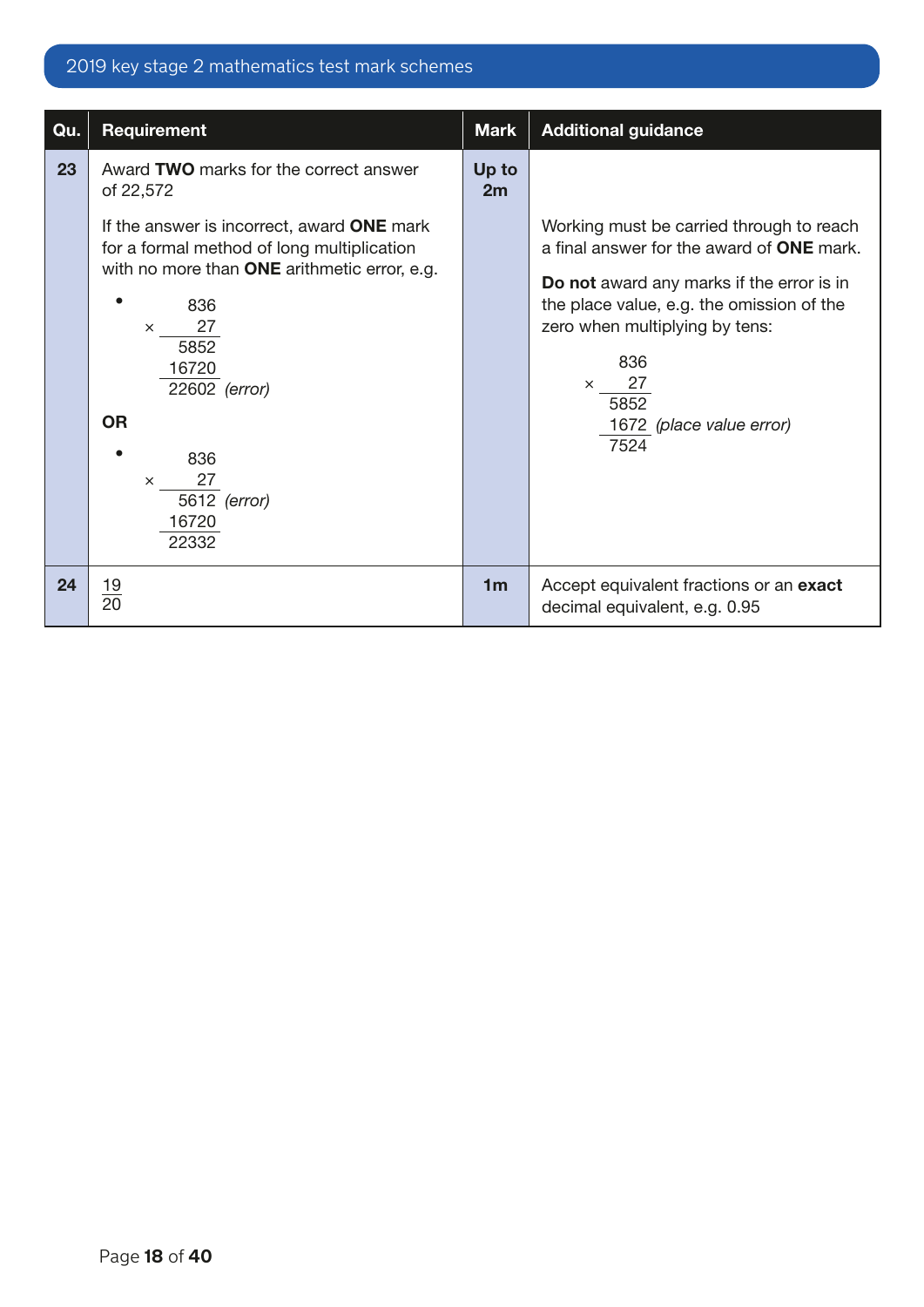| Qu. | Requirement                                                                                                                      | <b>Mark</b>    | <b>Additional guidance</b>                                                                                                                                                                                                 |
|-----|----------------------------------------------------------------------------------------------------------------------------------|----------------|----------------------------------------------------------------------------------------------------------------------------------------------------------------------------------------------------------------------------|
| 25  | Award TWO marks for the correct answer<br>of 24                                                                                  | Up to<br>2m    |                                                                                                                                                                                                                            |
|     | If the answer is incorrect, award ONE mark<br>for the formal methods of division with no<br>more than ONE arithmetic error, i.e. |                | Working must be carried through to reach<br>a final answer for the award of ONE mark.                                                                                                                                      |
|     | long division algorithm, e.g.<br>$\bullet$                                                                                       |                |                                                                                                                                                                                                                            |
|     | 23r29<br>37 888<br>$-740$<br>$140$ (error)<br><u>– 111</u><br>29                                                                 |                |                                                                                                                                                                                                                            |
|     | <b>OR</b>                                                                                                                        |                |                                                                                                                                                                                                                            |
|     | 42 (error)<br>37 888<br>$20 \times 37$<br>$-740$<br>$\overline{148}$<br>$4 \times 37$<br>$-\frac{148}{0}$                        |                |                                                                                                                                                                                                                            |
|     | short division algorithm, e.g.<br>2 3 r27 (error)<br>$37 88^{14}8$                                                               |                | Short division methods must be supported<br>by evidence of appropriate carrying figures<br>to indicate the use of a division algorithm,<br>and be a complete method. The carrying<br>figure must be less than the divisor. |
| 26  | $3\frac{3}{10}$<br><b>OR</b>                                                                                                     | 1 <sub>m</sub> | Accept equivalent mixed numbers<br>fractions or an exact decimal equivalent,<br>e.g. 3.3                                                                                                                                   |
|     | $\frac{33}{10}$                                                                                                                  |                |                                                                                                                                                                                                                            |
| 27  | 112                                                                                                                              | 1 <sub>m</sub> | Do not accept 112%                                                                                                                                                                                                         |
| 28  | $\frac{23}{36}$                                                                                                                  | 1 <sub>m</sub> | Accept equivalent fractions or an exact<br>decimal equivalent, e.g. 0.638 (accept<br>any unambiguous indication of the<br>recurring digits).                                                                               |
|     |                                                                                                                                  |                | Do not accept rounded or truncated<br>decimals.                                                                                                                                                                            |
| 29  | 459                                                                                                                              | 1 <sub>m</sub> | Do not accept 459%                                                                                                                                                                                                         |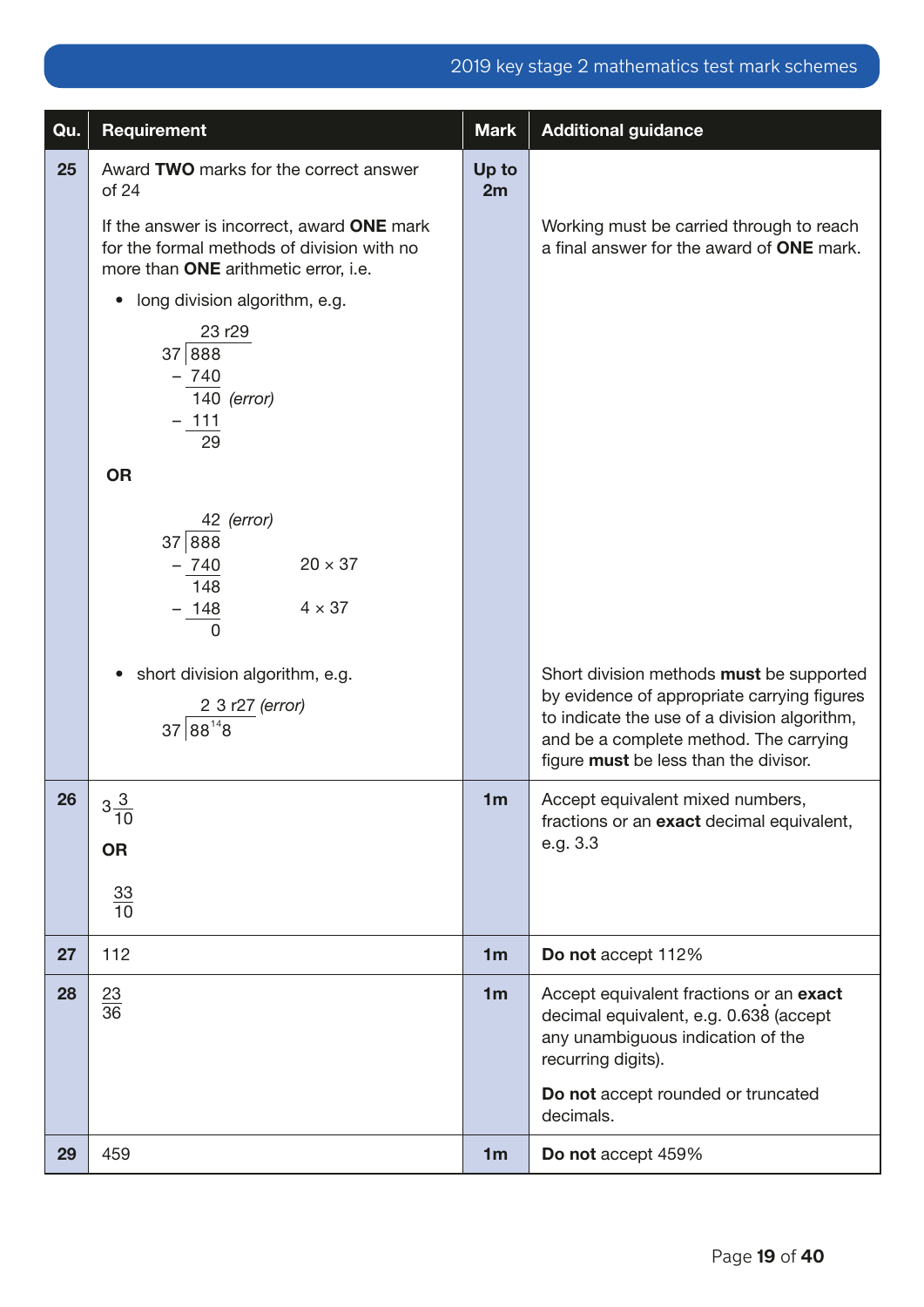| Qu. | Requirement                                                                                                                                                                                                                                                                                  | <b>Mark</b>    | <b>Additional guidance</b>                                                                                                                                                                                                                                                             |
|-----|----------------------------------------------------------------------------------------------------------------------------------------------------------------------------------------------------------------------------------------------------------------------------------------------|----------------|----------------------------------------------------------------------------------------------------------------------------------------------------------------------------------------------------------------------------------------------------------------------------------------|
| 30  | Award TWO marks for the correct answer<br>of 215,016                                                                                                                                                                                                                                         | Up to<br>2m    |                                                                                                                                                                                                                                                                                        |
|     | If the answer is incorrect, award ONE mark<br>for the formal method of long multiplication<br>with no more than ONE arithmetic error, e.g.<br>3468<br>62<br>$\times$ $\times$<br>6936<br>208080<br>214016 (error)<br><b>OR</b><br>3468<br>62<br>$\times$<br>6934 (error)<br>208080<br>215014 |                | Working must be carried through to reach<br>a final answer for the award of ONE mark.<br>Do not award any marks if the error is in<br>the place value, e.g. the omission of the<br>zero when multiplying by tens:<br>3468<br>$\times$ 62<br>6936<br>20808 (place value error)<br>27744 |
| 31  | $rac{2}{9}$                                                                                                                                                                                                                                                                                  | 1 <sub>m</sub> | Accept equivalent fractions or an exact<br>decimal equivalent, e.g. 0.2 (accept<br>any unambiguous indication of the<br>recurring digits).<br>Do not accept rounded or truncated<br>decimals.                                                                                          |
| 32  | OR<br>$\frac{7}{4}$                                                                                                                                                                                                                                                                          | 1 <sub>m</sub> | Accept equivalent mixed numbers,<br>fractions or an exact decimal equivalent,<br>e.g. 1.75                                                                                                                                                                                             |
| 33  | 162                                                                                                                                                                                                                                                                                          | 1 <sub>m</sub> | Do not accept 162%                                                                                                                                                                                                                                                                     |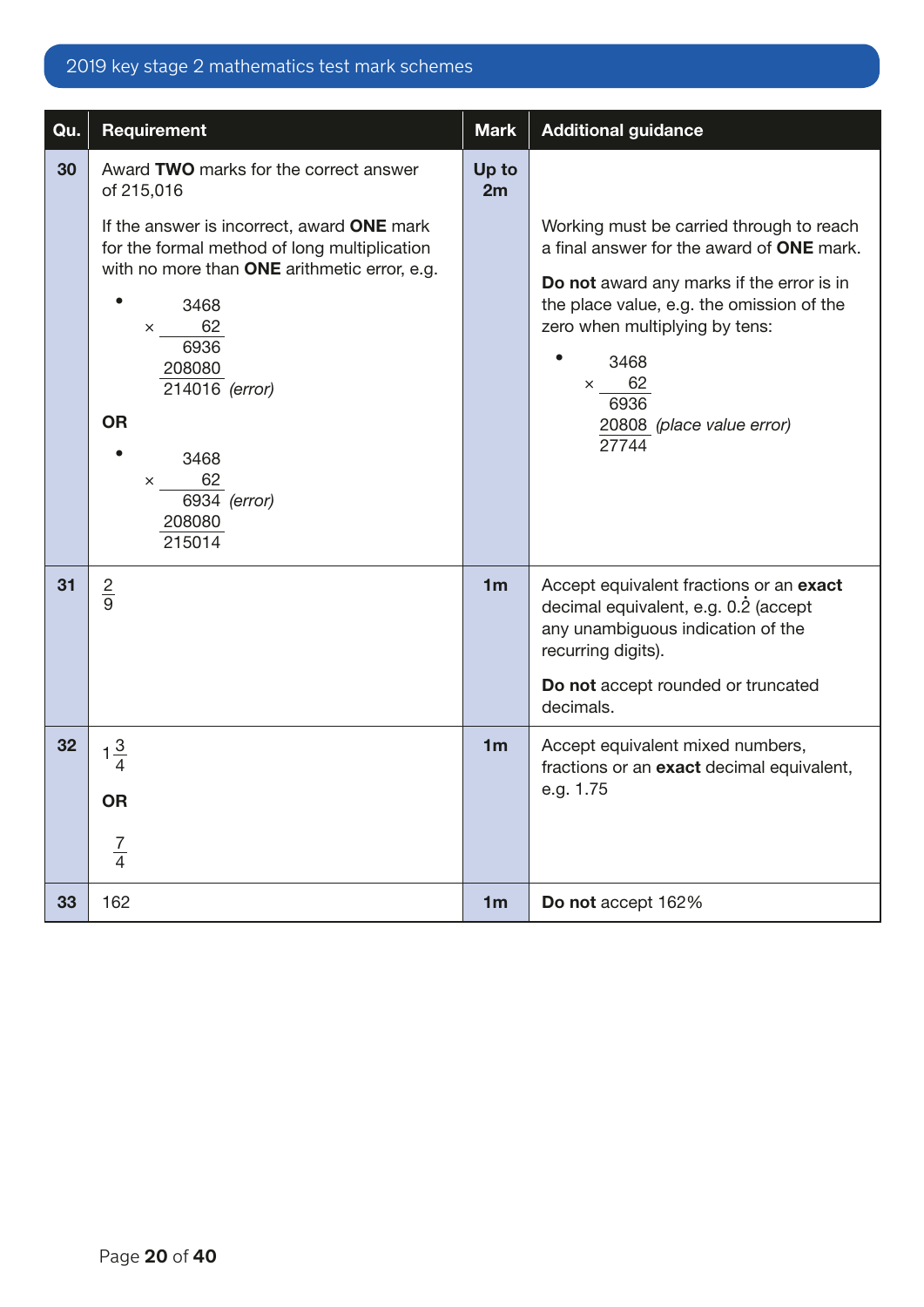| Qu. | <b>Requirement</b>                                                                                                                 | <b>Mark</b>    | <b>Additional guidance</b>                                                                                                                                                                                                 |
|-----|------------------------------------------------------------------------------------------------------------------------------------|----------------|----------------------------------------------------------------------------------------------------------------------------------------------------------------------------------------------------------------------------|
| 34  | $17\frac{1}{2}$                                                                                                                    | 1 <sub>m</sub> | Accept equivalent mixed numbers,<br>fractions or an exact decimal equivalent,                                                                                                                                              |
|     | <b>OR</b>                                                                                                                          |                | e.g. 17.5                                                                                                                                                                                                                  |
|     | $\frac{70}{4}$ OR $\frac{35}{2}$                                                                                                   |                |                                                                                                                                                                                                                            |
| 35  | 450                                                                                                                                | 1 <sub>m</sub> |                                                                                                                                                                                                                            |
| 36  | Award TWO marks for the correct answer<br>of 97                                                                                    | Up to<br>2m    |                                                                                                                                                                                                                            |
|     | If the answer is incorrect, award ONE mark<br>for the formal methods of division with no<br>more than ONE arithmetic error, i.e.   |                | Working must be carried through to reach<br>a final answer for the award of ONE mark.                                                                                                                                      |
|     | long division algorithm, e.g.<br>$\bullet$                                                                                         |                |                                                                                                                                                                                                                            |
|     | 96 r82<br>83 8051<br>7470<br>580 (error)<br>498<br>82                                                                              |                |                                                                                                                                                                                                                            |
|     | <b>OR</b>                                                                                                                          |                |                                                                                                                                                                                                                            |
|     | 47 (error)<br>83 8051<br>$50 \times 83$<br>4150<br>3901<br>3320<br>$40 \times 83$<br>581<br>$7 \times 83$<br>581<br>$\overline{0}$ |                |                                                                                                                                                                                                                            |
|     | short division algorithm, e.g.<br>$\bullet$<br>9 6 r73<br>83 805571<br>(error)                                                     |                | Short division methods must be supported<br>by evidence of appropriate carrying figures<br>to indicate the use of a division algorithm,<br>and be a complete method. The carrying<br>figure must be less than the divisor. |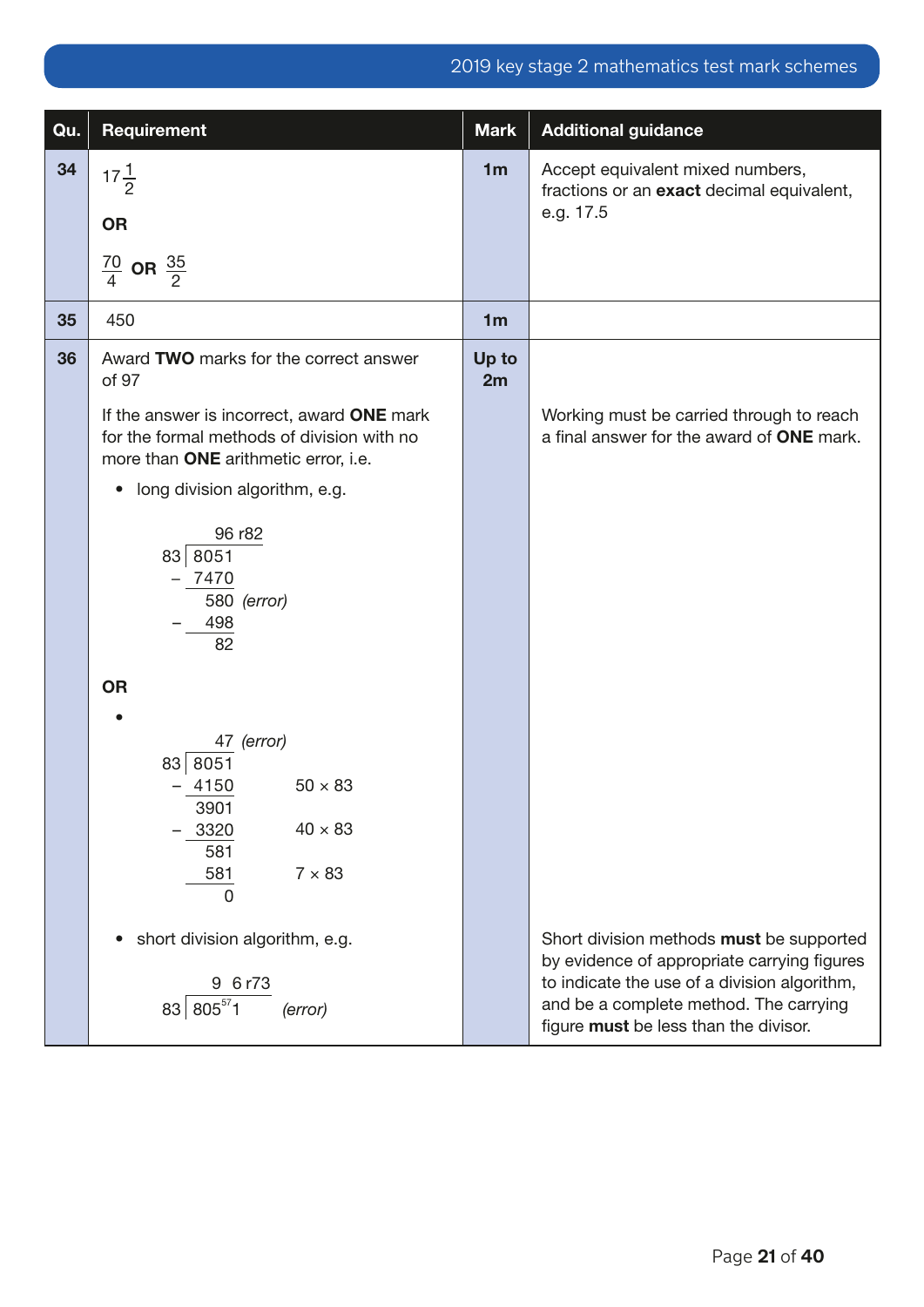## <span id="page-21-0"></span>8. Mark schemes for Paper 2: reasoning

| Qu.            | <b>Requirement</b>                                                  |                |                |                                                                                    |                 |    |                | <b>Mark</b>    | <b>Additional guidance</b>                                                   |
|----------------|---------------------------------------------------------------------|----------------|----------------|------------------------------------------------------------------------------------|-----------------|----|----------------|----------------|------------------------------------------------------------------------------|
| $\blacksquare$ | Award ONE mark for three correct answers,<br>as shown:              |                |                |                                                                                    |                 |    | 1 <sub>m</sub> |                |                                                                              |
|                |                                                                     | $\overline{4}$ | $\times$       | 8                                                                                  | $=$             | 32 |                |                |                                                                              |
|                |                                                                     | $\times$       |                | $\times$                                                                           |                 |    |                |                |                                                                              |
|                |                                                                     | 3              | $\times$       | $\overline{7}$                                                                     | $=$             | 21 |                |                |                                                                              |
|                |                                                                     | $=$            |                | $=$                                                                                |                 |    |                |                |                                                                              |
|                |                                                                     | 12             |                | 56                                                                                 |                 |    |                |                |                                                                              |
| $\overline{2}$ | 8,072                                                               |                |                |                                                                                    |                 |    |                | 1 <sub>m</sub> |                                                                              |
| 3              | Award ONE mark for the four numbers<br>matched correctly, as shown: |                | 1 <sub>m</sub> | Lines need not touch the numbers and<br>ordinals, provided the intention is clear. |                 |    |                |                |                                                                              |
|                |                                                                     | 1,009,909      |                |                                                                                    | 1 <sup>st</sup> |    | largest        |                | Do not accept any number which has<br>been matched to more than one ordinal. |
|                |                                                                     | 1,023,065      |                |                                                                                    | 2 <sup>nd</sup> |    |                |                |                                                                              |
|                |                                                                     | 1,009,099      |                |                                                                                    | 3 <sup>rd</sup> |    |                |                |                                                                              |
|                |                                                                     | 1,230,650      |                |                                                                                    | 4 <sup>th</sup> |    | smallest       |                |                                                                              |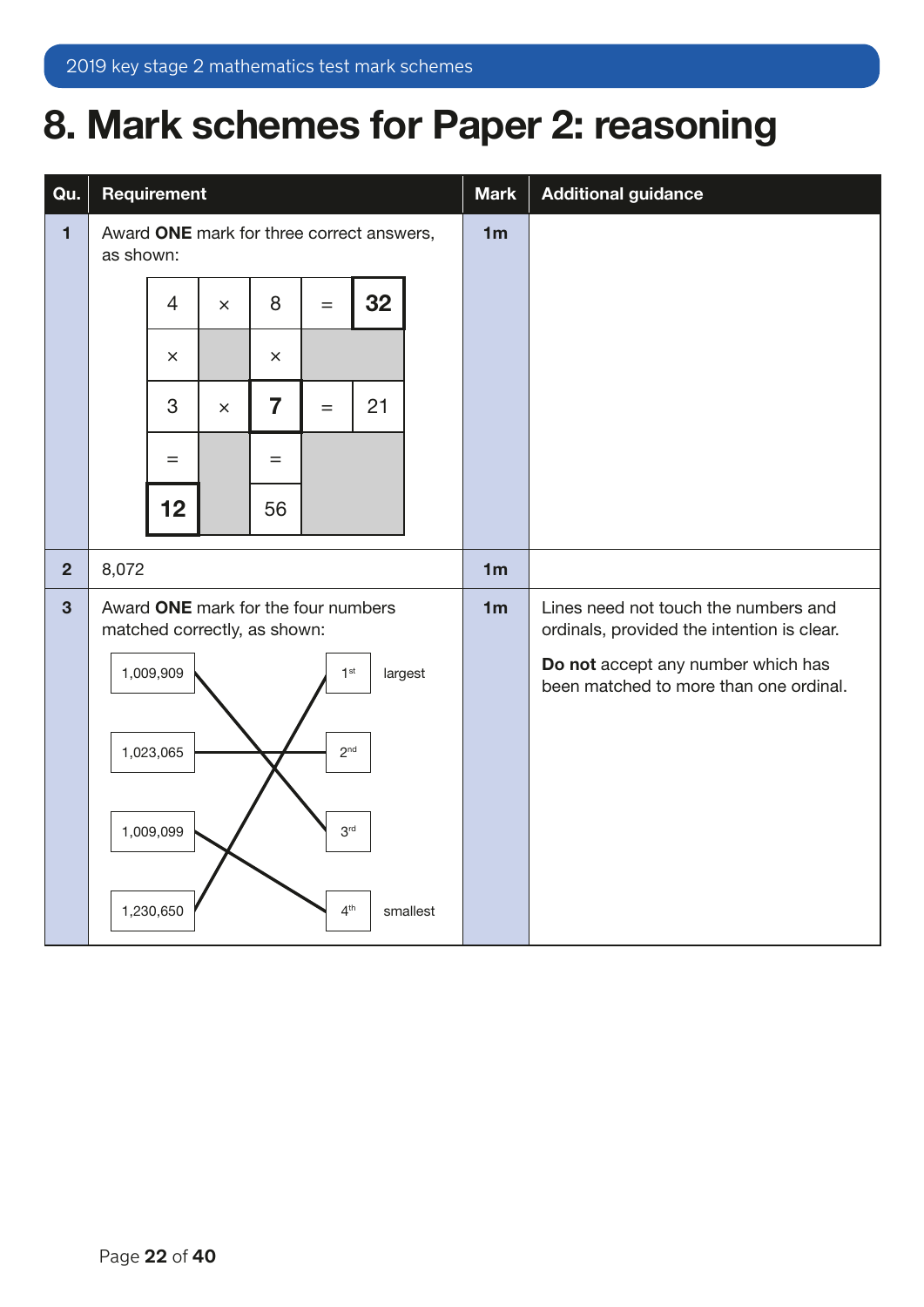| Qu.                     | Requirement                                                                                                        | <b>Mark</b>    | <b>Additional guidance</b>                                                                               |
|-------------------------|--------------------------------------------------------------------------------------------------------------------|----------------|----------------------------------------------------------------------------------------------------------|
| $\overline{\mathbf{4}}$ | Diagram completed, as shown:                                                                                       | 1 <sub>m</sub> | Accept slight inaccuracies in drawing<br>(see page 13 for guidance).                                     |
|                         | mirror line                                                                                                        |                | Shape need not be shaded for the award<br>of ONE mark.                                                   |
| $5\phantom{1}$          | Award TWO marks for three correct numbers,<br>as shown:                                                            | Up to<br>2m    | Do not accept misreads for this question.                                                                |
|                         | <b>110</b>   155<br>290<br>200<br>245<br>335                                                                       |                |                                                                                                          |
|                         | Award ONE mark for:                                                                                                |                |                                                                                                          |
|                         | any two numbers correctly placed<br>$\bullet$                                                                      |                |                                                                                                          |
|                         | <b>OR</b>                                                                                                          |                |                                                                                                          |
|                         | if box 1 is correct, accept correct<br>$\bullet$<br>follow-through for box 3 from the<br>incorrect value in box 2. |                |                                                                                                          |
| 6                       | 10                                                                                                                 | 1 <sub>m</sub> |                                                                                                          |
| 7                       | 2.5 or $2\frac{1}{2}$<br>2                                                                                         | 1 <sub>m</sub> | Refer to section 6.3 on page 16 for<br>additional guidance on marking answers<br>involving measures.     |
| 8a                      | 11 written in the first box, as shown:                                                                             | 1 <sub>m</sub> |                                                                                                          |
|                         | 11<br>25<br>53                                                                                                     |                |                                                                                                          |
|                         |                                                                                                                    |                |                                                                                                          |
| 8b                      | 109 written in the last box, as shown:                                                                             | 1 <sub>m</sub> |                                                                                                          |
|                         | 109<br>25<br>53                                                                                                    |                |                                                                                                          |
| 9                       | Award TWO marks for the correct answer<br>of 124                                                                   | Up to<br>2m    |                                                                                                          |
|                         | If the answer is incorrect, award ONE mark<br>for evidence of an appropriate method, e.g.                          |                | Answer need not be obtained for the<br>award of <b>ONE</b> mark.                                         |
|                         | $953 - 85 = 868$<br>$\bullet$<br>$868 \div 7$                                                                      |                | If the pupil's evaluation contradicts the<br>appropriate method, the method mark will<br>not be awarded. |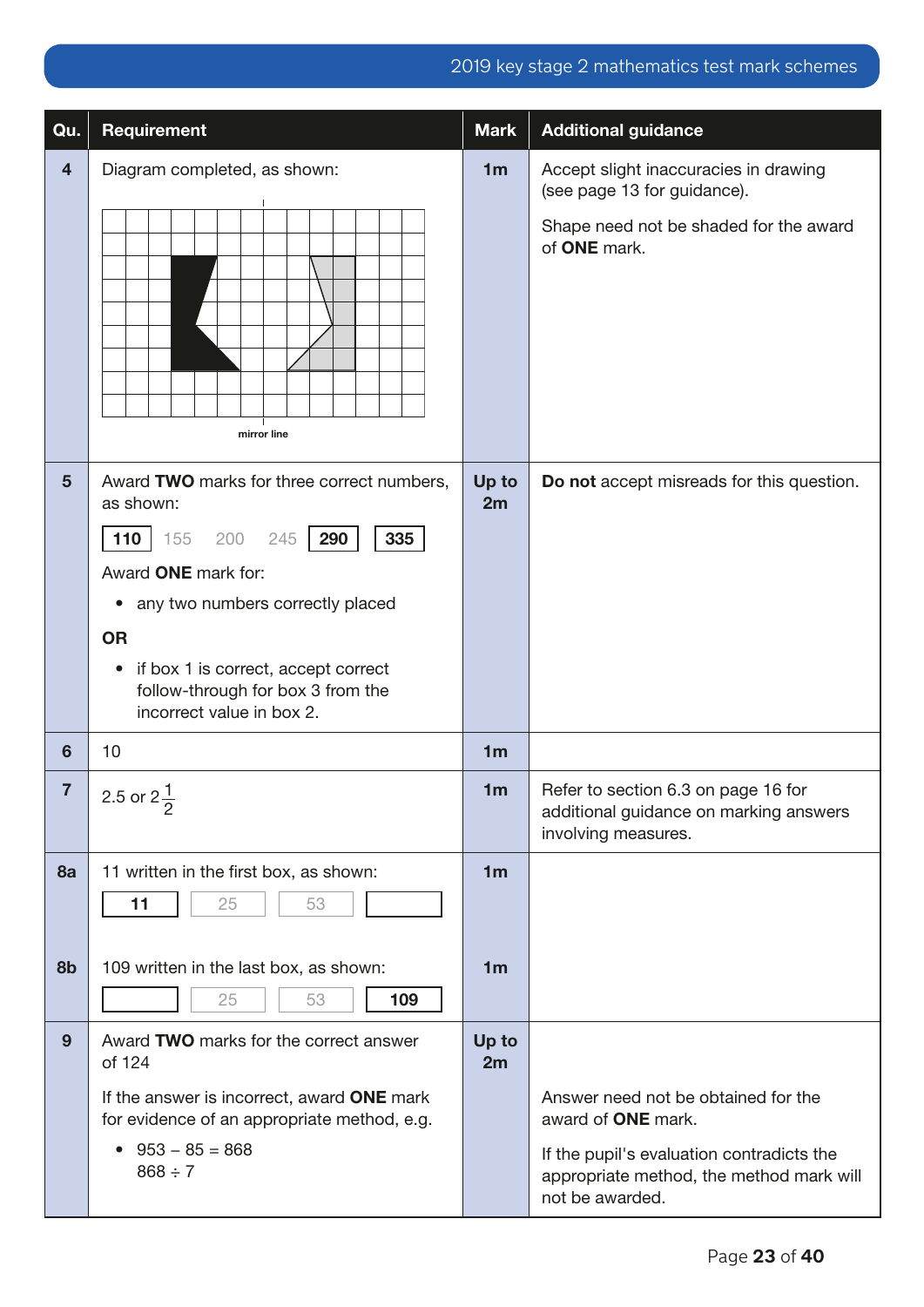| Qu.             | <b>Requirement</b>                          | <b>Mark</b>    | <b>Additional guidance</b>                                                                                |
|-----------------|---------------------------------------------|----------------|-----------------------------------------------------------------------------------------------------------|
| 10              | Second box only ticked correctly, as shown: | 1 <sub>m</sub> | Accept alternative unambiguous positive<br>indication of the correct answer, e.g. Y.                      |
|                 | number of tickets $\times$ 3 + 24           |                |                                                                                                           |
|                 | number of tickets $\times$ 24 + 3           |                |                                                                                                           |
|                 | number of tickets $+3 \times 24$            |                |                                                                                                           |
|                 | number of tickets + $24 \times 3$           |                |                                                                                                           |
| 11a             | 0.25                                        | 1 <sub>m</sub> | <b>Do not</b> accept $\frac{1}{4}$ or any other fraction.                                                 |
|                 |                                             |                | Refer to section 6.3 on page 16 for<br>additional guidance on marking answers<br>involving measures.      |
| 11 <sub>b</sub> | 65(p) OR (£)0.65                            | 1 <sub>m</sub> | Refer to section 6.1 on pages 14 and<br>15 for additional guidance on marking<br>answers involving money. |
| 12              | Both symbols correct, as shown:             | 1 <sub>m</sub> |                                                                                                           |
|                 | $rac{7}{10}$<br>0.07<br>>                   |                |                                                                                                           |
|                 | <u>23</u><br>0.23<br>$\prec$<br>100C        |                |                                                                                                           |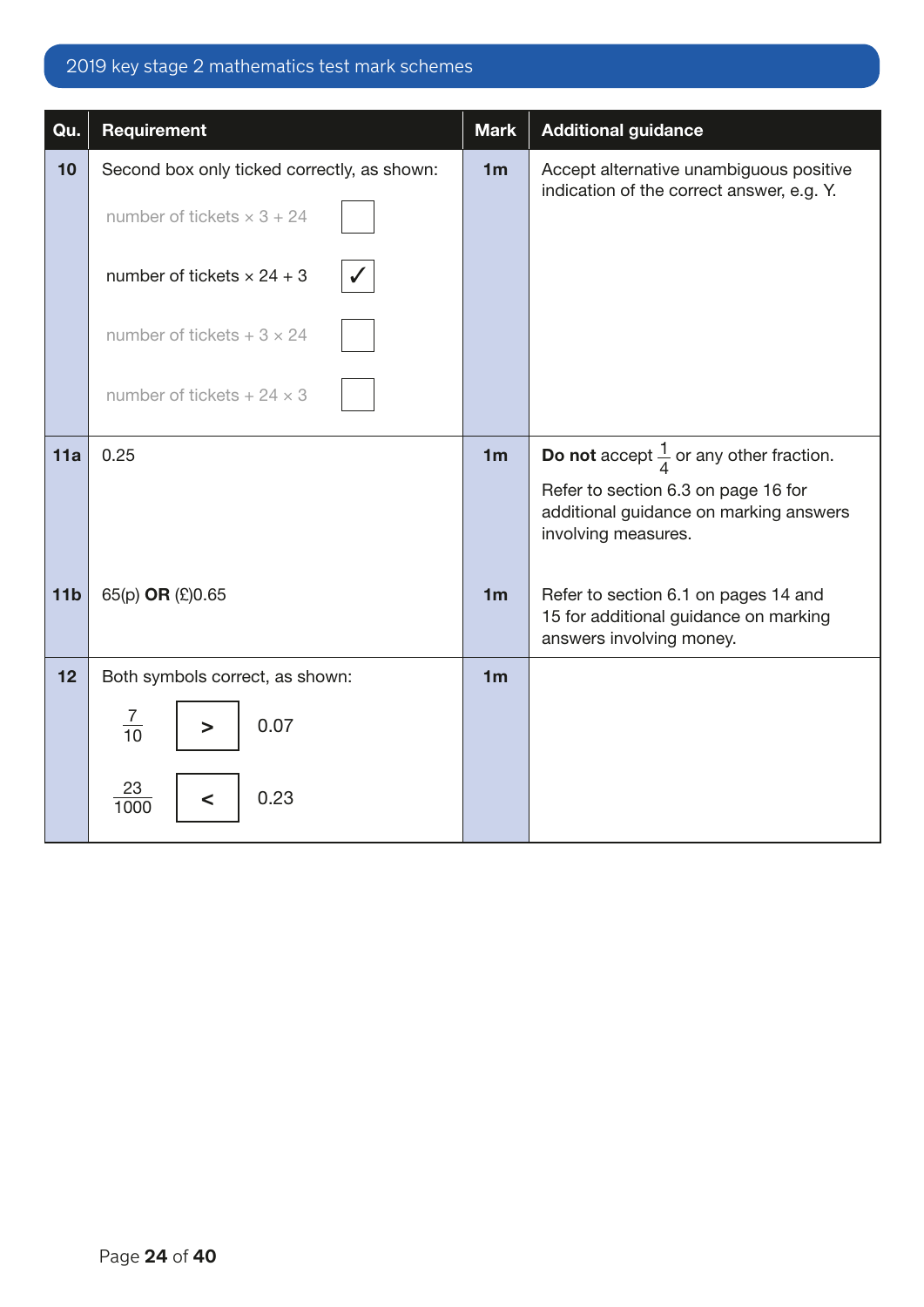| Qu. | Requirement                                                                                                    |                                                                                          |             | <b>Mark</b>                                                        | <b>Additional guidance</b>                                            |
|-----|----------------------------------------------------------------------------------------------------------------|------------------------------------------------------------------------------------------|-------------|--------------------------------------------------------------------|-----------------------------------------------------------------------|
| 13  | Award TWO marks for a completed triangle<br>that has all of the following three points:                        |                                                                                          | Up to<br>2m | Accept drawings where any side has been<br>extended past a vertex. |                                                                       |
|     | $\bullet$<br>for the angle marked 35°<br>$\bullet$                                                             | an angle in the range 33° to 37° inclusive<br>an angle in the range 88° to 92° inclusive |             |                                                                    | When considering whether the triangle is<br>completed, do not accept: |
|     | for the right angle                                                                                            | the triangle has been drawn on an                                                        |             |                                                                    | a quadrilateral or another<br>shape drawn                             |
|     |                                                                                                                | 8cm line (either on the given line or                                                    |             |                                                                    | <b>OR</b>                                                             |
|     | a line drawn), provided they have<br>constructed both angles within the                                        |                                                                                          |             | a curved line that is used to complete<br>the shape                |                                                                       |
|     | tolerance of the line 7.9cm to 8.1cm.                                                                          |                                                                                          |             | <b>OR</b>                                                          |                                                                       |
|     | If the answer is incorrect, award ONE mark<br>for a completed triangle and two of the three<br>points correct. |                                                                                          |             |                                                                    | sides not meeting to form a vertex.<br>$\bullet$                      |
| 14  | Award TWO marks for the correct completion<br>of the three numbers in the table, as shown:                     |                                                                                          |             | Up to<br>2m                                                        | Do not accept 9,000 or 500 for the<br>second and third entries.       |
|     |                                                                                                                | <b>Round 39,476</b>                                                                      |             |                                                                    |                                                                       |
|     | to the nearest 10,000                                                                                          | 40,000                                                                                   |             |                                                                    |                                                                       |
|     | to the nearest 1,000                                                                                           | 39,000                                                                                   |             |                                                                    |                                                                       |
|     | to the nearest 100                                                                                             | 39,500                                                                                   |             |                                                                    |                                                                       |
|     | If the answer is incorrect, award ONE<br>mark for any two of the numbers rounded<br>correctly.                 |                                                                                          |             |                                                                    |                                                                       |
| 15  | 25                                                                                                             |                                                                                          |             | 1 <sub>m</sub>                                                     |                                                                       |
| 16  | 4                                                                                                              |                                                                                          |             | 1 <sub>m</sub>                                                     |                                                                       |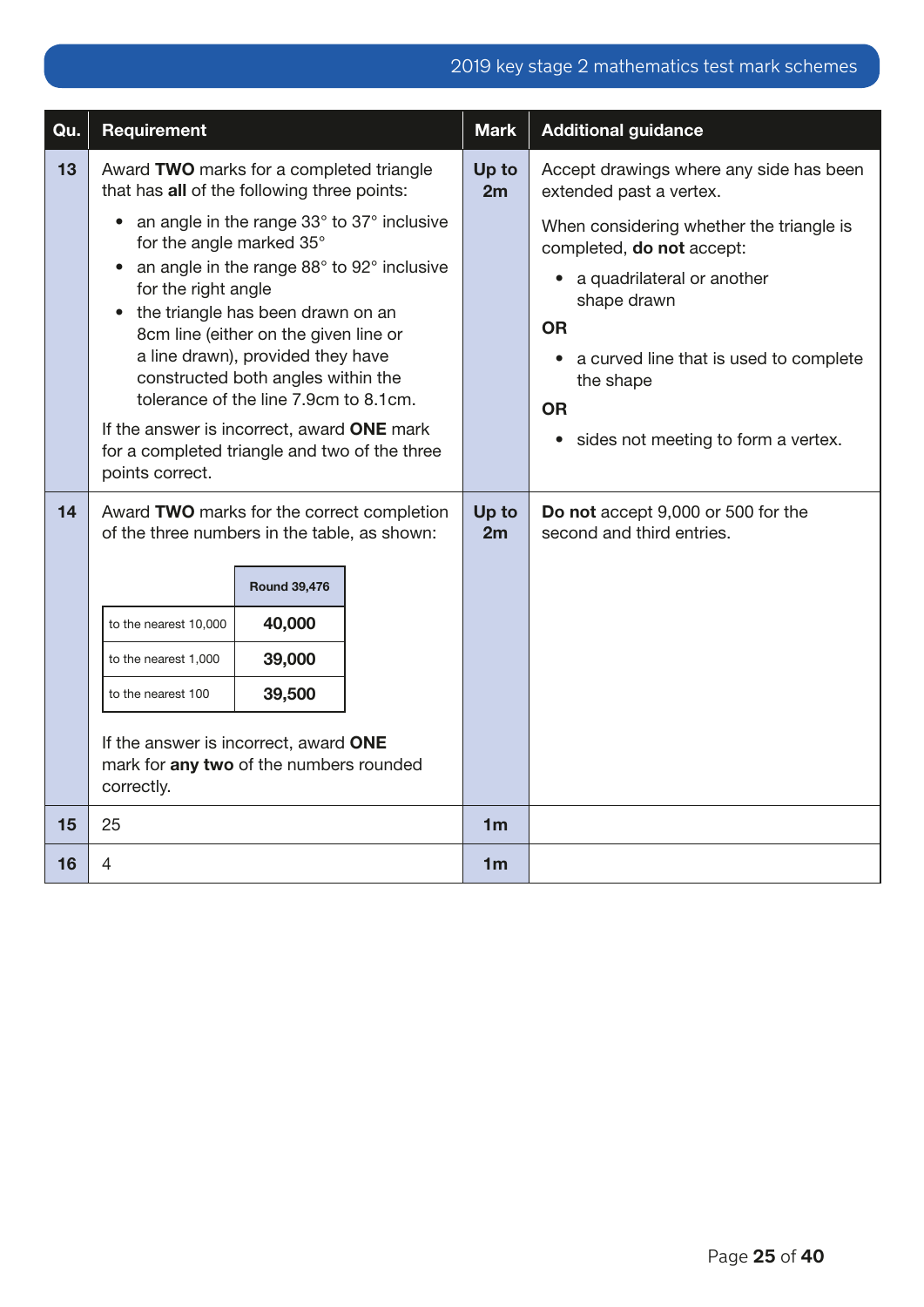| Qu. | Requirement                                                                                                                                            | <b>Mark</b>    | <b>Additional guidance</b>                                                                                                                                         |
|-----|--------------------------------------------------------------------------------------------------------------------------------------------------------|----------------|--------------------------------------------------------------------------------------------------------------------------------------------------------------------|
| 17  | Award TWO marks for the correct answer<br>of 144                                                                                                       | Up to<br>2m    |                                                                                                                                                                    |
|     | If the answer is incorrect, award ONE mark<br>for evidence of an appropriate method, e.g.                                                              |                | Answer need not be obtained for the<br>award of <b>ONE</b> mark.                                                                                                   |
|     | • $8 \times 6 = 48$<br>$48 \div 4 = 13$ (error)<br>$13 \times 13 = 169$                                                                                |                |                                                                                                                                                                    |
|     | <b>OR</b>                                                                                                                                              |                |                                                                                                                                                                    |
|     | Award ONE mark for:                                                                                                                                    |                |                                                                                                                                                                    |
|     | • evidence for the side length of the<br>square calculated correctly, i.e. 12                                                                          |                |                                                                                                                                                                    |
| 18  | Award ONE mark for a correct explanation of                                                                                                            | 1 <sub>m</sub> | No mark is awarded for circling '89' alone.                                                                                                                        |
|     | why the 95 AND 87 are NOT prime, e.g.<br>• 87 is divisible by 3 and/or 29 AND 95 is                                                                    |                | Both non-primes must be explained<br>correctly for the award of the mark.                                                                                          |
|     | divisible by 5 and/or 19<br>• 87 is in the 3 times table AND 95 is in<br>the 5 times table                                                             |                | Do not accept vague or incomplete<br>explanations, e.g.                                                                                                            |
|     | 95 is divisible by five because every<br>number in the five times table ends                                                                           |                | • The other 2 numbers have more than                                                                                                                               |
|     | in five or zero. 87 is divisible by three                                                                                                              |                | 2 factors (vague)<br>• 87 is divisible by 3 (incomplete).                                                                                                          |
|     | because 9 is in the three times table so<br>is ninety. Ninety minus three is 87<br>• $8 + 7 = 15$ and 15 is divisible by 3 AND<br>95 is divisible by 5 |                | Do not accept explanations which<br>include incorrect mathematics or<br>incorrect information that is relevant<br>to the explanation, e.g.<br>• $3 \times 27 = 87$ |
|     |                                                                                                                                                        |                | 89 has three factors<br>no numbers go into 89                                                                                                                      |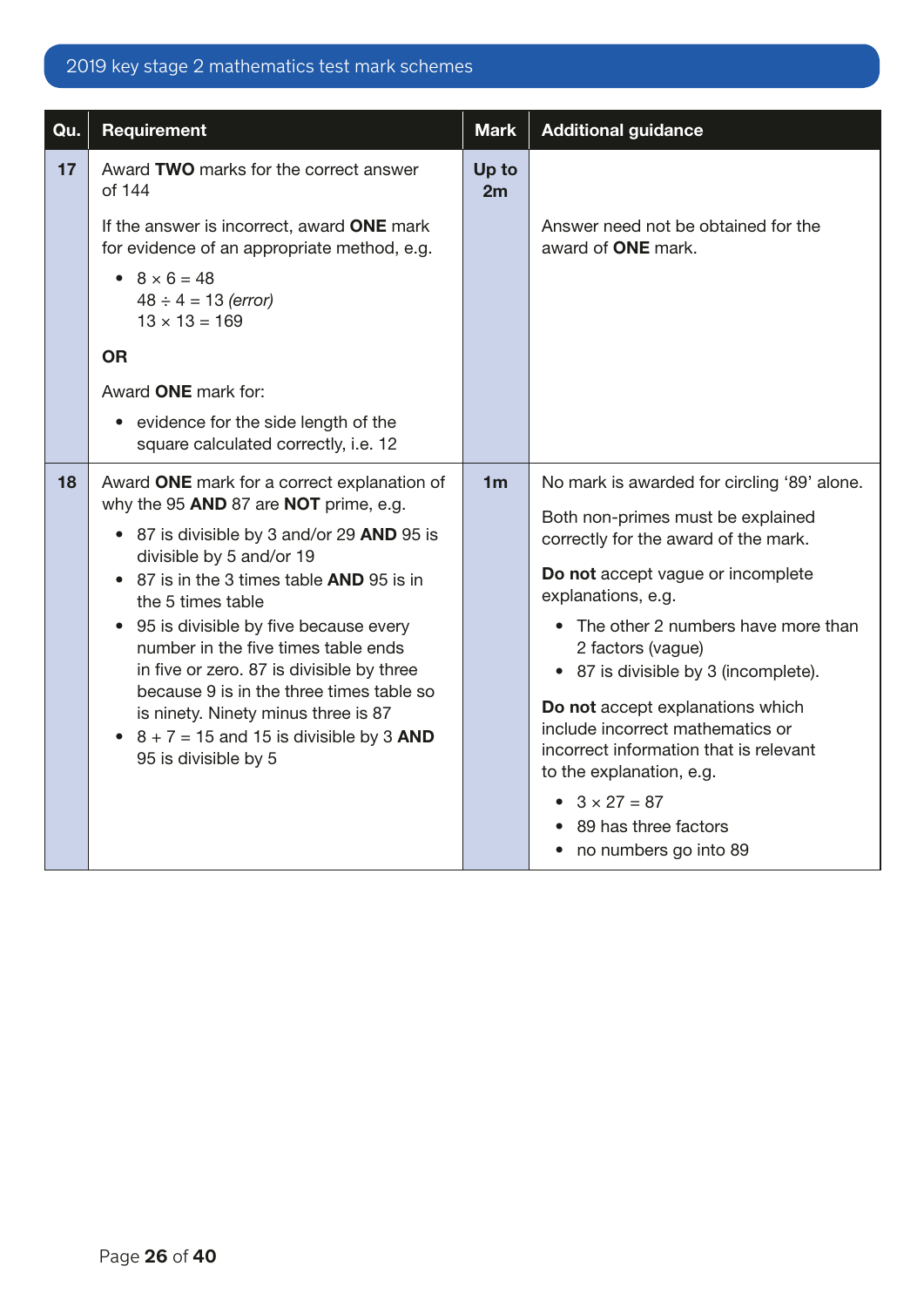| Qu. | <b>Requirement</b>                                                                                                                                      | <b>Mark</b> | <b>Additional guidance</b>                                                                                                                                                  |
|-----|---------------------------------------------------------------------------------------------------------------------------------------------------------|-------------|-----------------------------------------------------------------------------------------------------------------------------------------------------------------------------|
| 19  | Award TWO marks for the correct answer<br>of 3.75                                                                                                       | Up to<br>2m | Accept for TWO marks, 3,750ml for final<br>answer in working and the answer box<br>blank OR 3,750 in the answer box where<br>the litres has been replaced with millilitres. |
|     | If the answer is incorrect, award ONE mark<br>for evidence of an appropriate method, e.g.<br>$60 \div 4 = 15$<br>$\bullet$                              |             | Accept for ONE mark 3,750 litres (I) in<br>the answer box OR the final answer in<br>working and answer box blank.                                                           |
|     | $250 \times 15 = 3750$<br>$3750$ ml $\div$ 1000 =                                                                                                       |             | Answer need not be obtained for the<br>award of <b>ONE</b> mark.                                                                                                            |
|     | <b>OR</b>                                                                                                                                               |             |                                                                                                                                                                             |
|     | • $250 \div 4 = 62.5$ ml per second<br>$62.5 \times 60 = 3750$<br>$3750$ ml $\div$ 1000 =                                                               |             |                                                                                                                                                                             |
|     | <b>OR</b>                                                                                                                                               |             |                                                                                                                                                                             |
|     | • 60 $\div$ 4 = 15, so there are 15 lots<br>of 4 seconds in 1 minute so there<br>are 15 bottles per minute.<br>There are 4 bottles in 1 litre           |             |                                                                                                                                                                             |
|     | $15 \div 4 =$                                                                                                                                           |             |                                                                                                                                                                             |
| 20  | Award TWO marks for two boxes ticked<br>correctly, as shown:                                                                                            | Up to<br>2m | Accept alternative unambiguous positive<br>indication of the correct answer, e.g. Y.                                                                                        |
|     | $\frac{1}{20}$                                                                                                                                          |             |                                                                                                                                                                             |
|     | 20<br>40                                                                                                                                                |             |                                                                                                                                                                             |
|     | $\frac{1}{5}$                                                                                                                                           |             |                                                                                                                                                                             |
|     | $rac{3}{15}$                                                                                                                                            |             |                                                                                                                                                                             |
|     | $rac{2}{100}$                                                                                                                                           |             |                                                                                                                                                                             |
|     | If the answer is incorrect, award ONE mark<br>for:                                                                                                      |             |                                                                                                                                                                             |
|     | only one box ticked correctly and no<br>$\bullet$<br>incorrect boxes ticked<br>two boxes ticked correctly and one<br>$\bullet$<br>incorrect box ticked. |             |                                                                                                                                                                             |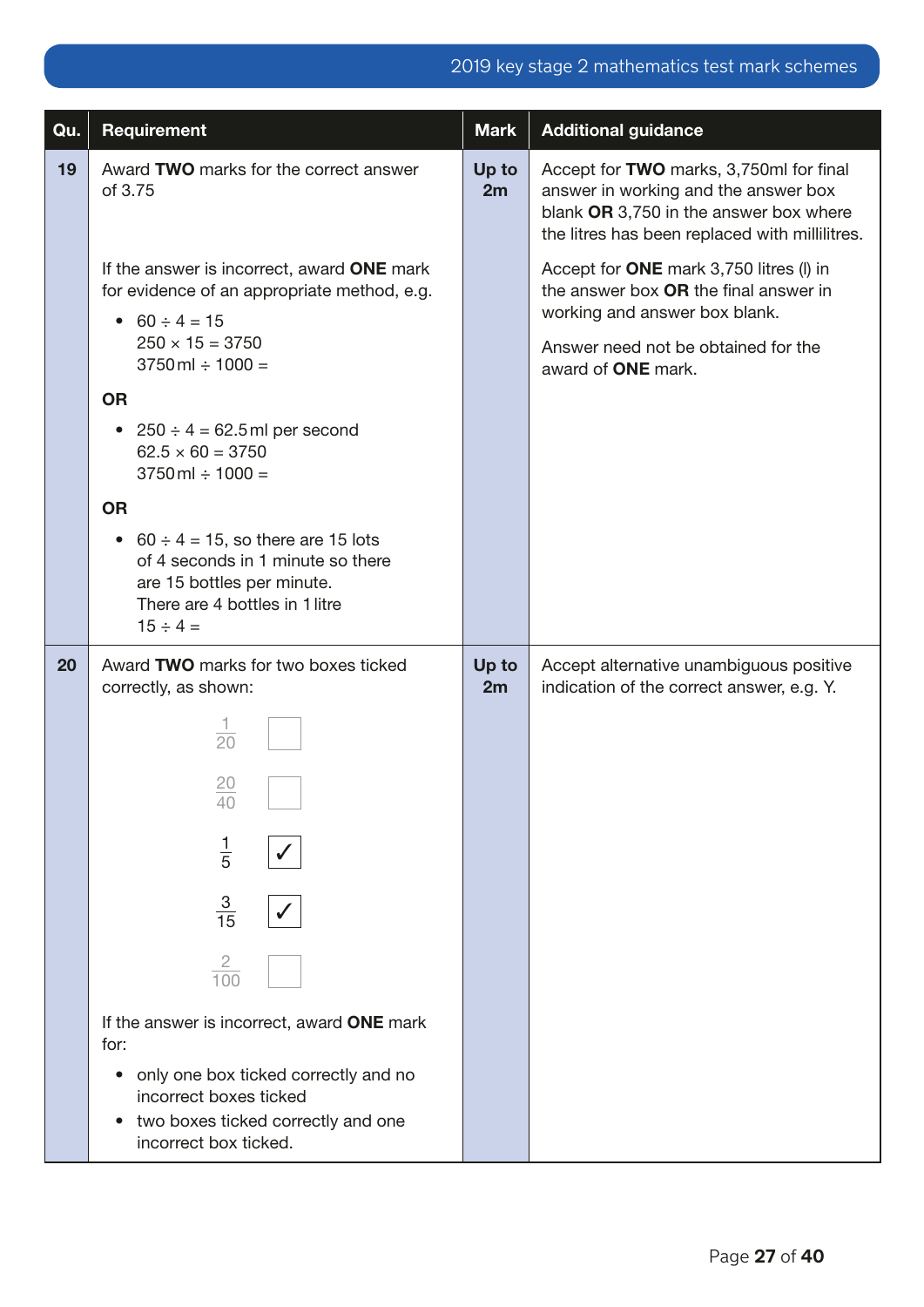| Qu. | Requirement                  | <b>Mark</b> | <b>Additional guidance</b>                                                |
|-----|------------------------------|-------------|---------------------------------------------------------------------------|
| 21  | Rectangle divided, as shown: | 1m          | Accept slight inaccuracies in drawing<br>provided the intention is clear. |
|     |                              |             |                                                                           |
|     |                              |             |                                                                           |
|     |                              |             |                                                                           |
|     | ${\sf OR}$                   |             |                                                                           |
|     |                              |             |                                                                           |
|     |                              |             |                                                                           |
|     |                              |             |                                                                           |
|     | ${\sf OR}$                   |             |                                                                           |
|     |                              |             |                                                                           |
|     |                              |             |                                                                           |
|     |                              |             |                                                                           |
|     | OR                           |             |                                                                           |
|     |                              |             |                                                                           |
|     |                              |             |                                                                           |
|     |                              |             |                                                                           |
|     |                              |             |                                                                           |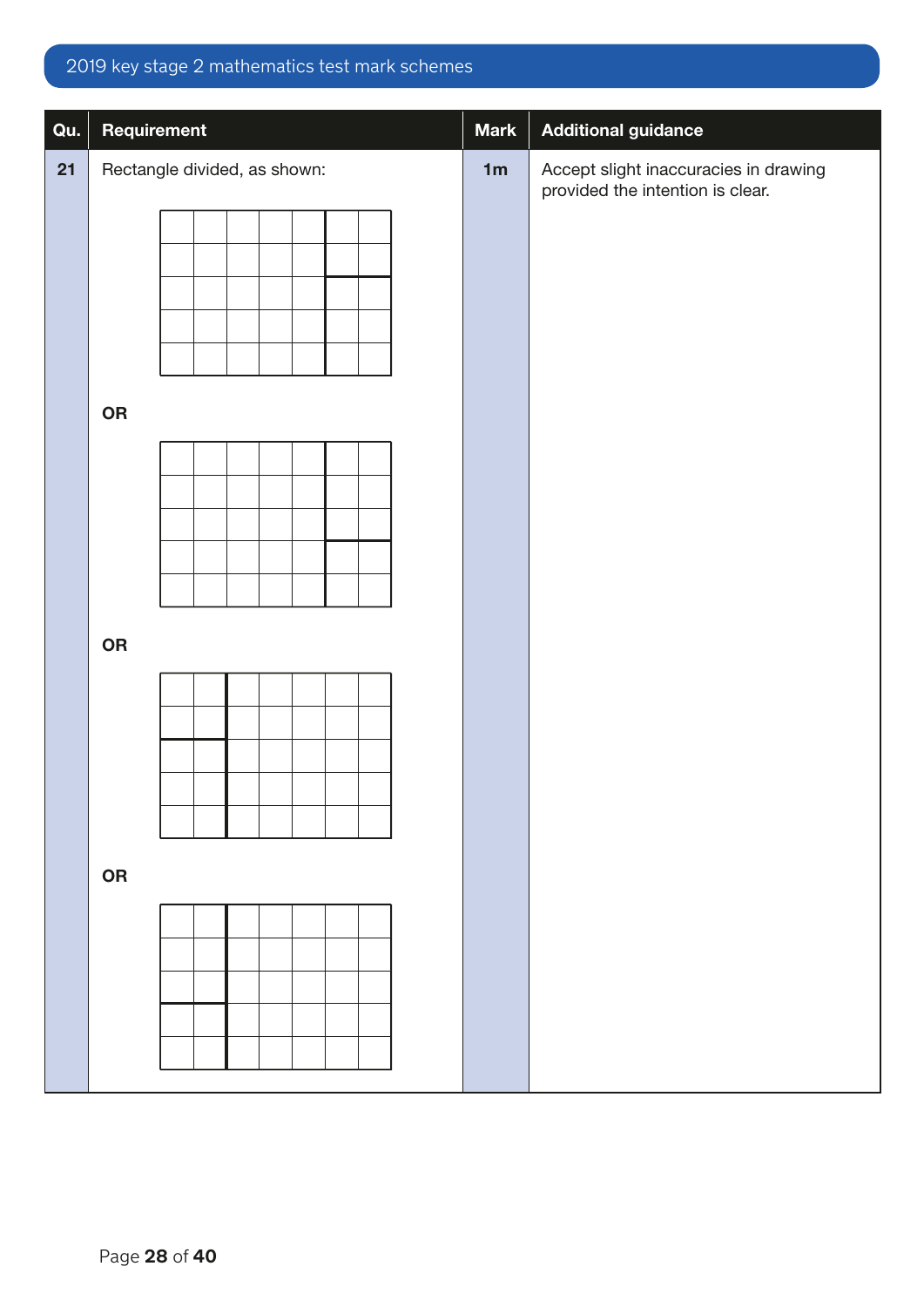| Qu.             | Requirement                                                                               | <b>Mark</b>    | <b>Additional guidance</b>                                                                                                                                                                      |
|-----------------|-------------------------------------------------------------------------------------------|----------------|-------------------------------------------------------------------------------------------------------------------------------------------------------------------------------------------------|
| 22a             | $\frac{2}{5}$                                                                             | 1 <sub>m</sub> | Accept equivalent fractions and decimals<br>e.g. $\frac{4}{10}$ and 0.4                                                                                                                         |
| 22 <sub>b</sub> | Award TWO marks for the correct answer<br>of 10.7                                         | Up to<br>2m    |                                                                                                                                                                                                 |
|                 | If the answer is incorrect, award ONE mark<br>for evidence of an appropriate method, e.g. |                | Answer need not be obtained for the<br>award of <b>ONE</b> mark.                                                                                                                                |
|                 | • $8.1 + 9.3 + 11.9 + 11.8 + 12.4 = 53.5$<br>$53.5 \div 5$                                |                | Any correct rounding or truncating does<br>not negate an appropriate method.<br>Any value which does not result from<br>correct rounding or truncating implies an<br>additional step not shown. |
| 23              | Award TWO marks for the correct answer<br>of 720                                          | Up to<br>2m    |                                                                                                                                                                                                 |
|                 | If the answer is incorrect, award ONE mark<br>for evidence of an appropriate method, e.g. |                | Answer need not be obtained for the<br>award of <b>ONE</b> mark.                                                                                                                                |
|                 | $\bullet$ 3 $\times$ 4 $\times$ 6 = 72<br>$8 \times 9 \times 11 = 792$<br>$792 - 72 =$    |                |                                                                                                                                                                                                 |
|                 | Award ONE mark for sight of 792                                                           |                |                                                                                                                                                                                                 |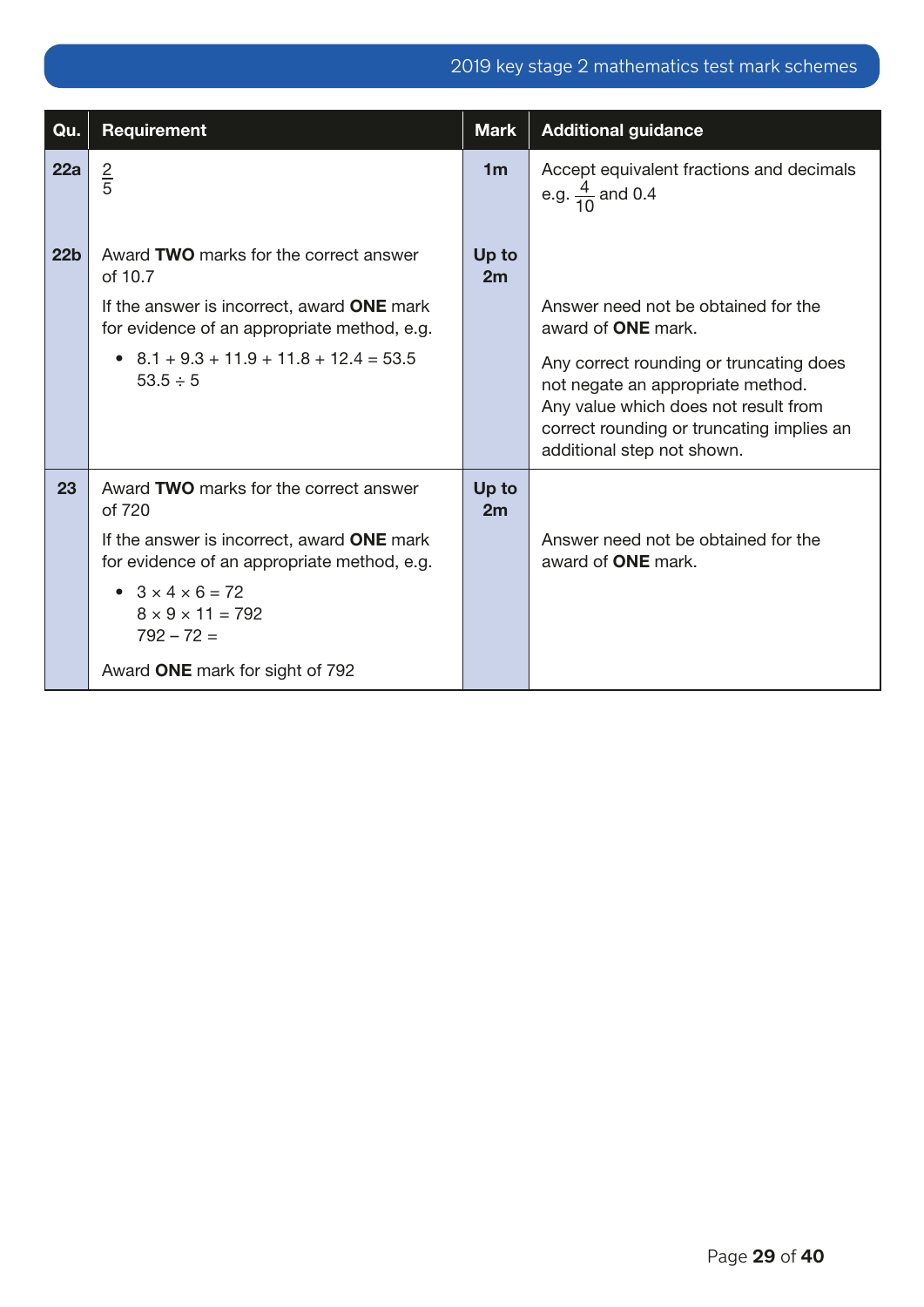## <span id="page-29-0"></span>9. Mark schemes for Paper 3: reasoning

| Qu.            | Requirement                                                                                      | <b>Mark</b>    | <b>Additional guidance</b>                                                                                            |
|----------------|--------------------------------------------------------------------------------------------------|----------------|-----------------------------------------------------------------------------------------------------------------------|
| 1              | £7,899                                                                                           | 1 <sub>m</sub> | Refer to section 6.1 on pages 14 and<br>15 for additional guidance on marking<br>answers involving money.             |
| 2a             | $\overline{7}$                                                                                   | 1 <sub>m</sub> | Do not accept 70,000 or 70 thousands.                                                                                 |
| 2 <sub>b</sub> | 4,000,000                                                                                        | 1 <sub>m</sub> | Accept 4 million or four million                                                                                      |
|                |                                                                                                  |                | Do not accept the answer 4                                                                                            |
| $\mathbf{3}$   | Award ONE mark for the correct box ticked,<br>as shown:<br>Tick one.                             | 1 <sub>m</sub> | Accept alternative unambiguous positive<br>indication of the correct answer, e.g. Y.                                  |
|                | $10 + a$                                                                                         |                |                                                                                                                       |
|                | $10 \div a$                                                                                      |                |                                                                                                                       |
|                | $a - 10$                                                                                         |                |                                                                                                                       |
|                | $10 - a$<br>$\checkmark$                                                                         |                |                                                                                                                       |
|                | $a \times 10$                                                                                    |                |                                                                                                                       |
| $\overline{4}$ | Masses in correct order, as shown:                                                               | 1 <sub>m</sub> | All masses must be in the correct order for<br>the award of <b>ONE</b> mark.                                          |
|                | $0.009$ kg<br>0.99kg<br>$1.025$ kg<br>$1.25$ kg<br>lightest                                      |                | Accept for ONE mark the masses written<br>in reverse order AND the label lightest has<br>been changed to follow suit. |
|                |                                                                                                  |                | Misreads and transcription errors are<br>not allowed.                                                                 |
| $5\phantom{1}$ | Addition completed, as shown<br>$\overline{2}$<br>8<br>$\overline{2}$<br>2<br>0<br>0<br>7<br>$=$ | 1 <sub>m</sub> | All numbers must be correct for the award<br>of the mark.                                                             |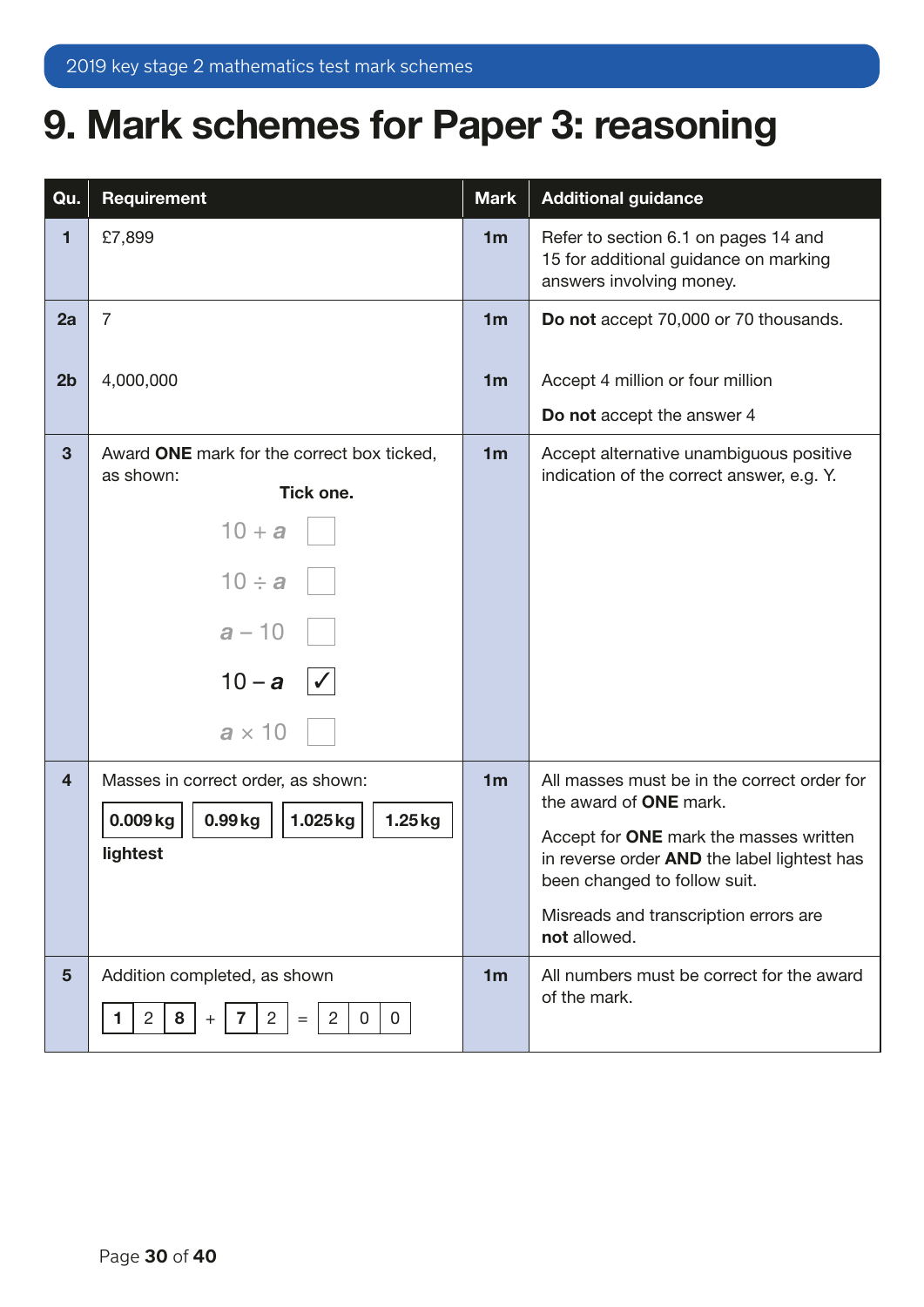| Qu.            | Requirement                                                                               |                                    |  | <b>Mark</b>    | <b>Additional guidance</b>                                                                 |
|----------------|-------------------------------------------------------------------------------------------|------------------------------------|--|----------------|--------------------------------------------------------------------------------------------|
| 6              | Award TWO marks for the correct answer of<br>£6.87                                        |                                    |  | Up to<br>2m    |                                                                                            |
|                | If the answer is incorrect, award ONE mark<br>for evidence of an appropriate method, e.g. |                                    |  |                | Answer need not be obtained for the<br>award of <b>ONE</b> mark.                           |
|                | • £1.49 + £1.64 = £3.13<br>£10 - £3.13 =<br><b>OR</b>                                     |                                    |  |                | Accept for ONE mark an answer of<br>£687 OR £687p as evidence of an<br>appropriate method. |
|                | $£10 - £1.49 = £8.51$<br>$\bullet$<br>£8.51 - £1.64 =                                     |                                    |  |                | Refer to section 6.1 on pages 14 and<br>15 for additional guidance on marking              |
|                | <b>OR</b>                                                                                 |                                    |  |                | answers involving money.                                                                   |
|                | • £10 - 164p - 149p =                                                                     |                                    |  |                |                                                                                            |
| 7a             | 155                                                                                       |                                    |  | 1 <sub>m</sub> |                                                                                            |
| 7 <sub>b</sub> | Table completed with three correct numbers,<br>as shown:                                  |                                    |  | 1 <sub>m</sub> | All three numbers must be correct for the<br>award of the mark.                            |
|                | Mass in g                                                                                 | <b>Number of</b><br><b>kittens</b> |  |                | Do not accept tally marks on their own.                                                    |
|                | 250-299                                                                                   | $\overline{2}$                     |  |                |                                                                                            |
|                | 300-349                                                                                   | 3                                  |  |                |                                                                                            |
|                | 350-399                                                                                   | $\overline{2}$                     |  |                |                                                                                            |
|                | 400-449                                                                                   | 1                                  |  |                |                                                                                            |
| 8              | Award TWO marks for the correct answer<br>of 1,356                                        |                                    |  | Up to<br>2m    |                                                                                            |
|                | If the answer is incorrect, award ONE mark<br>for evidence of an appropriate method, e.g. |                                    |  |                | Answer need not be obtained for the<br>award of <b>ONE</b> mark.                           |
|                | • $4289 + 355 = 4644$<br>$6000 - 4644 =$                                                  |                                    |  |                |                                                                                            |
|                | <b>OR</b>                                                                                 |                                    |  |                |                                                                                            |
|                | $6000 - 4289 - 355 =$<br>$\bullet$                                                        |                                    |  |                |                                                                                            |
|                | <b>OR</b>                                                                                 |                                    |  |                |                                                                                            |
|                | $6000 - 4289 = 1711$<br>$\bullet$<br>$1711 - 355 =$                                       |                                    |  |                |                                                                                            |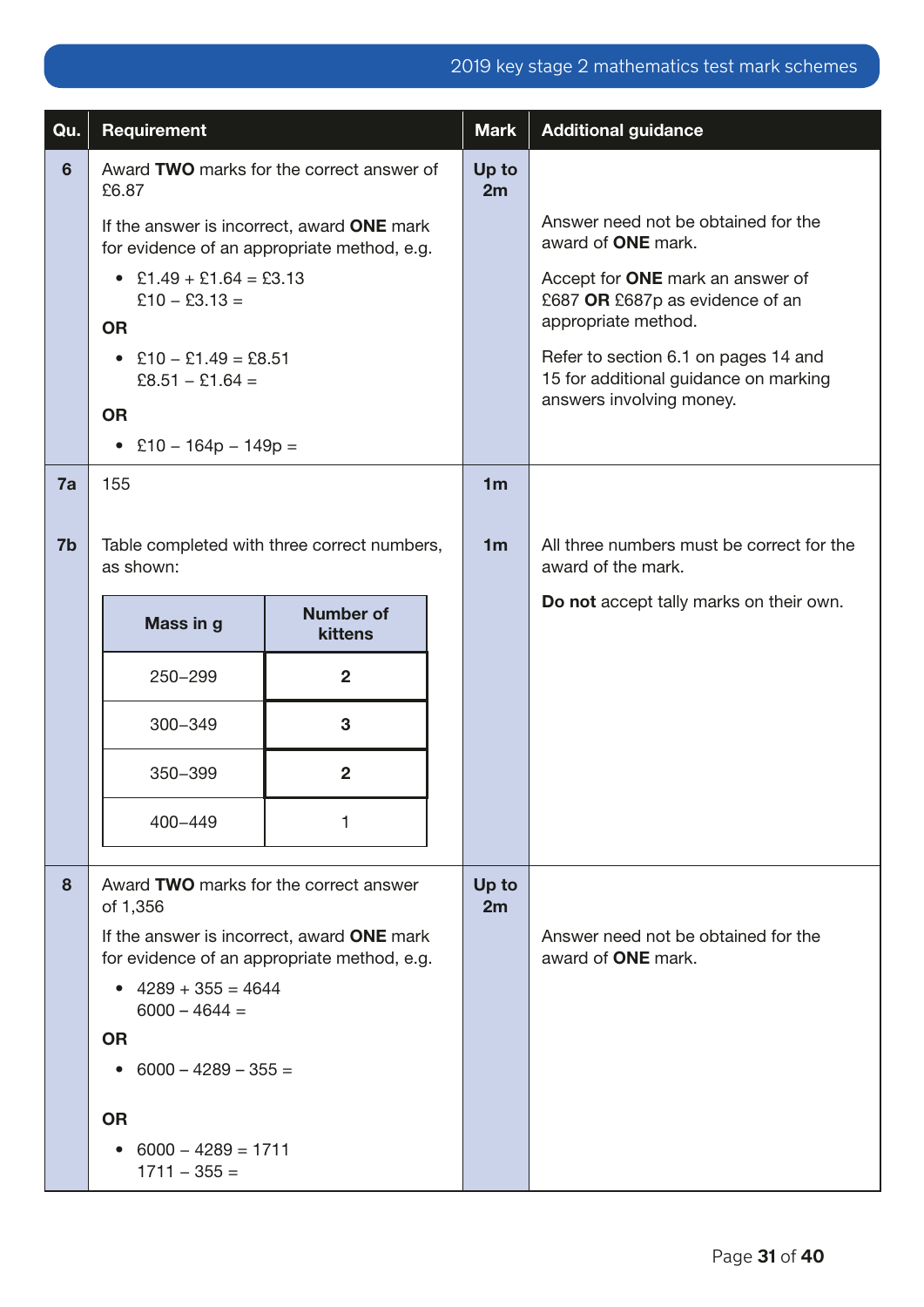| Qu.             | <b>Requirement</b>                                                                                                                                                                                                    | <b>Mark</b>    | <b>Additional guidance</b>                                                                                                                                                                                                                     |
|-----------------|-----------------------------------------------------------------------------------------------------------------------------------------------------------------------------------------------------------------------|----------------|------------------------------------------------------------------------------------------------------------------------------------------------------------------------------------------------------------------------------------------------|
| 9               | 2,250                                                                                                                                                                                                                 | 1 <sub>m</sub> | <b>Do not</b> accept 2000 $\frac{1}{4}$ <b>OR</b> 2 $\frac{1}{4}$ <b>OR</b> 2.25                                                                                                                                                               |
| 10a             | Quadrilateral completed, as shown:<br>5<br>$\begin{array}{ccccccccc}\n-6 & -5 & -4 & -3 & -2\n\end{array}$<br>$\overline{5}$<br>$\overline{2}$<br>$\overline{3}$<br>$\mathbf{0}$<br>$\overline{4}$<br>6x<br>$-1$<br>5 | 1 <sub>m</sub> | Accept slight inaccuracies in drawing<br>provided the intention is clear.<br>(See page 13 for guidance.)                                                                                                                                       |
| 10 <sub>b</sub> | Quadrilateral translated correctly, as shown:<br>6<br>5<br>3<br>$-6$ $-5$ $-4$ $-3$ $-2$<br>$\overline{3}$<br>$-1$ 0<br>$\overline{2}$<br>5<br>6x                                                                     | 1 <sub>m</sub> | Accept slight inaccuracies in drawing<br>provided the intention is clear.<br>(See page 13 for guidance.)<br>Award ONE mark if the answer to (b) is<br>a quadrilateral with sides drawn and is a<br>correct translation of their answer to (a). |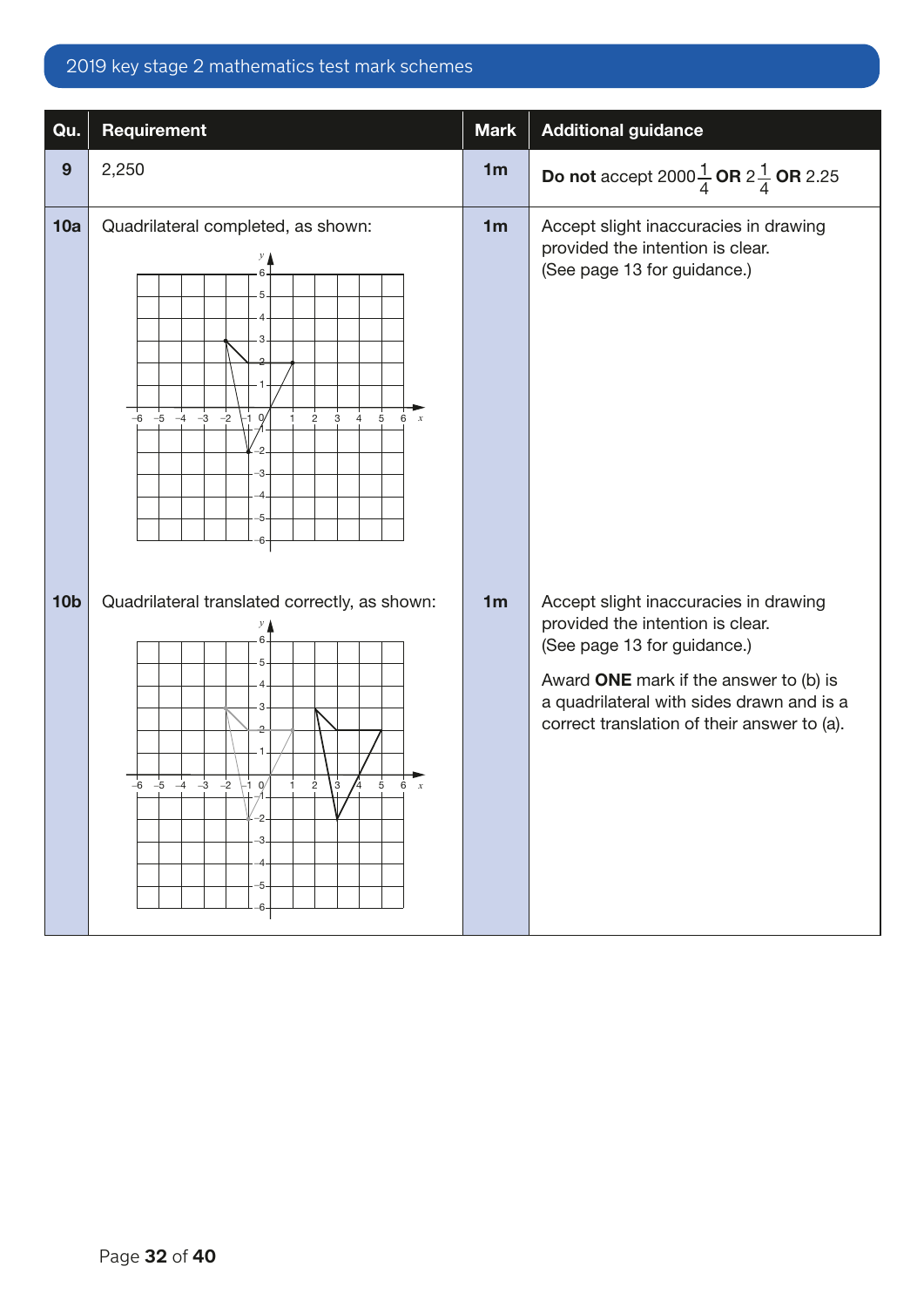| Qu. | Requirement                                                                                                           | <b>Mark</b> | <b>Additional guidance</b>                                                                      |
|-----|-----------------------------------------------------------------------------------------------------------------------|-------------|-------------------------------------------------------------------------------------------------|
| 11  | Award TWO marks for all four given numbers<br>placed completely correctly 7 times,<br>as shown:                       | Up to<br>2m | Accept the numbers in any order.<br>Ignore any additional numbers not given in<br>the question. |
|     | <b>Factors of</b><br>Prime<br><b>Factors of</b><br>numbers<br>12<br>15<br>2346<br>35<br>235                           |             |                                                                                                 |
|     | If the answer is incorrect, award ONE mark<br>for three of the given numbers all placed<br>completely correctly, e.g. |             |                                                                                                 |
|     | Factors of<br>Factors of<br>Prime<br>numbers<br>15<br>12<br>234<br>35<br>235                                          |             |                                                                                                 |
|     | <b>OR</b>                                                                                                             |             |                                                                                                 |
|     | Prime<br><b>Factors of</b><br><b>Factors of</b><br>numbers<br>12<br>15<br>2346<br>35<br>2 3 5 6                       |             |                                                                                                 |
|     | <b>OR</b>                                                                                                             |             |                                                                                                 |
|     | Prime<br><b>Factors of</b><br><b>Factors of</b><br>15<br>numbers<br>12<br>2346<br>35<br>23                            |             |                                                                                                 |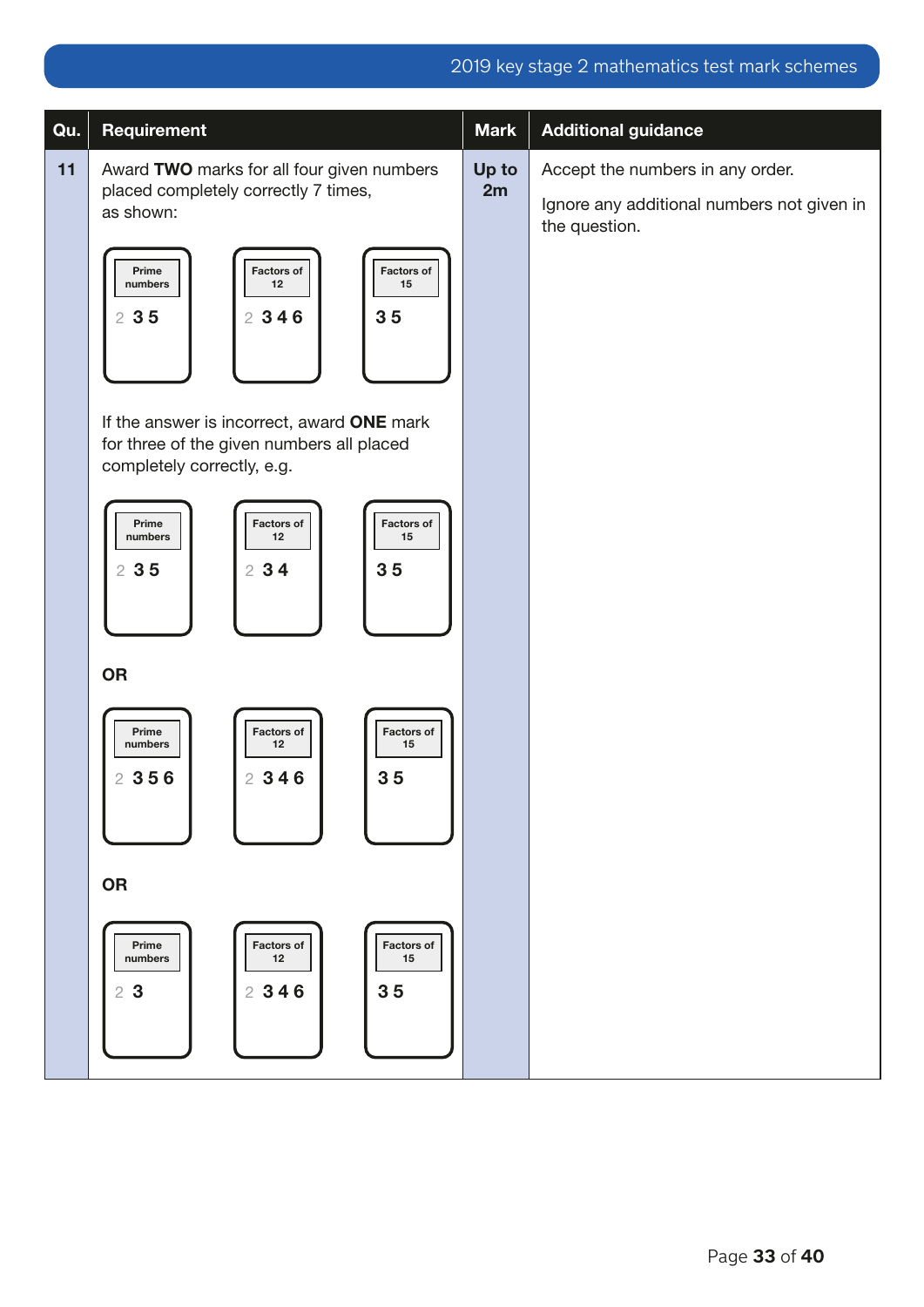| Qu. | Requirement                                                                                                                                                                                                                                                                                                                                                                                                                                       | <b>Mark</b>    | <b>Additional guidance</b>                                                                                                                                                                                                                                                                                                                                                                                                          |
|-----|---------------------------------------------------------------------------------------------------------------------------------------------------------------------------------------------------------------------------------------------------------------------------------------------------------------------------------------------------------------------------------------------------------------------------------------------------|----------------|-------------------------------------------------------------------------------------------------------------------------------------------------------------------------------------------------------------------------------------------------------------------------------------------------------------------------------------------------------------------------------------------------------------------------------------|
| 12  | Award ONE mark for two correct answers, as<br>shown:<br>$length =$<br><b>19 cm</b><br>width $=$<br>9.1 cm                                                                                                                                                                                                                                                                                                                                         | 1 <sub>m</sub> | Refer to section 6.3 on page 16 for<br>additional guidance on marking answers<br>involving measures.                                                                                                                                                                                                                                                                                                                                |
| 13  | An explanation that includes a correct<br>counter example, e.g.<br>When you double 10° it is not obtuse<br>• $2 \times 27^{\circ} = 54^{\circ}$<br>• Double 45° is a right angle not obtuse<br><b>OR</b><br>An explanation that demonstrates where the<br>statement in the question is not correct, e.g.<br>If the acute angle is less than 45° then<br>$\bullet$<br>doubling it will be less than 90°, so it<br>won't be obtuse (more than 90°). | 1 <sub>m</sub> | Do not accept vague or incomplete<br>explanations, e.g.<br>Sometimes it will be acute<br>Some acute angles are half an obtuse<br>angle, but not all<br>When you double an acute angle, you<br>get a right angle<br>Do not accept explanations which<br>include incorrect mathematics or incorrect<br>information that is relevant to the<br>explanation, e.g.<br>• $20^{\circ}C \times 2 = 40^{\circ}C$<br>• $20\% \times 2 = 40\%$ |
| 14  | 91                                                                                                                                                                                                                                                                                                                                                                                                                                                | 1 <sub>m</sub> |                                                                                                                                                                                                                                                                                                                                                                                                                                     |
| 15  | 400                                                                                                                                                                                                                                                                                                                                                                                                                                               | 1 <sub>m</sub> |                                                                                                                                                                                                                                                                                                                                                                                                                                     |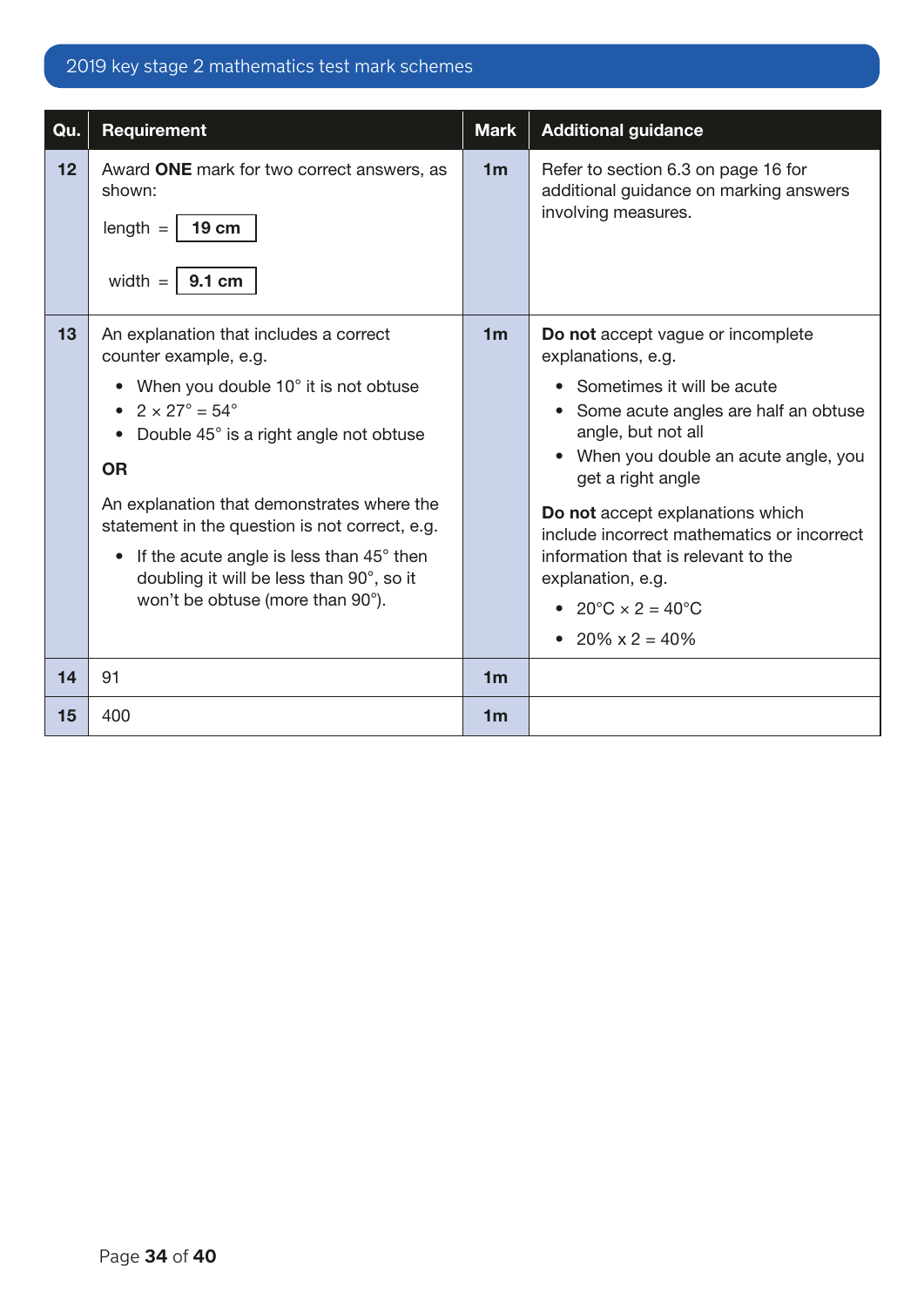| Qu. | Requirement                                                                                                         | <b>Mark</b>    | <b>Additional guidance</b>                                                                                |
|-----|---------------------------------------------------------------------------------------------------------------------|----------------|-----------------------------------------------------------------------------------------------------------|
| 16  | Award TWO marks for the correct answer<br>of £1.85                                                                  | Up to<br>2m    | Do not accept misreads for this question.                                                                 |
|     | If the answer is incorrect, award ONE mark<br>for evidence of an appropriate method, e.g.                           |                | Answer need not be obtained for the<br>award of ONE mark.                                                 |
|     | • $1\frac{1}{2} \times$ £1.50 = £2.25<br>$\frac{1}{2}$ of £1.80 = 70p (error)                                       |                | Accept for ONE mark an answer of £185<br>or £185p as evidence of an appropriate<br>method.                |
|     | $£2.25 + 70p = £2.95$<br>$£5 - £2.95 =$                                                                             |                | Refer to section 6.1 on pages 14 and<br>15 for additional guidance on marking<br>answers involving money. |
|     | <b>OR</b><br>$£1.50 + 75 = £2.25$<br>$\bullet$<br>$£2.25 + 90 = 415p$ (error)<br>£5.00 $-415p =$                    |                |                                                                                                           |
|     | <b>OR</b>                                                                                                           |                |                                                                                                           |
|     | sight of £3.15 $OR$ 315p as evidence<br>$\bullet$<br>of evaluating the correct cost of the<br>potatoes and carrots. |                |                                                                                                           |
| 17  | Award ONE mark for any pair of whole<br>numbers less than 10 that satisfy the<br>equation, i.e.                     | 1 <sub>m</sub> |                                                                                                           |
|     | $x = 8$ AND $y = 6$                                                                                                 |                |                                                                                                           |
|     | <b>OR</b>                                                                                                           |                |                                                                                                           |
|     | $x = 6$ AND $y = 7$                                                                                                 |                |                                                                                                           |
|     | <b>OR</b>                                                                                                           |                |                                                                                                           |
|     | $x = 4$ AND $y = 8$                                                                                                 |                |                                                                                                           |
|     | <b>OR</b>                                                                                                           |                |                                                                                                           |
|     | $x = 2$ AND $y = 9$                                                                                                 |                |                                                                                                           |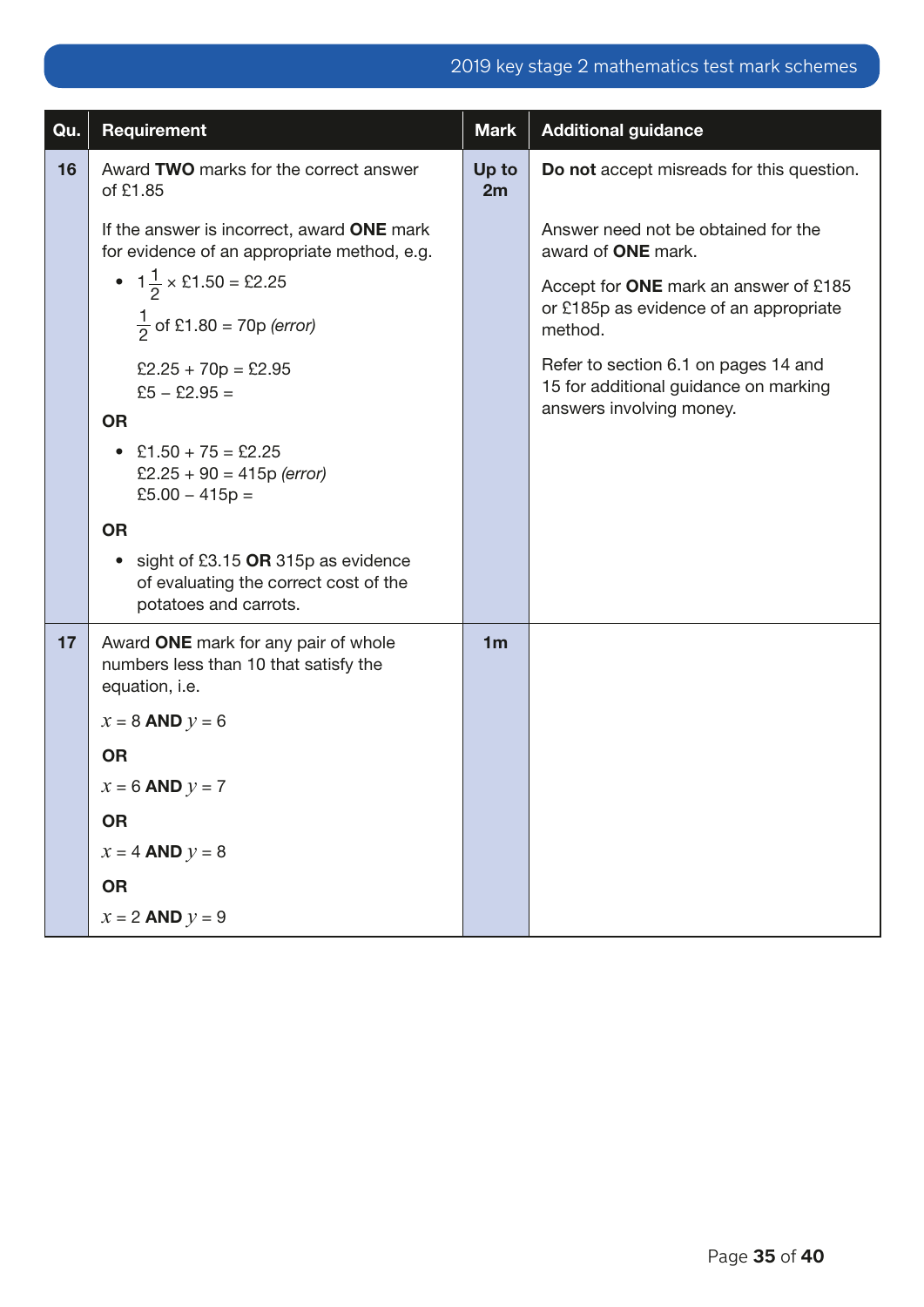| Qu. | Requirement                                                                | <b>Mark</b> | <b>Additional guidance</b>                                                           |
|-----|----------------------------------------------------------------------------|-------------|--------------------------------------------------------------------------------------|
| 18  | Award TWO marks for three boxes ticked<br>correctly, as shown:             | Up to<br>2m | Accept alternative unambiguous positive<br>indication of the correct answer, e.g. Y. |
|     | $\frac{1}{2}$                                                              |             |                                                                                      |
|     | $\frac{2}{8}$                                                              |             |                                                                                      |
|     | $\frac{3}{4}$                                                              |             |                                                                                      |
|     | $\frac{7}{16}$                                                             |             |                                                                                      |
|     | $\frac{24}{32}$                                                            |             |                                                                                      |
|     | Award ONE mark for:                                                        |             |                                                                                      |
|     | • only two boxes ticked correctly and no<br>incorrect boxes ticked         |             |                                                                                      |
|     | <b>OR</b>                                                                  |             |                                                                                      |
|     | three boxes ticked correctly and one<br>$\bullet$<br>incorrect box ticked. |             |                                                                                      |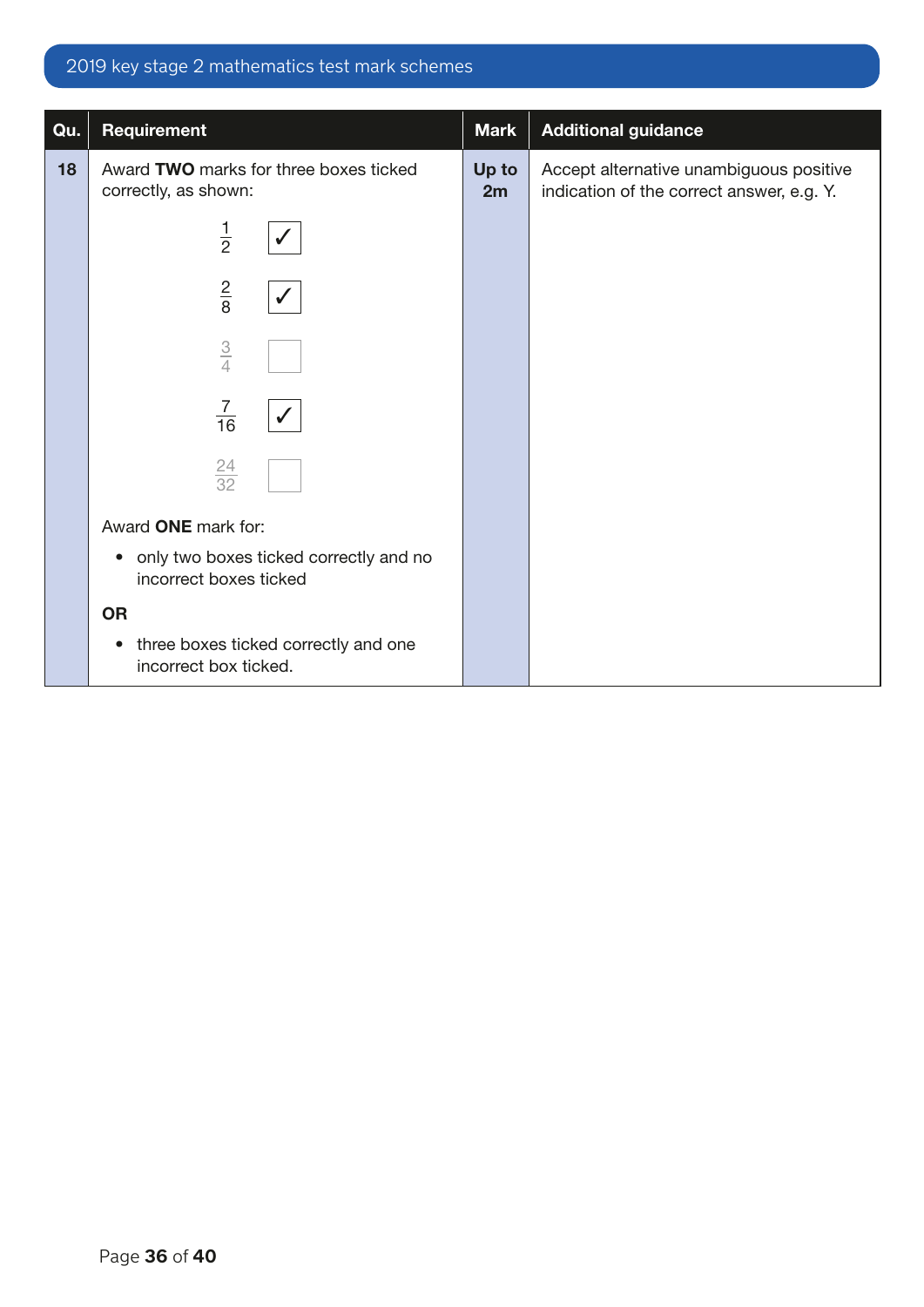| Qu. | Requirement                                                                                                                                                                                                                                                                                                                                                                                                                                                                                                                                                                                                                                                                                              | <b>Mark</b> | <b>Additional guidance</b>                                                                                                                                                                                                                                                                                                                                                                                                                                                                        |
|-----|----------------------------------------------------------------------------------------------------------------------------------------------------------------------------------------------------------------------------------------------------------------------------------------------------------------------------------------------------------------------------------------------------------------------------------------------------------------------------------------------------------------------------------------------------------------------------------------------------------------------------------------------------------------------------------------------------------|-------------|---------------------------------------------------------------------------------------------------------------------------------------------------------------------------------------------------------------------------------------------------------------------------------------------------------------------------------------------------------------------------------------------------------------------------------------------------------------------------------------------------|
| 19  | Award THREE marks for the correct answer<br>of 7,174<br>If the answer is incorrect, award TWO marks<br>for:<br>evidence of an appropriate complete<br>$\bullet$<br>method which contains no more than<br>one arithmetic error, e.g.<br>105<br>53<br>$\times$ 34<br>$\times$ 68<br>3570<br>3504 (error)<br>$3,504 + 3,570 = 7,074$<br>Award ONE mark for:<br>• evidence of an appropriate method<br>with more than one arithmetic error.<br><b>OR</b><br>sight of 3,604 as evidence of<br>$\bullet$<br>long multiplication step (68 $\times$ 53)<br>completed correctly.<br><b>OR</b><br>sight of 3,570 as evidence of<br>$\bullet$<br>long multiplication step (105 $\times$ 34)<br>completed correctly. | Up to<br>3m | Answer need not be obtained for the<br>award of <b>ONE</b> mark.<br>A misread of a number may affect the<br>award of marks. No marks are awarded<br>if there is more than one misread or if the<br>mathematics is simplified.<br><b>TWO</b> marks will be awarded if an<br>appropriate method with the misread<br>number is followed through correctly.<br><b>ONE</b> mark will be awarded for evidence of<br>an appropriate method with the misread<br>number followed through correctly with no |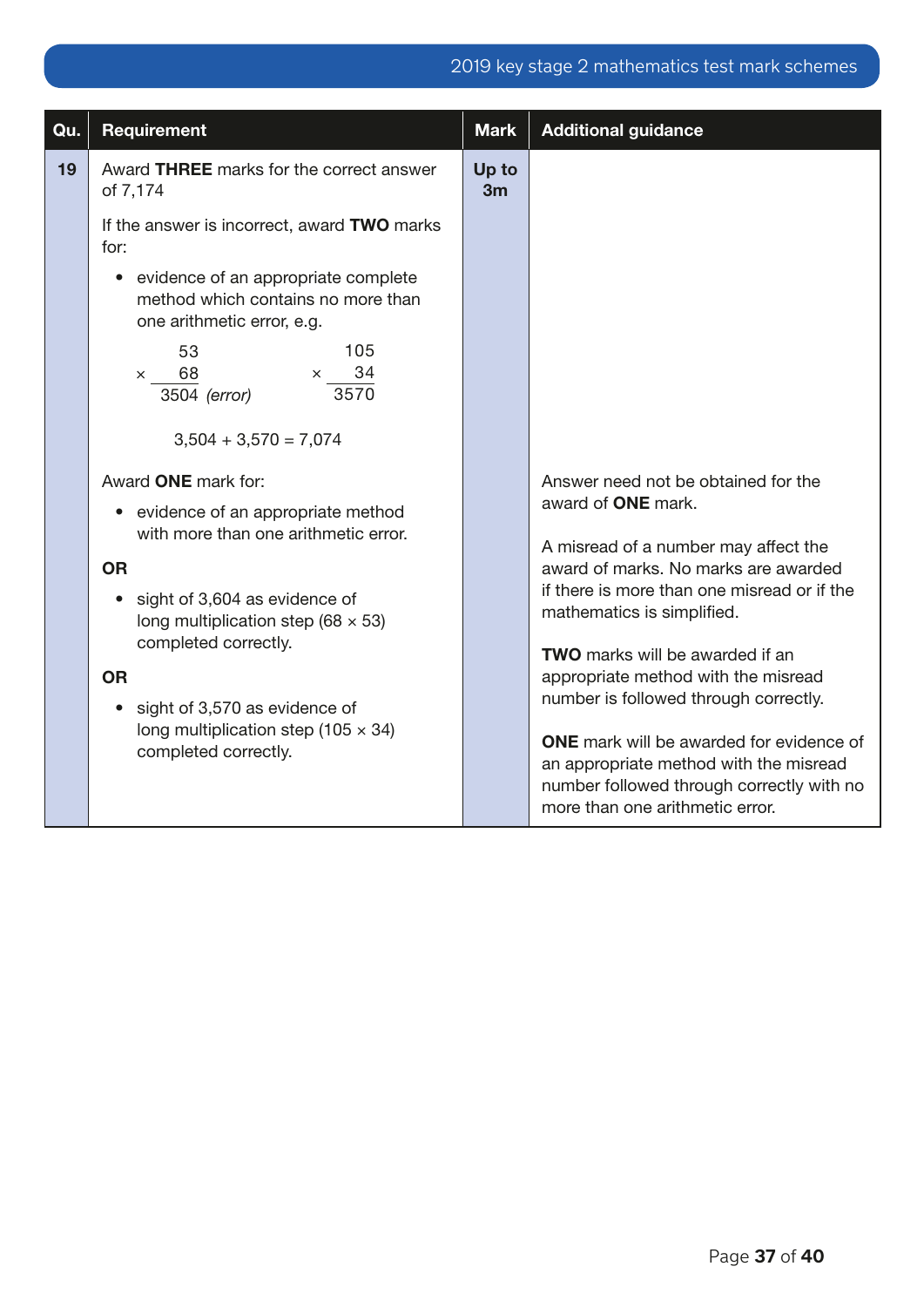| Qu.             | Requirement                                                                                                                                                                   | <b>Mark</b>    | <b>Additional guidance</b>                                                                |
|-----------------|-------------------------------------------------------------------------------------------------------------------------------------------------------------------------------|----------------|-------------------------------------------------------------------------------------------|
| 20              | Award TWO marks for the correct answer<br>of 29                                                                                                                               | Up to<br>2m    |                                                                                           |
|                 | If the answer is incorrect, award ONE mark<br>for evidence of an appropriate method, e.g.                                                                                     |                | Answer need not be obtained for the<br>award of <b>ONE</b> mark.                          |
|                 | $2 \times 500 = 1,000$<br>$\bullet$<br>$1,000 \div 34 =$                                                                                                                      |                | Answer does not need to have been<br>rounded or rounded correctly for the                 |
|                 | <b>OR</b>                                                                                                                                                                     |                | award of <b>ONE</b> mark.                                                                 |
|                 | • $2 \times 500 \div 34 =$                                                                                                                                                    |                | If a pupil reaches a non-integer answer,<br>for example 28 r2 and expresses it as 28.2    |
|                 | <b>OR</b>                                                                                                                                                                     |                | without further working, this is considered<br>a notation error and is condoned.          |
|                 | • $500 \div 34 = 14$ r23 (error)<br>14 r23 $\times$ 2 = 28 r46                                                                                                                |                | Within an appropriate method, if the                                                      |
|                 | <b>OR</b>                                                                                                                                                                     |                | pupil's remainder from 500 divided by 34 is                                               |
|                 | $34 \times 10 = 340$                                                                                                                                                          |                | less than 17 and this remainder is ignored<br>before doubling, this is acceptable for     |
|                 | $34 \times 30 = 1,020$                                                                                                                                                        |                | <b>ONE</b> mark. If the pupil's remainder is 17<br>or more and it has been ignored before |
|                 | Answer = $30$ booklets (error)                                                                                                                                                |                | doubling, this is not acceptable for ONE<br>mark.                                         |
|                 |                                                                                                                                                                               |                | Do not accept a trial and improvement<br>method.                                          |
| 21a             | Award ONE mark for                                                                                                                                                            | 1 <sub>m</sub> |                                                                                           |
|                 | <b>B</b> is $(55, 30)$                                                                                                                                                        |                |                                                                                           |
|                 |                                                                                                                                                                               |                |                                                                                           |
| 21 <sub>b</sub> | Award ONE mark for                                                                                                                                                            | າm             |                                                                                           |
|                 | <b>D</b> is $(55, 14)$                                                                                                                                                        |                |                                                                                           |
|                 | If B and D are incorrect, <b>ONE</b> mark may<br>be given for the correct $y$ coordinate for both<br>B and D and the same $x$ coordinate<br>(incorrect) for both points, i.e. |                |                                                                                           |
|                 | D is (same $x$ as B, 14)<br>$\bullet$                                                                                                                                         |                |                                                                                           |
| 22              | $10.5$ (cm)                                                                                                                                                                   | 1 <sub>m</sub> | Accept $10\frac{1}{2}$                                                                    |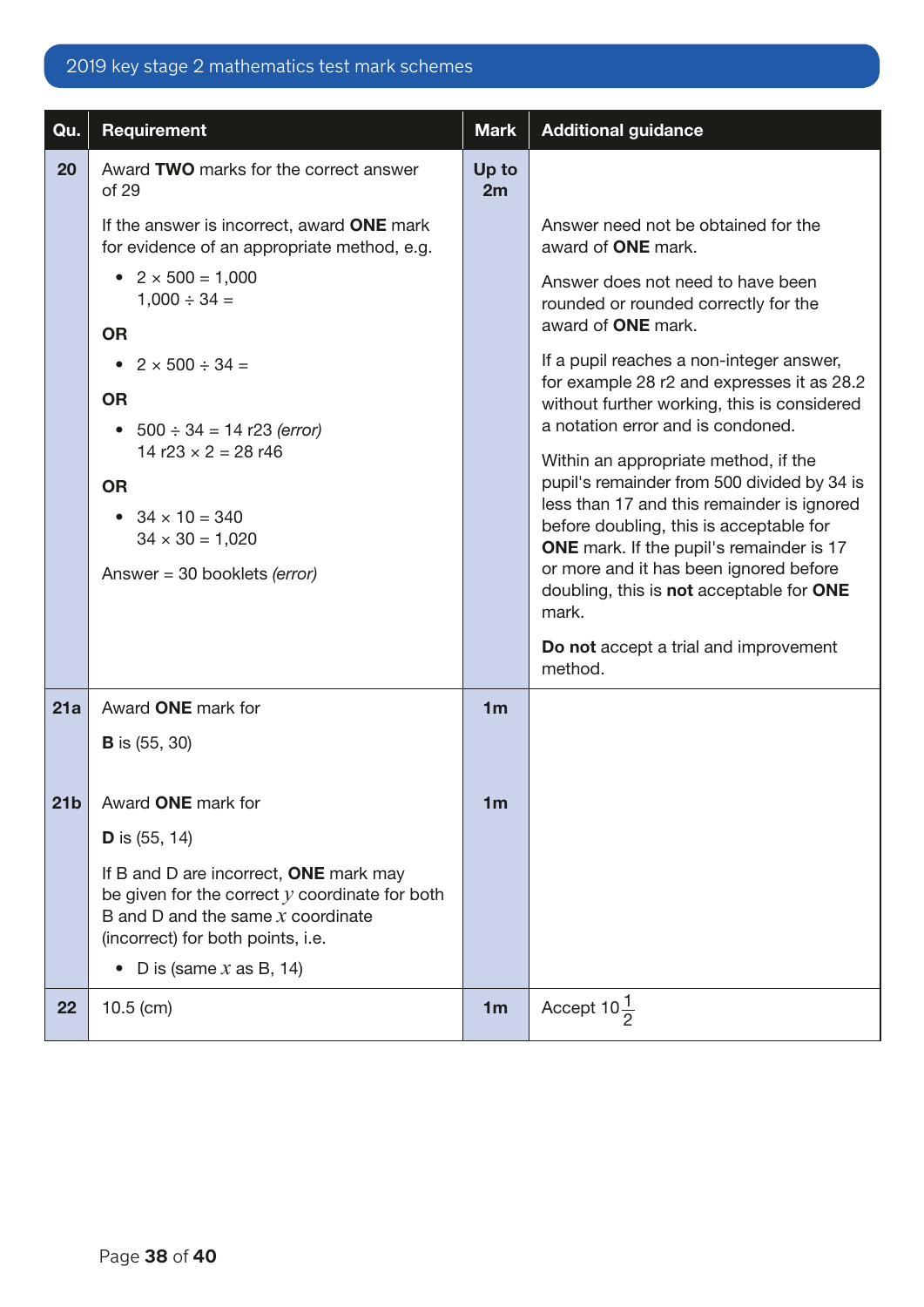| Qu. | Requirement                                                                                                                                                                                                                                                                                                           | <b>Mark</b>    | <b>Additional guidance</b>                                                                                                            |
|-----|-----------------------------------------------------------------------------------------------------------------------------------------------------------------------------------------------------------------------------------------------------------------------------------------------------------------------|----------------|---------------------------------------------------------------------------------------------------------------------------------------|
| 23  | An explanation that gives the correct values<br>for PQ and/or QR, e.g.                                                                                                                                                                                                                                                | 1 <sub>m</sub> | Do not accept vague, incomplete or<br>incorrect explanations, e.g.                                                                    |
|     | $PQ = 640m$<br>$\bullet$<br>QR is 160, 160 times 4 is not 600m                                                                                                                                                                                                                                                        |                | • Olivia is not correct because you can't<br>divide 600 by 4 like you can for 800                                                     |
|     | 160<br>640<br>P<br>R<br>Q                                                                                                                                                                                                                                                                                             |                | Do not accept explanations which<br>include incorrect mathematics or<br>incorrect information that is relevant<br>to the explanation. |
|     | <b>OR</b>                                                                                                                                                                                                                                                                                                             |                |                                                                                                                                       |
|     | An explanation recognising PR is 800m and<br>must be 5 times QR, e.g.                                                                                                                                                                                                                                                 |                |                                                                                                                                       |
|     | the total distance is 800m. Divide by<br>$\bullet$<br>5 to give 160 for distance between<br>Q and R, so P and Q is $4 \times 160 = 640$ m<br>(not 600m)<br>if QR is 200m, then<br>PR is 1000m not 800m<br>if PQ is 600m then QR is<br>$800 - 600 = 200$ m. Then PR is<br>$5 \times 200 = 1000$ m but it is only 800m. |                |                                                                                                                                       |
|     | <b>OR</b>                                                                                                                                                                                                                                                                                                             |                |                                                                                                                                       |
|     | An explanation that PQ is not 600m, e.g.                                                                                                                                                                                                                                                                              |                |                                                                                                                                       |
|     | if it was 600m then the shorter distance<br>$\bullet$<br>would be 200m if added to make 800m,<br>600m is 3 times 200, not 4 times<br>Olivia is not correct because<br>$600 \div 4 = 150$ and<br>600 + 150 doesn't equal 800<br>Olivia is not correct because<br>$800 - 600 = 200$ and 600 is not<br>4 times 200       |                |                                                                                                                                       |